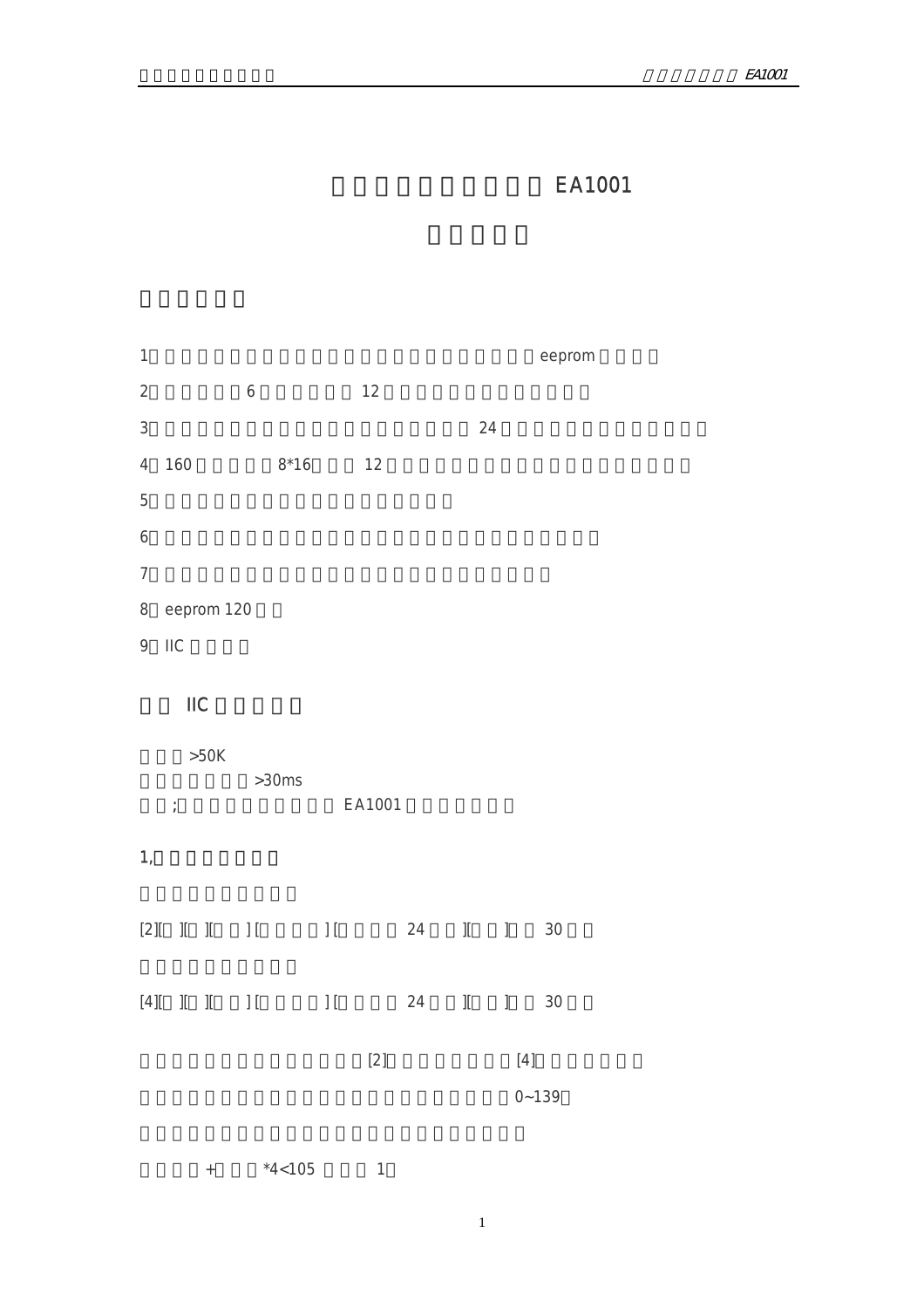

- 244
- 245
- 246
- 247
- 248
- 
- 249
- 250 第二字符行,小时十位字符
- 251 第二字符行,小时个位字符
- 252 第二字符行,分钟十位字符
- 253 第二字符行,分钟个位字符
- 
- 254
- 255
- 
- 2、清屏:
- 
- $[2][140][X][X][5][28][7]$
- 2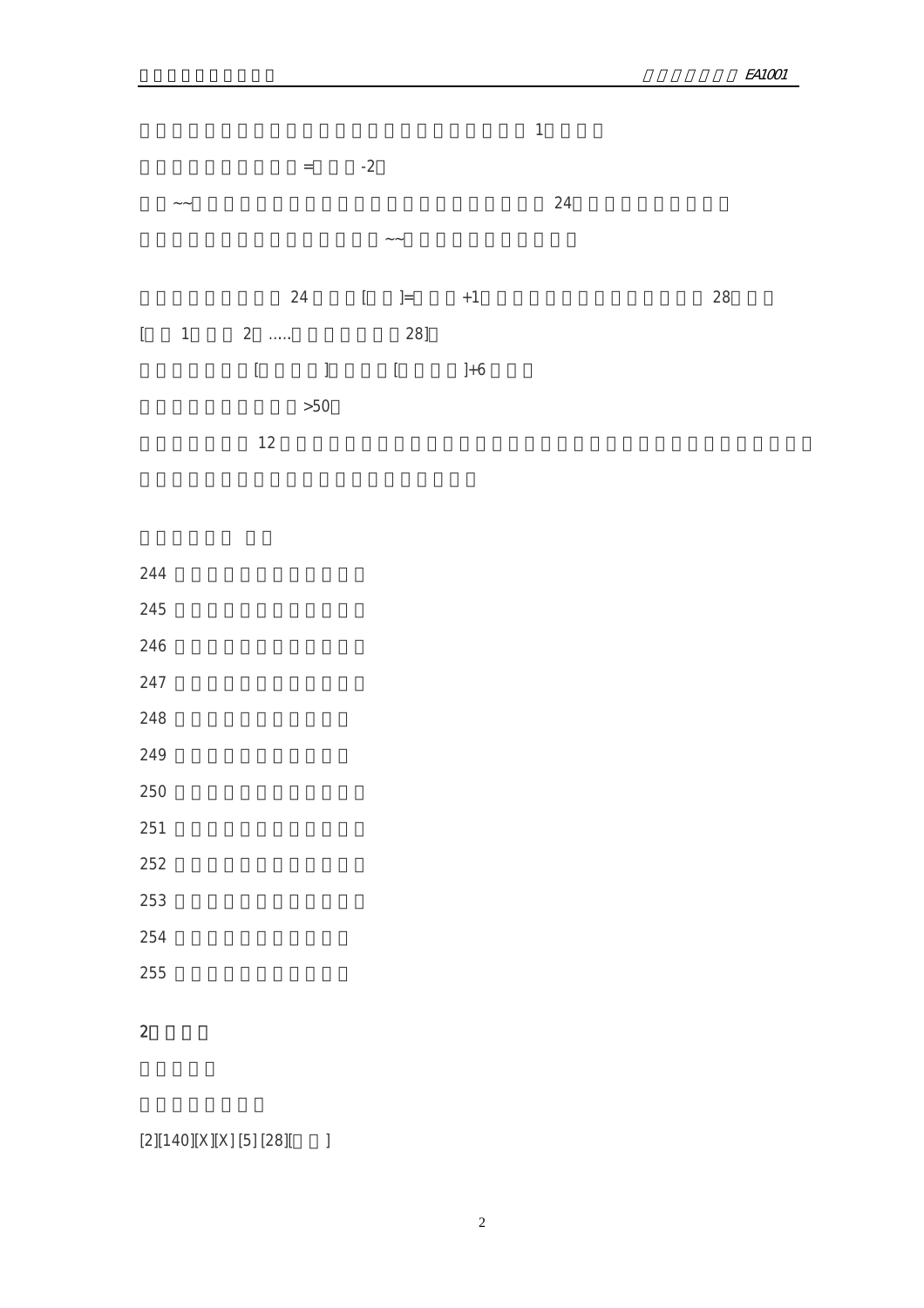[4][140][X][X] [5] [28][ ]

## 3、复位指令:

```
[6][00000][6] 7
```
## 4 and  $\overline{a}$

 $[6][0][2][$   $]$   $]$   $]$   $]$   $]$   $]$   $]$   $]$ 

## 5、写 eeprom:

| [eeADRW][eedaa |                    |  |  |
|----------------|--------------------|--|--|
| eeaADRW=eeprom | $*2+16.$           |  |  |
| eeaADRW        | 0xA0, eeaADRW<0xF0 |  |  |

## 6、读 eeprom:

```
[eeADRR][ eeADRRack][ ] 3
```
[ eeADRRack] [ ]

| eeADRRack | eeADRRack=eeADRR |
|-----------|------------------|
|           |                  |

eeADRR= eeprom \*2+17

eeaADRR 0xA1, eeaADRR<0xF0

## $7$

|          |           |                | $[0xA1]$ +0xA0][ ][ ][0][0][0][0][ | [0] | $\vert$ | 11 |  |
|----------|-----------|----------------|------------------------------------|-----|---------|----|--|
| ſ        | $+0xA0$ ] | $\overline{4}$ | $[a]$ , 4                          |     |         |    |  |
| $\lceil$ | ]         |                |                                    |     |         |    |  |
| 0x05     |           |                |                                    |     |         |    |  |
| 0x0a     |           |                |                                    |     |         |    |  |
| 0x50     |           |                |                                    |     |         |    |  |
| 0x51     |           |                |                                    |     |         |    |  |
| 0x52     |           |                |                                    |     |         |    |  |
| 0x53     |           |                |                                    |     |         |    |  |
| 0x54     |           |                |                                    |     |         |    |  |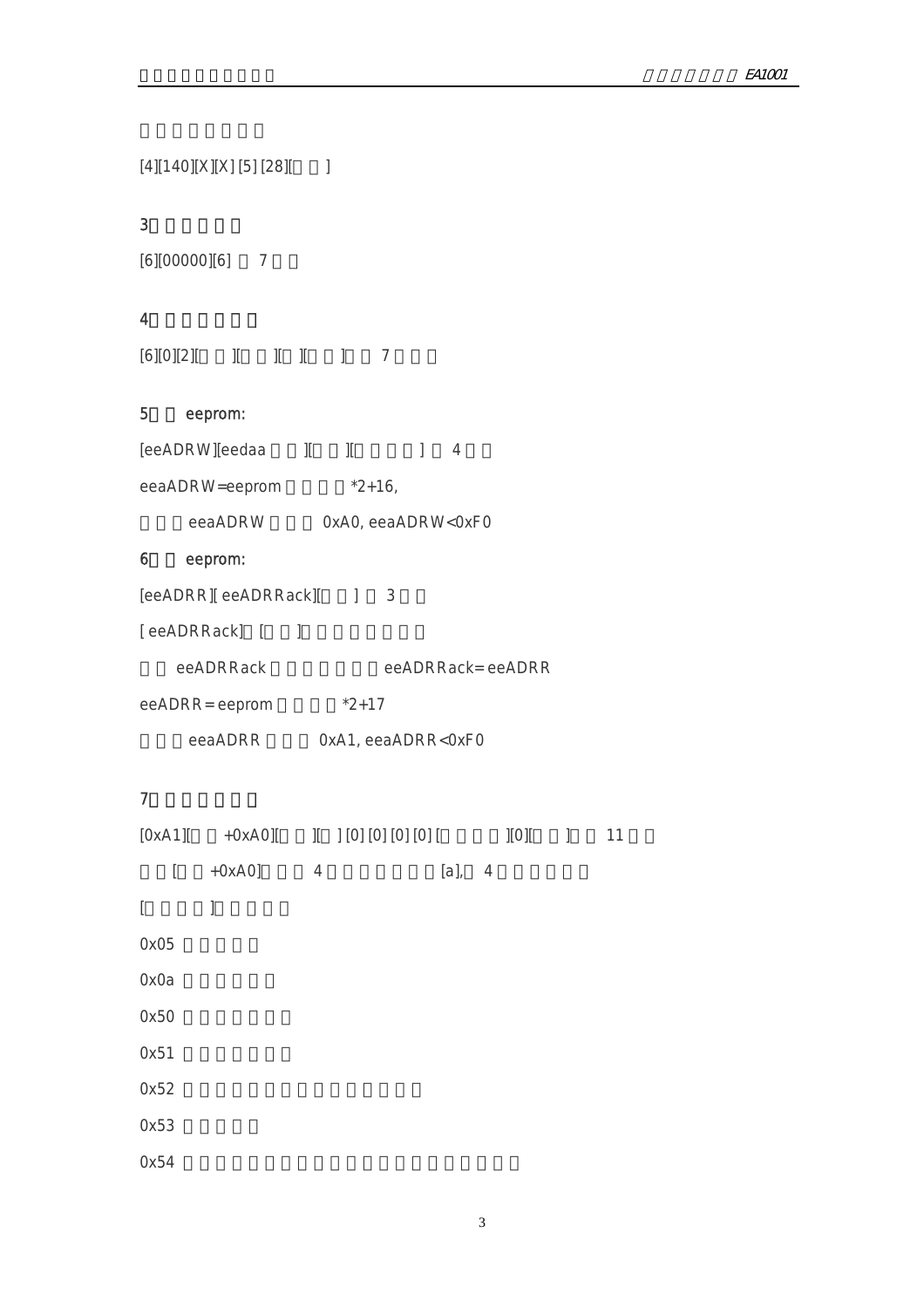| $\mathbf{0}$ | $\mathbf{0}$ | 1         | 1   | 2           | $\overline{2}$ | 3        | 3   | $\overline{\mathbf{4}}$ | $\overline{4}$ | 5            | 5   | 6   | 6   | 7              | 7   | 8 | 8   | 9           | 9   |
|--------------|--------------|-----------|-----|-------------|----------------|----------|-----|-------------------------|----------------|--------------|-----|-----|-----|----------------|-----|---|-----|-------------|-----|
| A            | 10           | B         | 11  | $\mathbf C$ | 12             | D        | 13  | E                       | 14             | $\mathbf{F}$ | 15  | P   | 16  | $\bf R$        | 17  | M | 18  | $\mathbf X$ | 19  |
|              | 20           | $\lambda$ | 21  | :           | 22             | $\prime$ | 23  | $\bullet$               | 24             | ∗            | 25  | $+$ | 26  | $\blacksquare$ | 27  |   | 28  |             | 29  |
|              |              |           |     |             |                |          |     |                         |                |              |     |     |     |                |     |   |     |             |     |
|              | 30           |           | 31  |             | 32             |          | 33  |                         | 34             |              | 35  |     | 36  |                | 37  |   | 38  |             | 39  |
|              | 40           |           | 41  |             | 42             |          | 43  |                         | 44             |              | 45  |     | 46  |                | 47  |   | 48  |             | 49  |
|              | 50           |           | 51  |             | 52             |          | 53  |                         | 54             |              | 55  |     | 56  |                | 57  |   | 58  |             | 59  |
|              | 60           |           | 61  |             | 62             |          | 63  |                         | 64             |              | 65  |     | 66  |                | 67  |   | 68  |             | 69  |
|              | 70           |           | 71  |             | 72             |          | 73  |                         | 74             |              | 75  |     | 76  |                | 77  |   | 78  |             | 79  |
|              | 80           |           | 81  |             | 82             |          | 83  |                         | 84             |              | 85  |     | 86  |                | 87  |   | 88  |             | 89  |
|              | 90           |           | 91  |             | 92             |          | 93  |                         | 94             |              | 95  |     | 96  |                | 97  |   | 98  |             | 99  |
|              | 100          |           | 101 |             | 102            |          | 103 |                         | 104            |              | 105 |     | 106 |                | 107 |   | 108 |             | 109 |

| $\lceil 2 \rceil$<br>$4$ [ ][ ][ ][   | 24<br>$\prod$               | $\mathcal{I}$       | -1 |                |               |
|---------------------------------------|-----------------------------|---------------------|----|----------------|---------------|
| $\sqrt{2}$<br>4][140][X][X] [5] [28][ | $\blacksquare$              |                     |    |                |               |
| [6][00000][6]                         |                             |                     |    |                |               |
| $[6][0][2]$ $[$ $]$ $[$ $]$           | $\sim$ 1                    |                     |    |                |               |
| $[eeADRW][eedaa]$ $[$                 |                             |                     |    |                | <b>EEPROM</b> |
| [eeADRR][ eeADRRack][                 | $\sim$ 1                    |                     |    |                | <b>EEPROM</b> |
| [0Xa1]                                | $+0xA0$ [ ][ ][0][0][0][0][ | $\left[1[0]\right[$ |    | $\blacksquare$ |               |

ń

| <b>IIC</b>        |               |  |                                           |                |    |               |          |               |
|-------------------|---------------|--|-------------------------------------------|----------------|----|---------------|----------|---------------|
|                   |               |  |                                           |                |    |               |          |               |
| $\lceil 2 \rceil$ |               |  | $4$ [ ][ ][ ][                            | $\prod$        | 24 | $\mathcal{I}$ | $\sim$ 1 |               |
| $\lceil 2 \rceil$ |               |  | $4$ [[140][X][X][5][28][                  | $\blacksquare$ |    |               |          |               |
|                   | [6][00000][6] |  |                                           |                |    |               |          |               |
|                   | [6][0][2][    |  | $\begin{bmatrix} 1 & 1 & 1 \end{bmatrix}$ |                |    |               |          |               |
|                   |               |  | $[eeADRW][eedaa$ $][$ $][$                |                |    |               |          | <b>EEPROM</b> |
|                   |               |  |                                           |                |    |               |          |               |

# $\mathsf{IIC}$  and  $\mathsf{IIC}$

| 0x57 |        |
|------|--------|
| 0x58 | eeprom |

0x59 eeprom

0x5a eeprom

0x56

0x55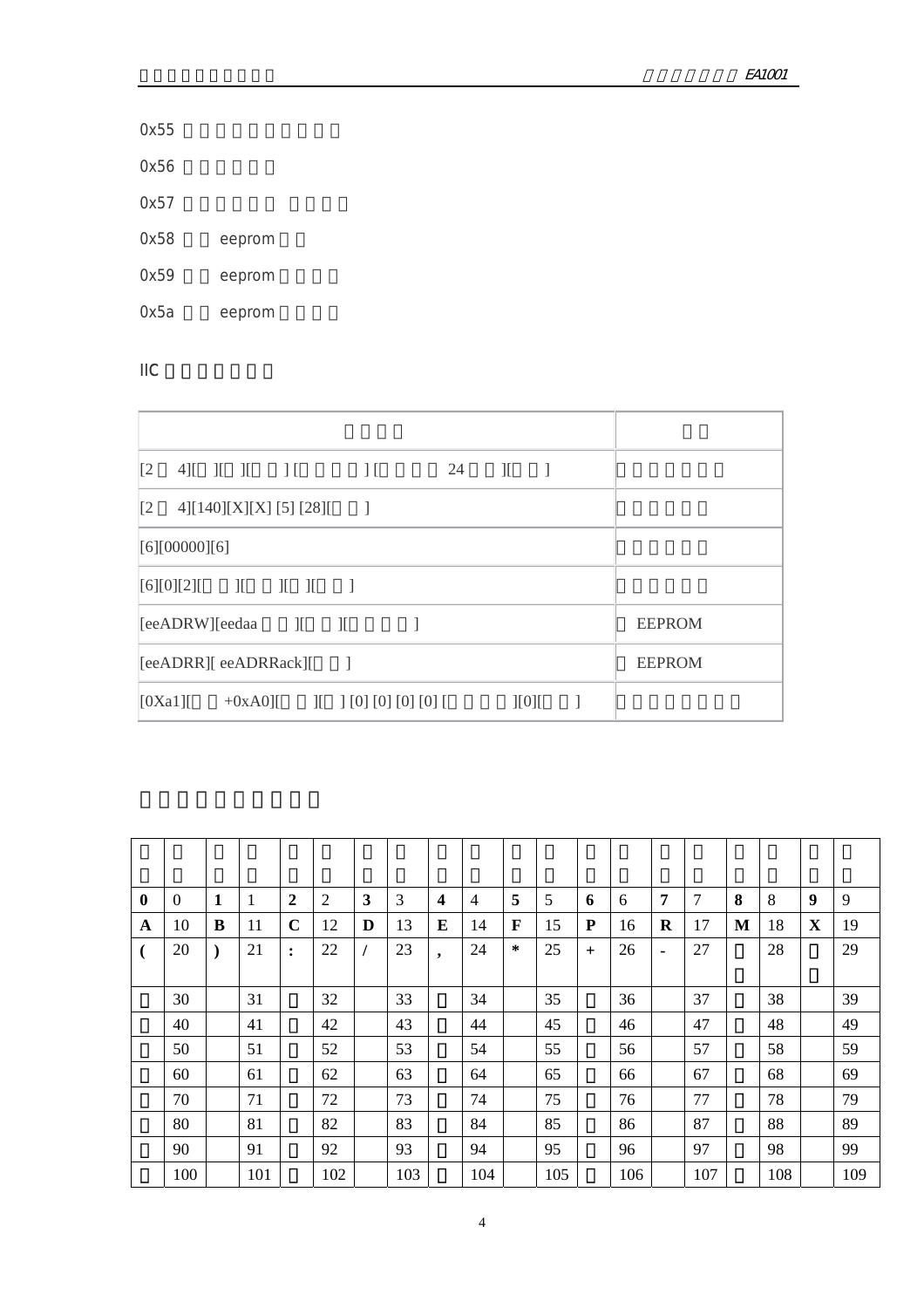$FA1001$ 

| 110 | 111 | 112 | 113 | 114 | 115 | 116 | 117 | 118 | 119 |
|-----|-----|-----|-----|-----|-----|-----|-----|-----|-----|
| 120 | 121 | 122 | 123 | 124 | 125 | 126 | 127 | 128 | 129 |
| 130 | 131 | 132 | 133 | 134 | 135 | 136 | 137 | 138 | 139 |
| 140 | 141 | 142 | 143 | 144 | 145 | 146 | 147 | 148 | 149 |
| 150 | 151 | 152 | 153 | 154 | 155 | 156 | 157 | 158 | 159 |
| 160 |     |     |     |     |     |     |     |     |     |

1

- $" "$  30 31 2 244~255
	- $1$ 2:全白色的格子。

 $\gamma$ CC  $R2$ 济南怡安电子<br>www.zifuqi.com  $C1$  $C<sub>2</sub>$  $Q1$ اا ╢ R<sub>3</sub>  $\overline{\mathbf{R}}$ 1 R4  $\mathbf{v}\in\mathcal{C}$  $C<sub>3</sub>$  $\overline{u}$ Ť1  $R5$ VSIM SCL<br>VSOUT SDA<br>VIOUT SDA<br>VIDIR<br>XTAL1<br>XTAL2 REST  $\frac{D1}{L}$ **VCC**  $R6$  $C6$  $RT \overline{\phantom{1}}$  D2  $C<sub>4</sub>$ 세 IY 1  $GND$   $H<sub>1001</sub>$  $C<sub>5</sub>$ C5 п

Video

**VSIN** 

VSOUT

**VTOUT**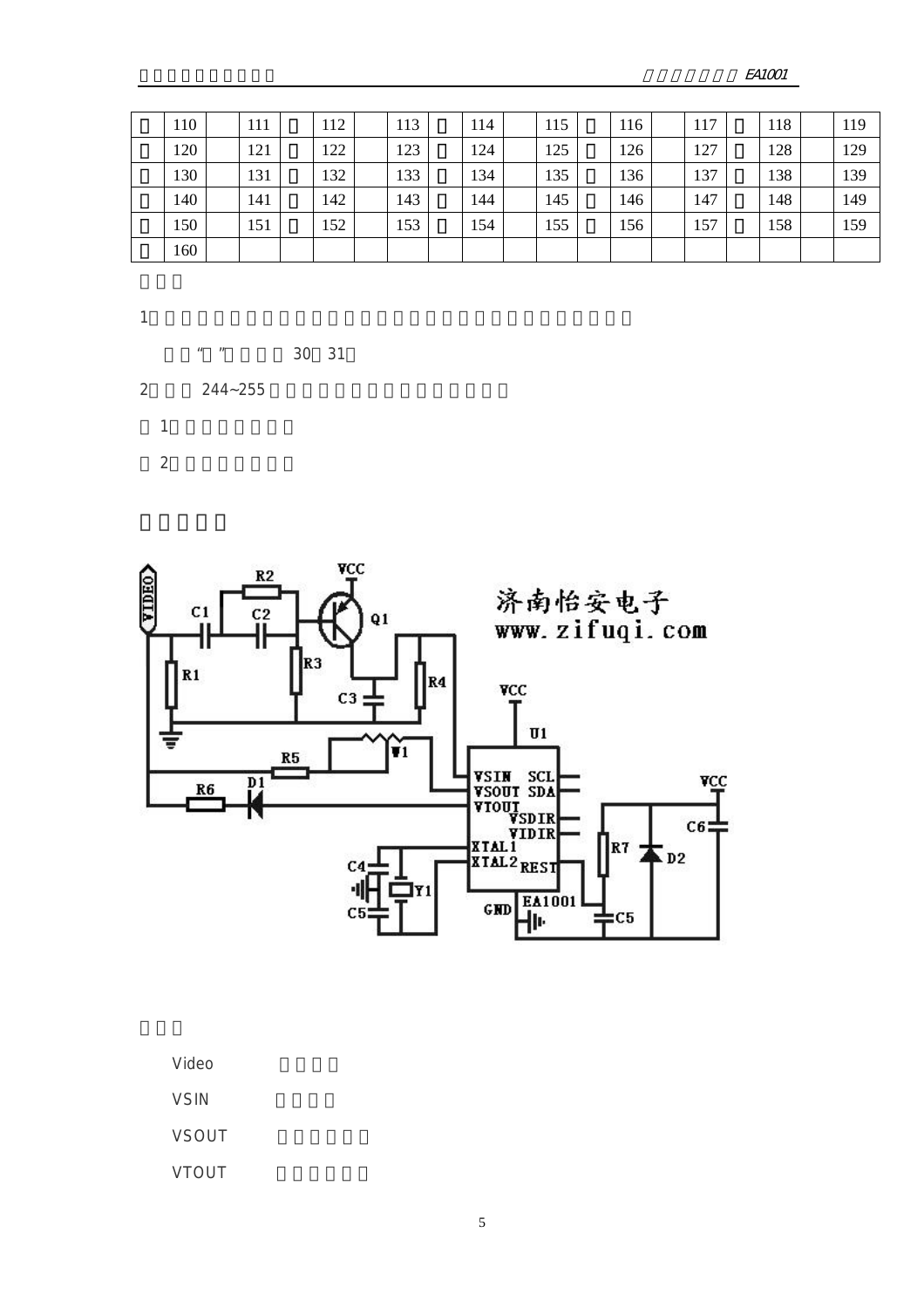| XTAL1             |            | 1 |
|-------------------|------------|---|
| XTAL <sub>2</sub> |            | 2 |
| <b>REST</b>       |            |   |
| <b>SCL</b>        | IIС        |   |
| <b>SDA</b>        | <b>IIC</b> |   |
| <b>VSDIR</b>      |            |   |
| VIDIR             |            |   |

| 28 | PDIP, 7.62mm  | 0.300" |
|----|---------------|--------|
| 32 | TQFP, 7mmX7mm |        |

工作电压:5V 200mA 20mA  $-40^{\circ}$ C  $+85^{\circ}$ C

www.zifuqi.com() www.eyean.com.cn()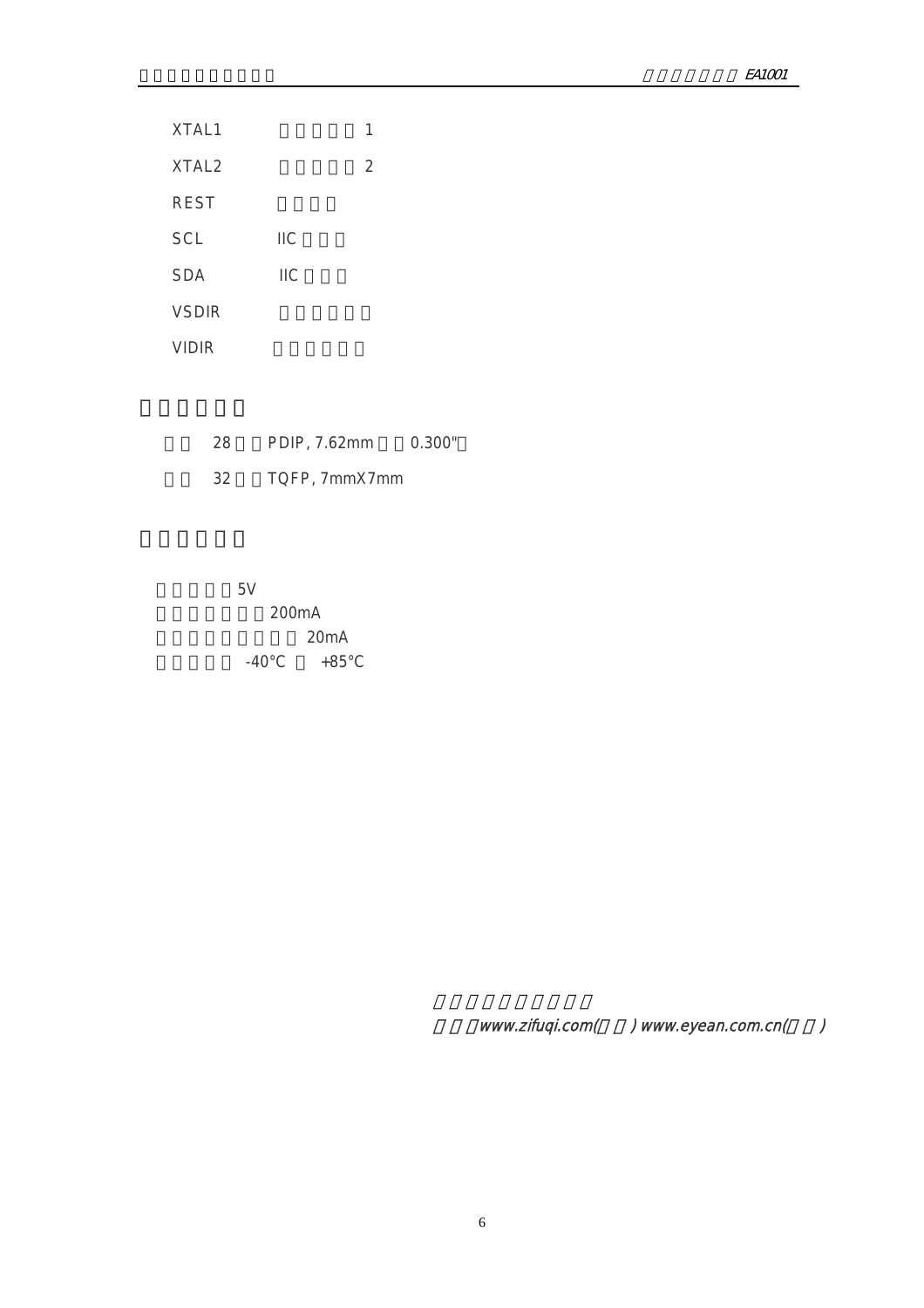| $\boldsymbol{I}$                                                                                                                                                                                                        | EA1001                                                                                                                                                                                                                                                                                       |
|-------------------------------------------------------------------------------------------------------------------------------------------------------------------------------------------------------------------------|----------------------------------------------------------------------------------------------------------------------------------------------------------------------------------------------------------------------------------------------------------------------------------------------|
|                                                                                                                                                                                                                         |                                                                                                                                                                                                                                                                                              |
| 2MHz<br>ea1001<br>20060406                                                                                                                                                                                              |                                                                                                                                                                                                                                                                                              |
| C_timerSecsL2<br>C_timerSecsH2<br>C_timerMinuL2<br>C_timerMinuH2<br>C_timerHourL2<br>C_timerHourH2<br>C_timerSecsL1<br>C_timerSecsH1<br>C_timerMinuL1<br>C_timerMinuH1<br>C_timerHourL1<br>C_timerHourH1<br>C_CIrScreen | <b>EQU 255</b><br>EQU C_timerSecsL2-1<br>EQU C_timerSecsL2-2<br>EQU C_timerSecsL2-3<br>EQU C_timerSecsL2-4<br>EQU C_timerSecsL2-5<br>EQU C_timerSecsL2-6<br>EQU C_timerSecsL2-7<br>EQU C_timerSecsL2-8<br>EQU C_timerSecsL2-9<br>EQU C_timerSecsL2-10<br>EQU C_timerSecsL2-11<br>EQU 140 ;// |
| P_iic_SDA<br>EQU P0.6<br>P_lic_SCL                                                                                                                                                                                      | ;iic<br>EQU P0.7                                                                                                                                                                                                                                                                             |
| Fg_Ack                                                                                                                                                                                                                  | EQU 00H                                                                                                                                                                                                                                                                                      |
| RB_IIC_loop<br>RB_iic_Address<br>R_IICRead1<br>RB_IICWRCounter<br>RB_IICDelayLed<br>RB_IIC_ReadH<br>RB_IIC_ReadL<br>RB_IIC_BUFF                                                                                         | EQU 30H<br>EQU 31H<br>EQU 32H<br>EQU 33H<br>EQU 34H<br>EQU 35H<br>EQU 36H<br>EQU 37H                                                                                                                                                                                                         |
| CB_IICReadData                                                                                                                                                                                                          | EQU 3AH                                                                                                                                                                                                                                                                                      |
| CB_IIC_Display                                                                                                                                                                                                          | EQU 50H                                                                                                                                                                                                                                                                                      |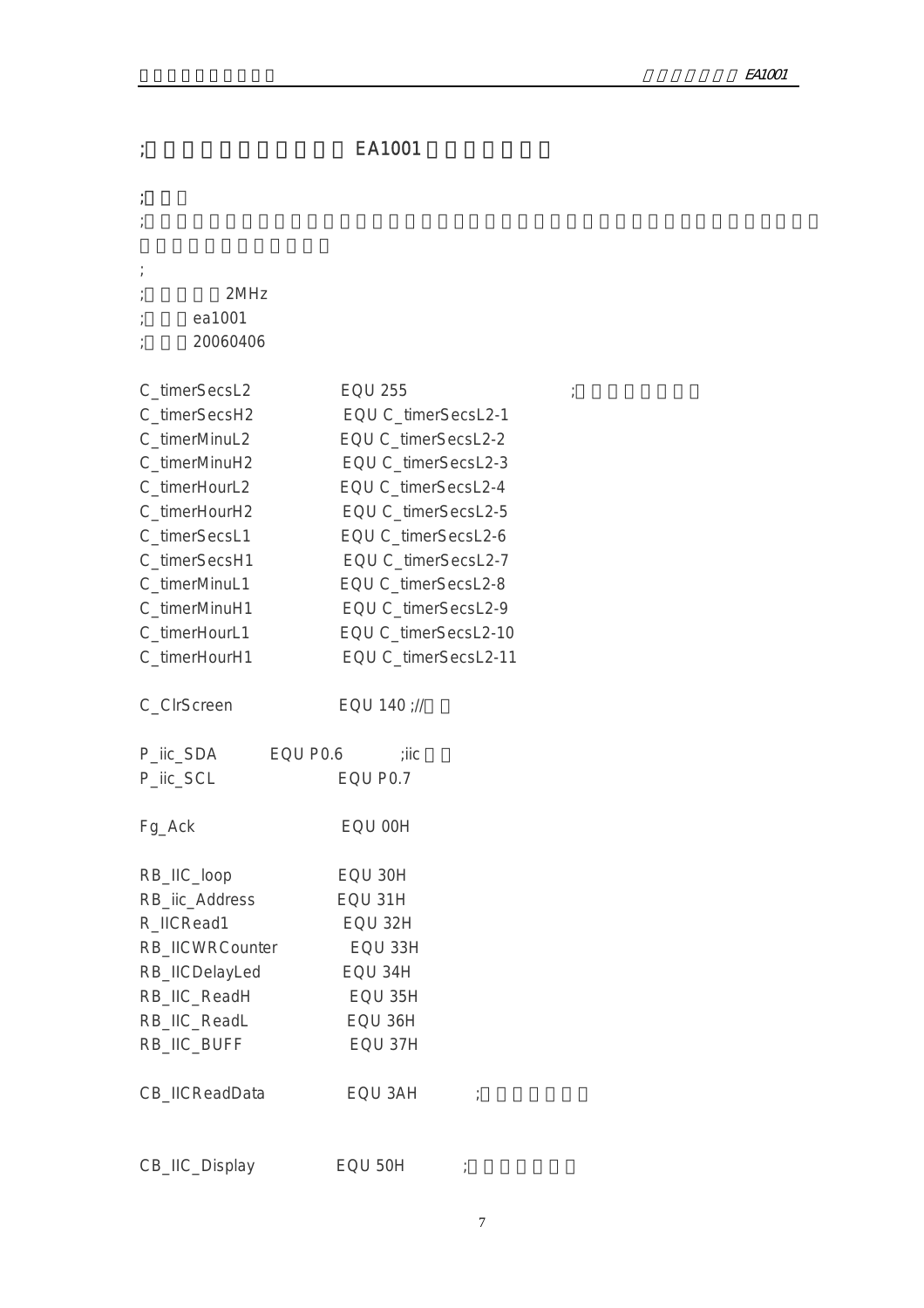RB\_iicVerify EQU 6dH ORG 00H START: LJMP MAIN ORG 03H NOP NOP NOP NOP NOP NOP NOP NOP NOP NOP NOP LJMP MAIN ORG 13H NOP NOP NOP NOP NOP NOP NOP NOP NOP NOP NOP NOP NOP NOP NOP NOP NOP NOP NOP NOP NOP NOP NOP

NOP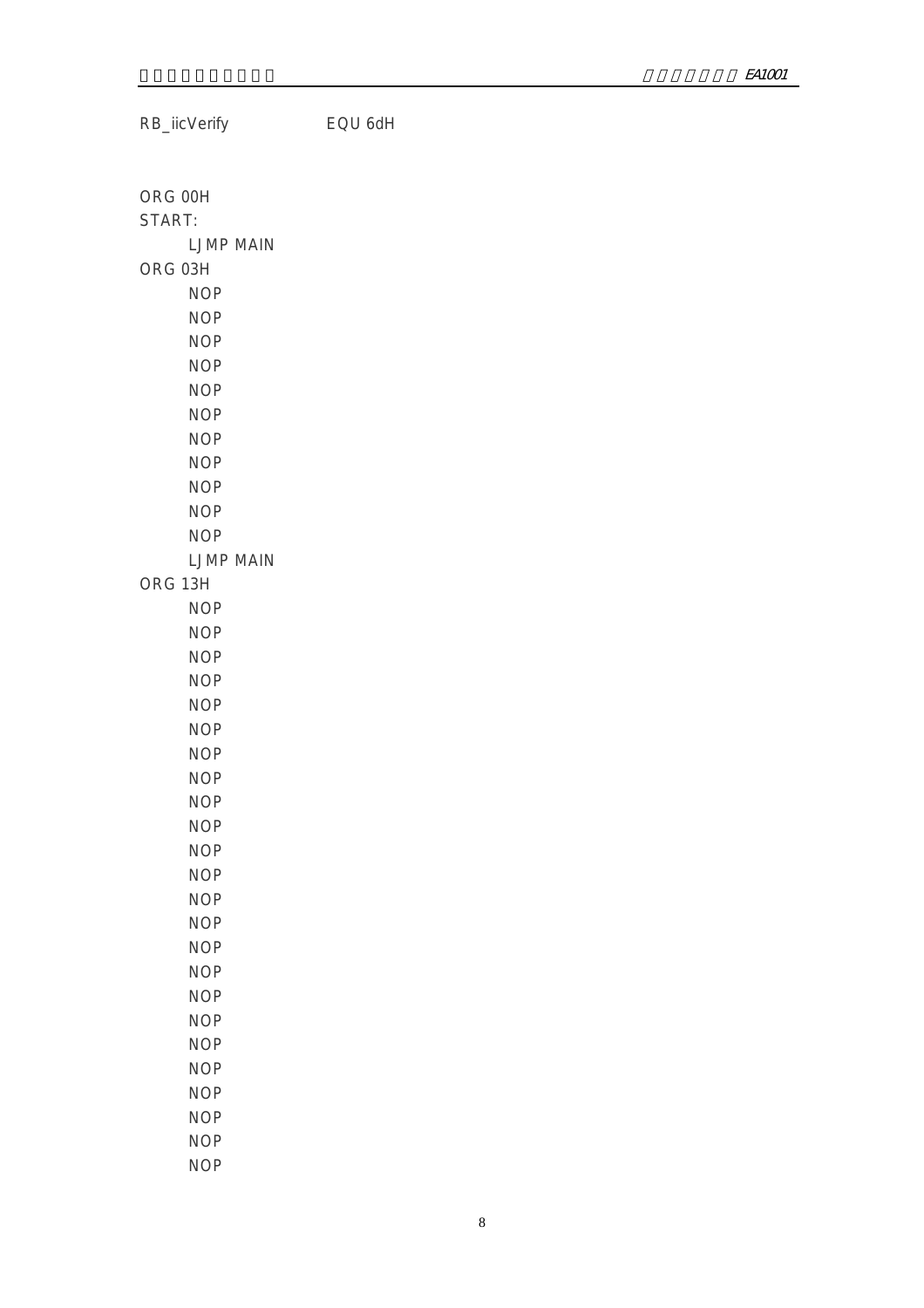LJMP MAIN ORG 30H MAIN:  $MOV SP, #70H$  ; CLR EA ; MAIN1: MOV RB\_IICDelayLed,#64 LCALL F\_DelayLED MAIN2: ;/\*\*\*\*\*\*\*\*\*\*\*\*\*\*\*\*\*\*\*\*\*\*\*\*\*\*\*\*\*\*\*\*\*\*\*\*\*\*\*\*\*\*\*\*\*\*\*\*\*\*\*\*\*\*\*\*\*\*\*\*\*\*\*\*\* ;显示两行字符:  $\frac{1}{k}$  $\frac{1}{l}$ ;/\*\*\*\*\*\*\*\*\*\*\*\*\*\*\*\*\*\*\*\*\*\*\*\*\*\*\*\*\*\*\*\*\*\*\*\*\*\*\*\*\*\*\*\*\*\*\*\*\*\*\*\*\*\*\*\*\*\*\*\*\*\*\*\*\* MOV RB\_IICDelayLed,#1 LCALL F\_DelayLED MOV  $CB\_HC\_Display, #2$  ; 1 () MOV CB\_IIC\_Display+1,  $#30$  ; 1 MOV  $CB\_HC\_Display+2, #10$  ; 1  $MOV$  CB\_IIC\_Display+3, #23 ; MOV  $CB\_HC\_Display+4, #28$  ; 1  $-2$ MOV CB\_IIC\_Display+5, #138 ; MOV CB\_IIC\_Display+6, #139 ; MOV CB\_IIC\_Display+7, #140 ; MOV CB\_IIC\_Display+8, #141 ; MOV CB\_IIC\_Display+9, #100 ; MOV CB\_IIC\_Display+10, #101 ; MOV CB\_IIC\_Display+11, #102 MOV CB\_IIC\_Display+12, #103 ; MOV CB\_IIC\_Display+13, #142 ; MOV CB\_IIC\_Display+14, #143 ; MOV CB\_IIC\_Display+15, #144 ; MOV CB\_IIC\_Display+16, #145 ; MOV CB\_IIC\_Display+17, #146 ; MOV CB\_IIC\_Display+18, #147 ; MOV CB\_IIC\_Display+19, #148 ; MOV CB\_IIC\_Display+20, #149 MOV CB\_IIC\_Display+21, #98 ; MOV CB\_IIC\_Display+22, #99 ; MOV CB\_IIC\_Display+23, #150 ; MOV CB\_IIC\_Display+24, #151 ;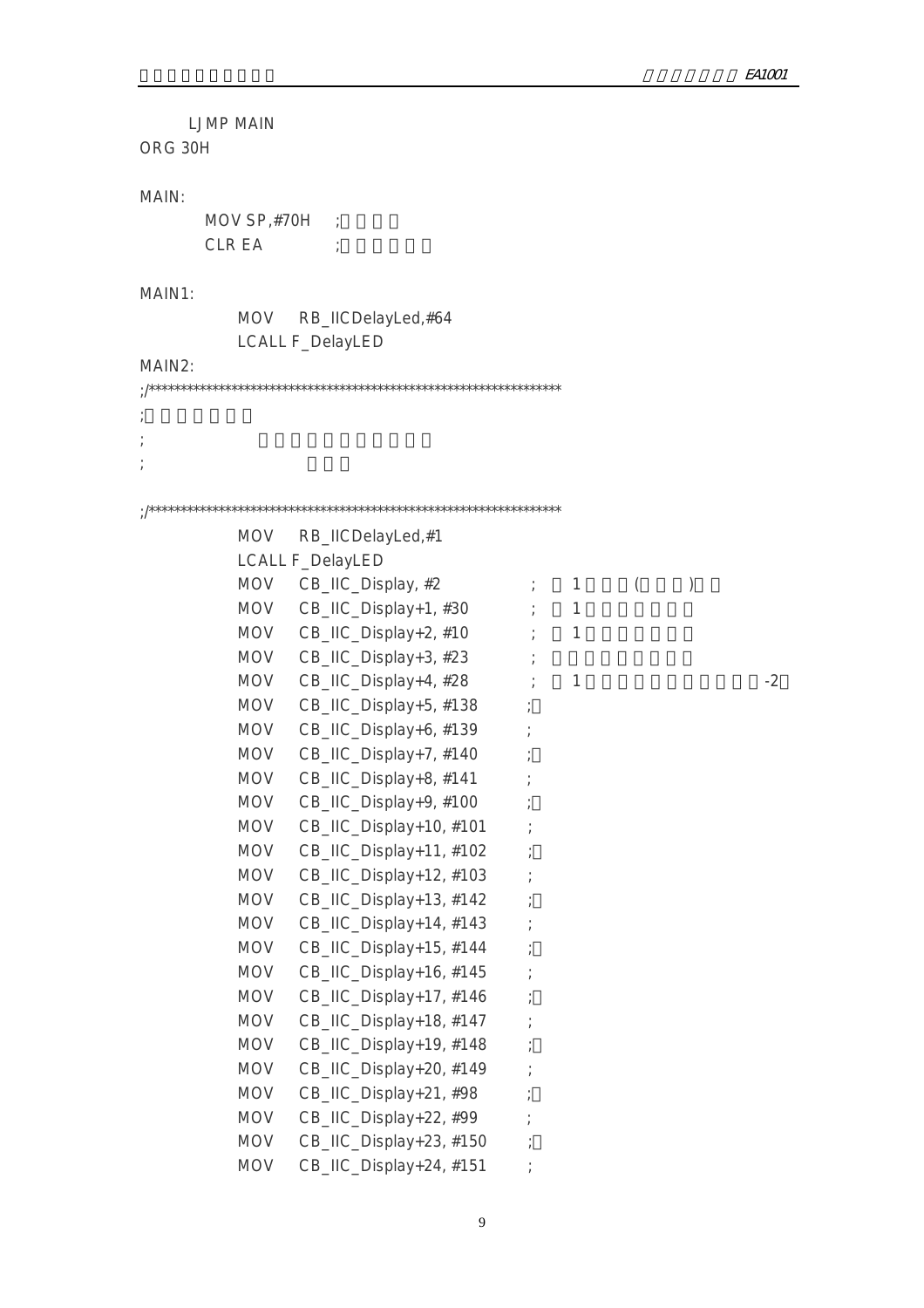|        | MOV<br><b>MOV</b><br><b>MOV</b>                                                                                                                               | CB_IIC_Display+25, #152<br>CB_IIC_Display+26, #153<br>CB_IIC_Display+27, #28                                                                                                                                                                                                                                                                                                                                                |                                                         |                               |          |   |      |
|--------|---------------------------------------------------------------------------------------------------------------------------------------------------------------|-----------------------------------------------------------------------------------------------------------------------------------------------------------------------------------------------------------------------------------------------------------------------------------------------------------------------------------------------------------------------------------------------------------------------------|---------------------------------------------------------|-------------------------------|----------|---|------|
|        |                                                                                                                                                               | LCALL F_iicVerify;<br>LCALL F_iic_Write30;<br>LCALL F_iic_Stop                                                                                                                                                                                                                                                                                                                                                              |                                                         |                               |          |   |      |
|        |                                                                                                                                                               | LCALL F_iic_Read10Sign<br>$\therefore$ 10<br>MOV A, CB_IICReadData+7<br>CJNE A, #51H, MAIN2                                                                                                                                                                                                                                                                                                                                 |                                                         |                               |          |   |      |
|        | MOV                                                                                                                                                           | RB_IICDelayLed,#16<br><b>LCALL F_DelayLED</b>                                                                                                                                                                                                                                                                                                                                                                               |                                                         |                               |          |   |      |
|        | <b>MOV</b><br><b>MOV</b><br><b>MOV</b><br><b>MOV</b><br>MOV<br><b>MOV</b><br><b>MOV</b><br>MOV<br>MOV<br><b>MOV</b><br><b>MOV</b><br><b>MOV</b><br><b>MOV</b> | CB_IIC_Display, #4<br>CB_IIC_Display+1, #80<br>CB_IIC_Display+2, #40<br>CB_IIC_Display+3, #7<br>CB_IIC_Display+4, #28<br>CB_IIC_Display+5, #76<br>CB_IIC_Display+6, #77<br>CB_IIC_Display+7, #78<br>CB_IIC_Display+8, #79<br>CB_IIC_Display+9, #154<br>CB_IIC_Display+10, #155<br>CB_IIC_Display+11, #28<br>LCALL F_iicVerify;<br>LCALL F_iic_Write30;<br>LCALL F_iic_Stop<br>RB_IICDelayLed,#64<br><b>LCALL F_DelayLED</b> | $\ddot{z}$<br>$\frac{1}{I}$<br>$\frac{1}{l}$<br>$\cdot$ | 2<br>$\overline{2}$<br>2<br>2 | $\left($ | ) | $-2$ |
|        |                                                                                                                                                               |                                                                                                                                                                                                                                                                                                                                                                                                                             |                                                         |                               |          |   |      |
| eeprom | $\Omega$                                                                                                                                                      |                                                                                                                                                                                                                                                                                                                                                                                                                             |                                                         |                               |          |   |      |
|        |                                                                                                                                                               |                                                                                                                                                                                                                                                                                                                                                                                                                             |                                                         |                               |          |   |      |

;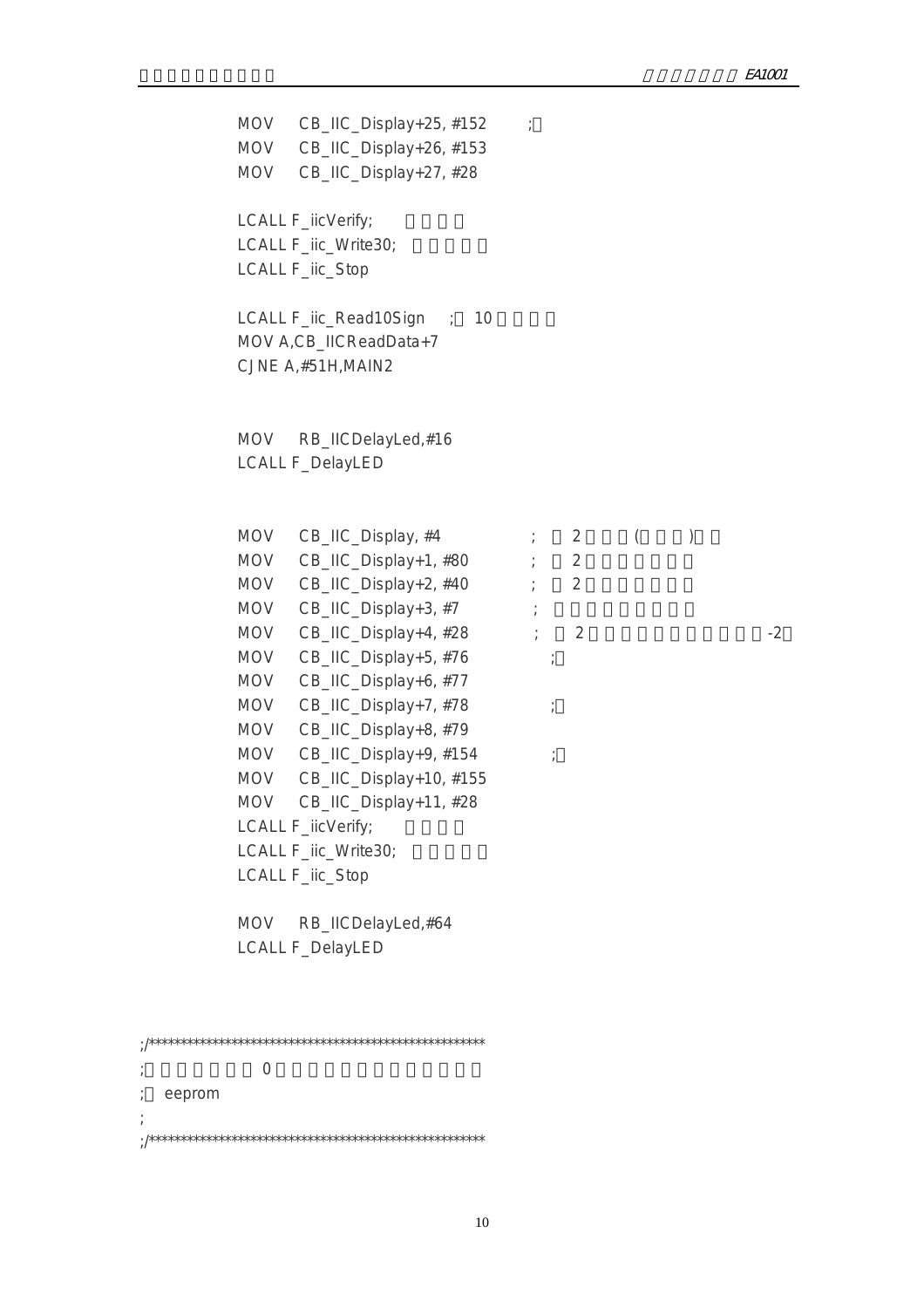$;\qquad \qquad 0$  MOV CB\_IIC\_Display, #6 MOV CB\_IIC\_Display+1, #0 MOV CB\_IIC\_Display+2, #1 MOV  $CB\_HC\_Display+3, #0$  ; MOV CB\_IIC\_Display+4, #0 ; MOV CB\_IIC\_Display+5, #0 ; LCALL F\_iicVerify5; LCALL F\_iic\_Write6; LCALL F\_iic\_Stop MOV RB\_IICDelayLed,#64 LCALL F\_DelayLED ; eeprom mov RB\_IIC\_BUFF, $#125$  ;eeprom  $*2+1$  lcall F\_iic\_Read1; eeprom MOV A,RB\_IIC\_BUFF ANL A,#0FH MOV CB\_IIC\_Display+21,A MOV A,RB\_IIC\_BUFF SWAP A ANL A,#0FH MOV CB\_IIC\_Display+20,A  $\mathcal{A}$ ; and  $\mathcal{A}$  ;------ MOV  $CB\_HC\_Display, #2$  ; 1 ()

| <b>MOV</b> | CB_IIC_Display, #2     |   |  |      |
|------------|------------------------|---|--|------|
| <b>MOV</b> | CB_IIC_Display+1, #30  | 1 |  |      |
| <b>MOV</b> | CB_IIC_Display+2, #10  | 1 |  |      |
| <b>MOV</b> | CB_IIC_Display+3, #18  |   |  |      |
| <b>MOV</b> | CB_IIC_Display+4, #28  | 1 |  | $-2$ |
| <b>MOV</b> | CB_IIC_Display+5, #156 |   |  |      |
| <b>MOV</b> | CB_IIC_Display+6, #157 |   |  |      |
| <b>MOV</b> | CB_IIC_Display+7, #58  |   |  |      |
| <b>MOV</b> | CB_IIC_Display+8, #59  |   |  |      |
| <b>MOV</b> | CB_IIC_Display+9, #60  |   |  |      |
| <b>MOV</b> | CB_IIC_Display+10, #61 |   |  |      |
| <b>MOV</b> | CB_IIC_Display+11, #34 |   |  |      |
| <b>MOV</b> | CB_IIC_Display+12, #35 |   |  |      |
| <b>MOV</b> | CB_IIC_Display+13, #36 |   |  |      |
| <b>MOV</b> | CB_IIC_Display+14, #37 |   |  |      |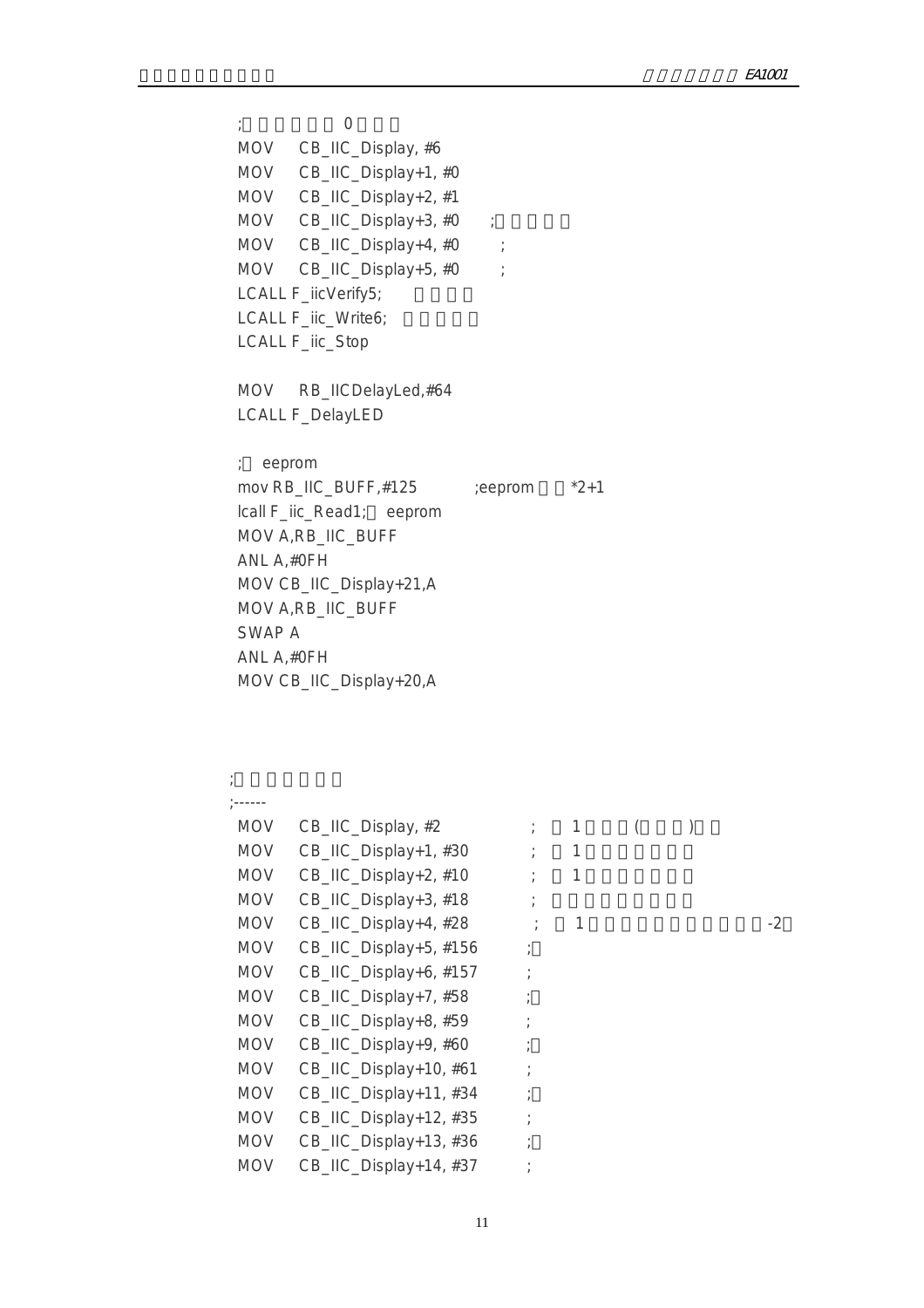MOV CB\_IIC\_Display+15, #38 ; MOV CB\_IIC\_Display+16, #39 ; MOV CB\_IIC\_Display+17, #40 ; MOV CB\_IIC\_Display+18, #41 ; MOV CB\_IIC\_Display+19, #22 ;: ; MOV CB\_IIC\_Display+20, #28 ; ; MOV CB\_IIC\_Display+21, #22 ; MOV CB\_IIC\_Display+22, #28 ; LCALL F\_iicVerify; LCALL F\_iic\_Write30: LCALL F\_iic\_Stop MOV RB\_IICDelayLed,#1 LCALL F\_DelayLED MOV CB\_IIC\_Display,  $#4$   $\qquad \qquad ; \qquad 2$   $\qquad \qquad$  ( $\qquad \qquad )$ MOV CB\_IIC\_Display+1,  $#80$   ${};$  2 MOV  $CB\_HC\_Display+2, #10$  ; 2 MOV CB\_IIC\_Display+3, #7 ; MOV CB\_IIC\_Display+4,  $\#28$   $\qquad \qquad$  2  $\qquad \qquad$  2 MOV CB\_IIC\_Display+5, #27 ;-MOV  $CB$  IIC Display+6, #27  $\vdots$ MOV CB\_IIC\_Display+7, #27 ;-MOV CB\_IIC\_Display+8,  $#27$  ;-MOV CB\_IIC\_Display+9, #27 ;-MOV CB\_IIC\_Display+10, #27 ;- MOV CB\_IIC\_Display+11, #28 LCALL F\_iicVerify; LCALL F\_iic\_Write30; LCALL F\_iic\_Stop MOV RB\_IICDelayLed,#8 LCALL F\_DelayLED  $;$  MOV CB\_IIC\_Display, #4  $;$  2 ; MOV CB\_IIC\_Display+1, #80 ; 2  $MOV$  CB\_IIC\_Display+2, #10 ; 2  $;\qquad \qquad \text{MOV} \quad \text{CB\_IIC\_Display+3, #7} \qquad \qquad ;$ ; MOV  $CB\_HC\_Display+4, #28$  ; 2 MOV  $CB\_HC\_Display+5$ , #25 ;\* ; MOV CB\_IIC\_Display+6, #27 ; MOV CB\_IIC\_Display+7, #27 ; MOV CB\_IIC\_Display+8, #27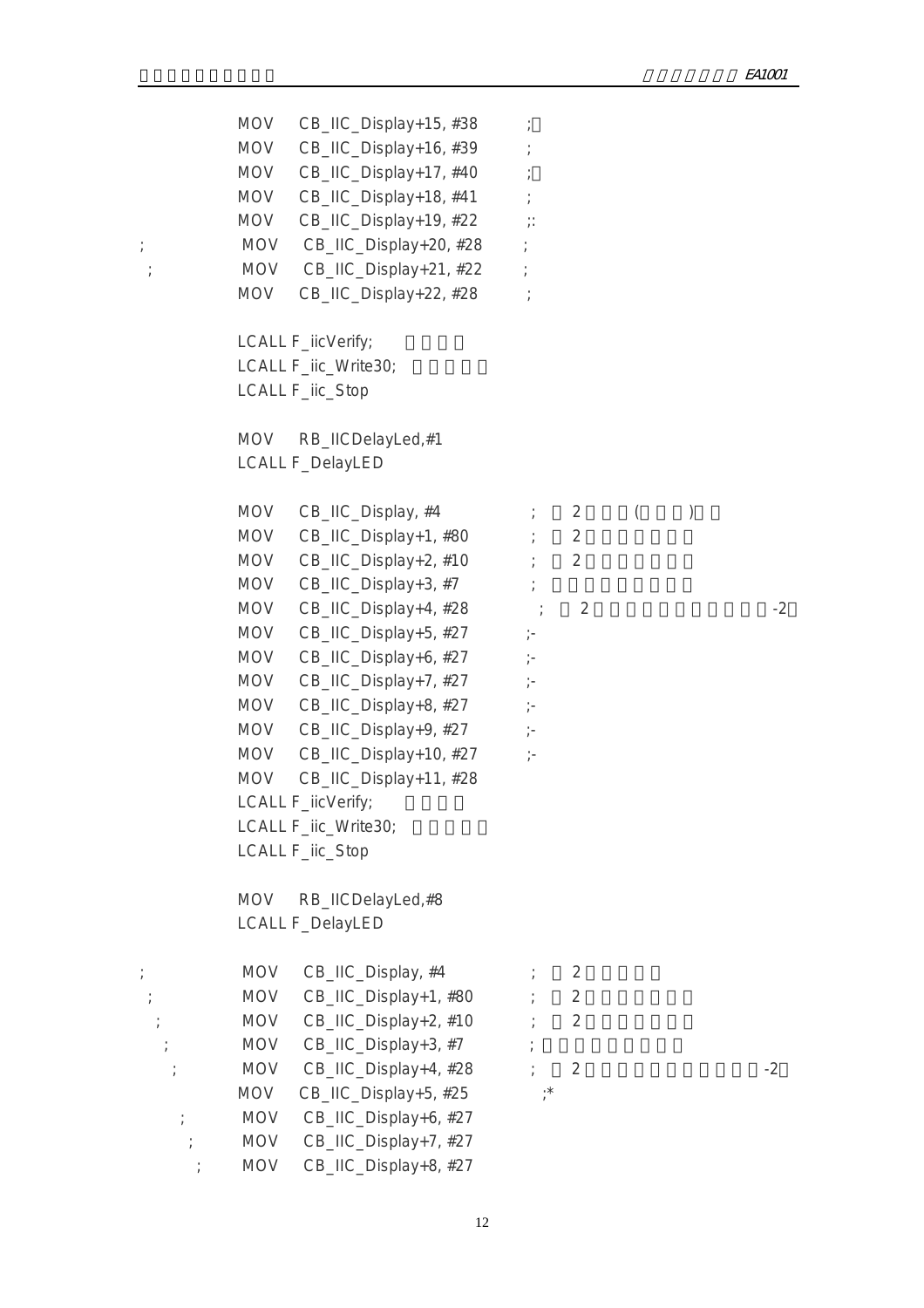; MOV CB\_IIC\_Display+9, #27 ; MOV CB\_IIC\_Display+10, #27 ; MOV CB\_IIC\_Display+11, #28 LCALL F\_iicVerify; LCALL F\_iic\_Write30; LCALL F\_iic\_Stop MOV RB\_IICDelayLed,#8 LCALL F\_DelayLED  $; MOV$  CB\_IIC\_Display,  $#4$   $; 2$  $;\hspace{2cm}$  MOV CB\_IIC\_Display+1, #80  $\hspace{1.5cm}$  ; 2  $;\hspace{1cm}$  MOV CB\_IIC\_Display+2, #10  $\hspace{1cm}$  ; 2  $;\hspace{2cm}$  MOV CB\_IIC\_Display+3, #7  $\hspace{1.6cm}$ ; MOV  $CB\_HC\_Display+4$ ,  $\#28$  ; 2  $\qquad$  -2 ; MOV CB\_IIC\_Display+5, #25 MOV  $CB$ \_IIC\_Display+6, #25  $\ddot{i}$  ; MOV CB\_IIC\_Display+7, #27 ; MOV CB\_IIC\_Display+8, #27 ; MOV CB\_IIC\_Display+9, #27 ; MOV CB\_IIC\_Display+10, #27 ; MOV CB\_IIC\_Display+11, #28 LCALL F\_iicVerify; LCALL F\_iic\_Write30; LCALL F\_iic\_Stop MOV RB\_IICDelayLed,#8 LCALL F\_DelayLED ; MOV CB\_IIC\_Display, #4  $\qquad$  ; 2 ; MOV CB\_IIC\_Display+1, #80 ; 2  $\mathcal{L}$ ; MOV CB\_IIC\_Display+2, #10  $\mathcal{L}$  2  $;\qquad \qquad \text{MOV} \quad \text{CB} \quad \text{IIC} \quad \text{Display+3, #7} \qquad ;$ ; MOV  $CB\_HC\_Display+4, #28$  ; 2 ; MOV CB\_IIC\_Display+5, #25 ; MOV CB\_IIC\_Display+6, #25 MOV CB\_IIC\_Display+7, #25 ;\* ; MOV CB\_IIC\_Display+8, #27 MOV CB\_IIC\_Display+9, #27 ; MOV CB\_IIC\_Display+10, #27 ; MOV CB\_IIC\_Display+11, #28 LCALL F\_iicVerify; LCALL F\_iic\_Write30; LCALL F\_iic\_Stop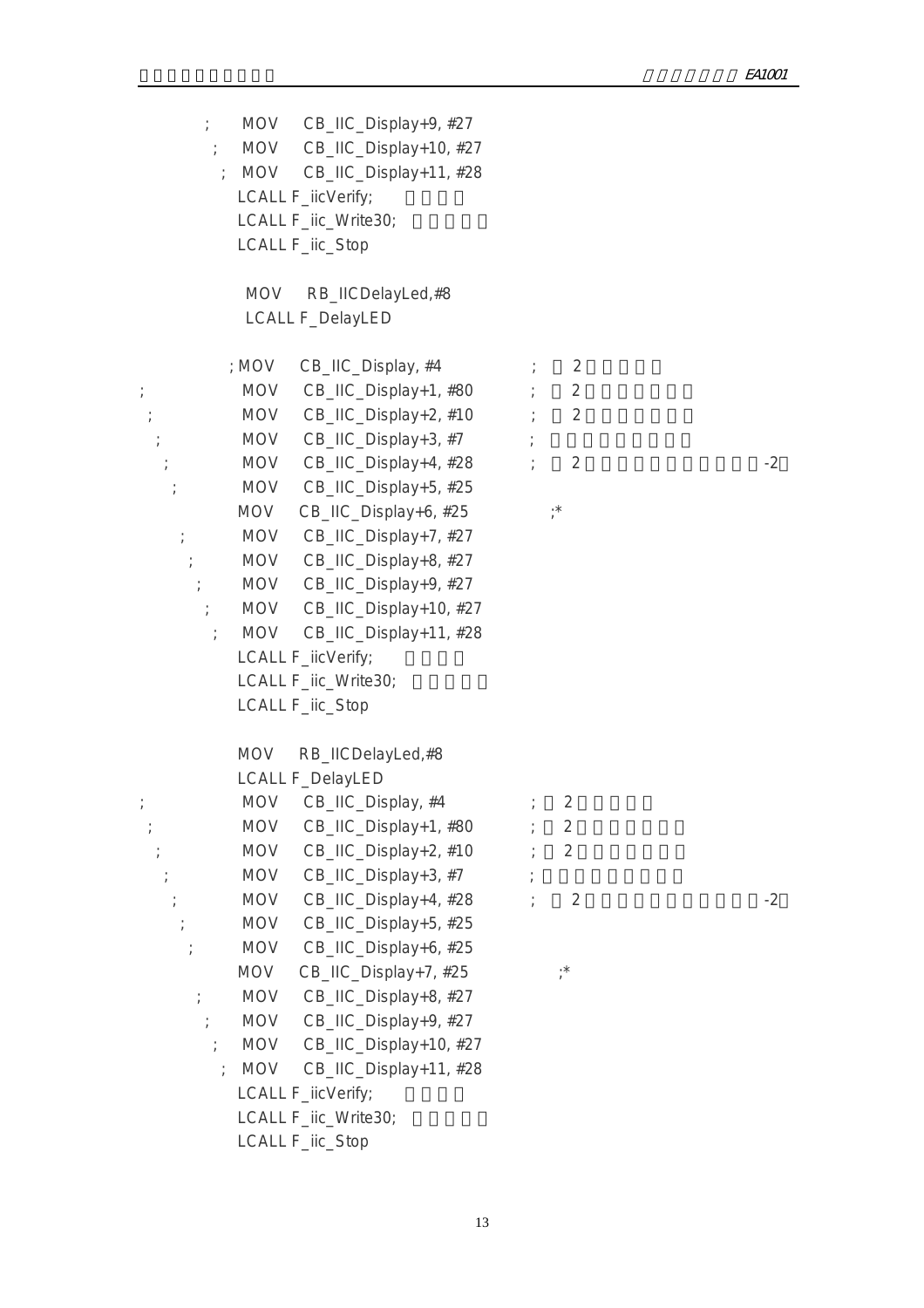| MOV RB_IICDelayLed,#8<br>LCALL F_DelayLED                                                                                                                                                                                                                                                                                                                                                                                                                                                                                                                                                                    |                                                                                            |
|--------------------------------------------------------------------------------------------------------------------------------------------------------------------------------------------------------------------------------------------------------------------------------------------------------------------------------------------------------------------------------------------------------------------------------------------------------------------------------------------------------------------------------------------------------------------------------------------------------------|--------------------------------------------------------------------------------------------|
| CB_IIC_Display, #4<br>; MOV<br><b>MOV</b><br>CB_IIC_Display+1, #80<br>$CB$ _IIC_Display+2, #10 ;<br>MOV<br>CB_IIC_Display+3, #7<br>MOV<br>CB_IIC_Display+4, #28<br><b>MOV</b><br>CB_IIC_Display+5, #25<br><b>MOV</b><br>CB_IIC_Display+6, #25<br>$\frac{1}{l}$<br><b>MOV</b><br>MOV CB_IIC_Display+7, #25<br><b>MOV</b><br>CB_IIC_Display+8, #25<br>MOV CB_IIC_Display+9, #27<br>$\frac{1}{l}$<br>MOV CB_IIC_Display+10, #27<br>CB_IIC_Display+11, #28<br><b>MOV</b><br>LCALL F_iicVerify;<br>LCALL F_iic_Write30;                                                                                           | $\overline{2}$<br>$\overline{2}$<br>$\overline{2}$<br>$\overline{2}$<br>$-2$<br>$, *$      |
| LCALL F_iic_Stop<br>MOV<br>RB_IICDelayLed,#8<br>LCALL F_DelayLED<br>MOV CB_IIC_Display, #4<br>$\frac{1}{l}$<br>MOV CB_IIC_Display+1, #80 ;<br>$\cdot$<br>CB_IIC_Display+2, #10 ;<br>MOV<br>CB_IIC_Display+3, #7<br><b>MOV</b><br>CB_IIC_Display+4, #28 ;<br><b>MOV</b><br>CB_IIC_Display+5, #25 ;<br>MOV<br>CB_IIC_Display+6, #25<br><b>MOV</b><br>MOV<br>CB_IIC_Display+7, #25<br>CB_IIC_Display+8, #25<br><b>MOV</b><br><b>MOV</b><br>CB_IIC_Display+9, #25<br>MOV CB_IIC_Display+10, #27<br>$\frac{1}{l}$<br>MOV CB_IIC_Display+11, #28<br>LCALL F_iicVerify;<br>LCALL F_iic_Write30;<br>LCALL F_iic_Stop | $\overline{2}$<br>$\overline{2}$<br>$\overline{2}$<br>$-2$<br>$\overline{2}$<br>$^{\star}$ |
| RB_IICDelayLed,#8<br><b>MOV</b><br>LCALL F_DelayLED<br>CB_IIC_Display, #4<br>; MOV<br>:MOV CB_IIC_Display+1, #80<br><b>MOV</b><br>CB_IIC_Display+2, #10<br>CB_IIC_Display+3, #7<br><b>MOV</b><br><b>MOV</b><br>CB_IIC_Display+4, #28                                                                                                                                                                                                                                                                                                                                                                         | $\overline{2}$<br>$\overline{2}$<br>$\overline{2}$<br>$\overline{2}$<br>$-2$               |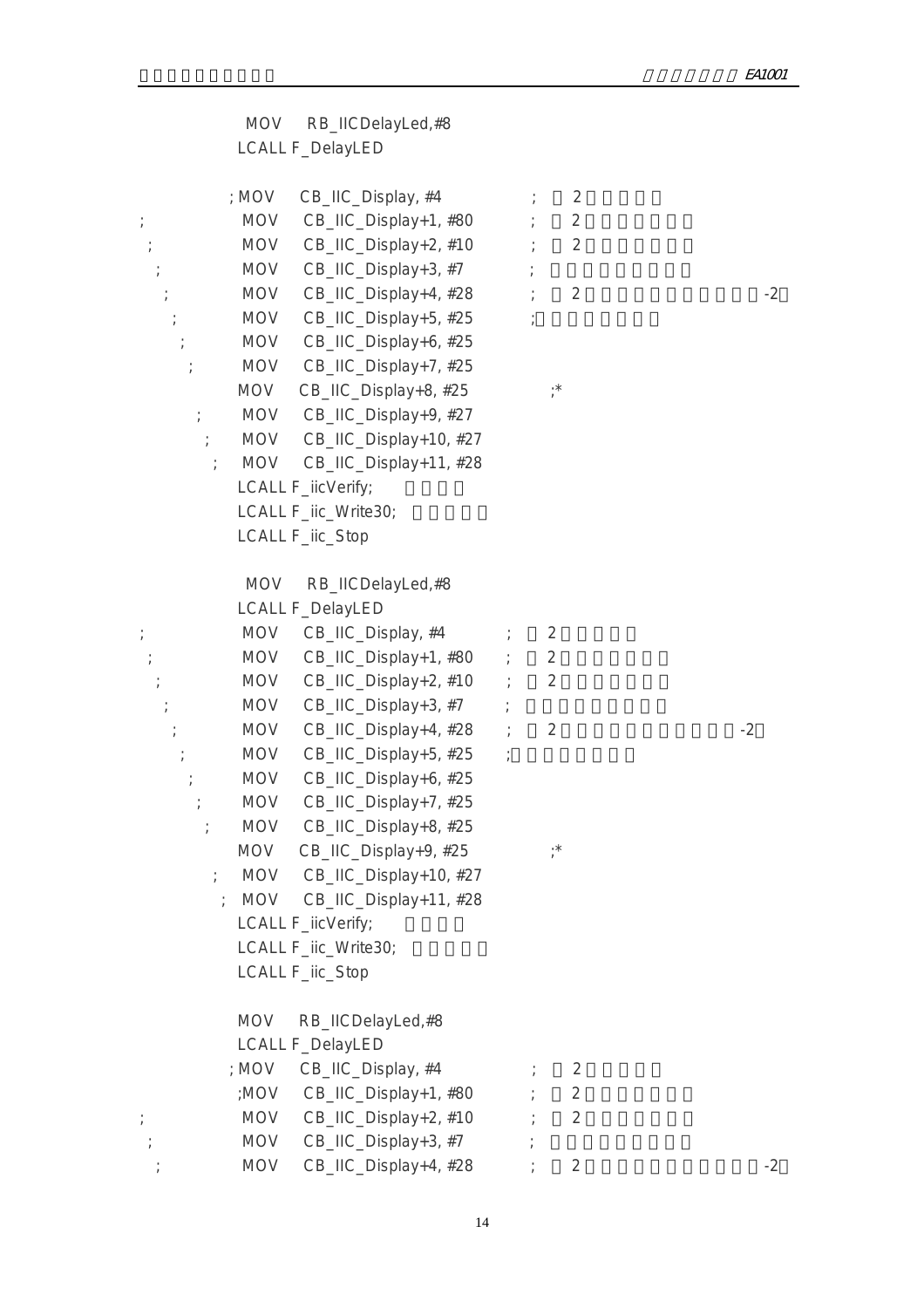$;\hspace{1cm}$  MOV CB\_IIC\_Display+5, #25  $\hspace{1cm}$  ; MOV CB\_IIC\_Display+6, #25 ; MOV CB\_IIC\_Display+7, #25 ; MOV CB\_IIC\_Display+8, #25 ; MOV CB\_IIC\_Display+9, #25 MOV CB\_IIC\_Display+10, #25 ;\* ; MOV CB\_IIC\_Display+11, #28 LCALL F\_iicVerify; LCALL F\_iic\_Write30;

LCALL F\_iic\_Stop

 $\mathbb{R}^2$  ;  $\mathbb{R}^2$  ;  $\mathbb{R}^2$  ;  $\mathbb{R}^2$  ;  $\mathbb{R}^2$  ;  $\mathbb{R}^2$  ;  $\mathbb{R}^2$  ;  $\mathbb{R}^2$  ;  $\mathbb{R}^2$  ;  $\mathbb{R}^2$  ;  $\mathbb{R}^2$  ;  $\mathbb{R}^2$  ;  $\mathbb{R}^2$  ;  $\mathbb{R}^2$  ;  $\mathbb{R}^2$  ;  $\mathbb{R}^2$  ;  $\mathbb{R}^2$  ;

 MOV RB\_IICDelayLed,#32 LCALL F\_DelayLED

## ;修改本机密码(闪烁)

| <b>MOV</b> | CB_IIC_Display, #2     |               | $\mathbf{1}$ |  |      |
|------------|------------------------|---------------|--------------|--|------|
| <b>MOV</b> | CB_IIC_Display+1, #30  |               | $\mathbf{1}$ |  |      |
| <b>MOV</b> | CB_IIC_Display+2, #10  |               | $\mathbf{1}$ |  |      |
| <b>MOV</b> | CB_IIC_Display+3, #14  |               |              |  |      |
| <b>MOV</b> | CB_IIC_Display+4, #28  |               | 1            |  | $-2$ |
| <b>MOV</b> | CB_IIC_Display+5, #84  | $\frac{1}{l}$ |              |  |      |
| <b>MOV</b> | CB_IIC_Display+6, #85  |               |              |  |      |
| <b>MOV</b> | CB_IIC_Display+7, #86  |               |              |  |      |
| <b>MOV</b> | CB_IIC_Display+8, #87  |               |              |  |      |
| <b>MOV</b> | CB_IIC_Display+9, #34  |               |              |  |      |
| <b>MOV</b> | CB_IIC_Display+10, #35 |               |              |  |      |
| <b>MOV</b> | CB_IIC_Display+11, #36 |               |              |  |      |
| <b>MOV</b> | CB_IIC_Display+12, #37 |               |              |  |      |
| <b>MOV</b> | CB_IIC_Display+13, #38 |               |              |  |      |
| <b>MOV</b> | CB_IIC_Display+14, #39 |               |              |  |      |
| <b>MOV</b> | CB_IIC_Display+15, #40 |               |              |  |      |
| <b>MOV</b> | CB_IIC_Display+16, #41 |               |              |  |      |
| <b>MOV</b> | CB_IIC_Display+17, #22 | $\vdots$      |              |  |      |
| <b>MOV</b> | CB_IIC_Display+18, #28 |               |              |  |      |
|            |                        |               |              |  |      |
|            | LCALL F_iicVerify;     |               |              |  |      |
|            | LCALL F_iic_Write30;   |               |              |  |      |
|            | LCALL F_iic_Stop       |               |              |  |      |
|            |                        |               |              |  |      |
| <b>MOV</b> | RB_IICDelayLed,#8      |               |              |  |      |

LCALL F\_DelayLED

 $MOV$  CB\_IIC\_Display,  $#4$   $; 2$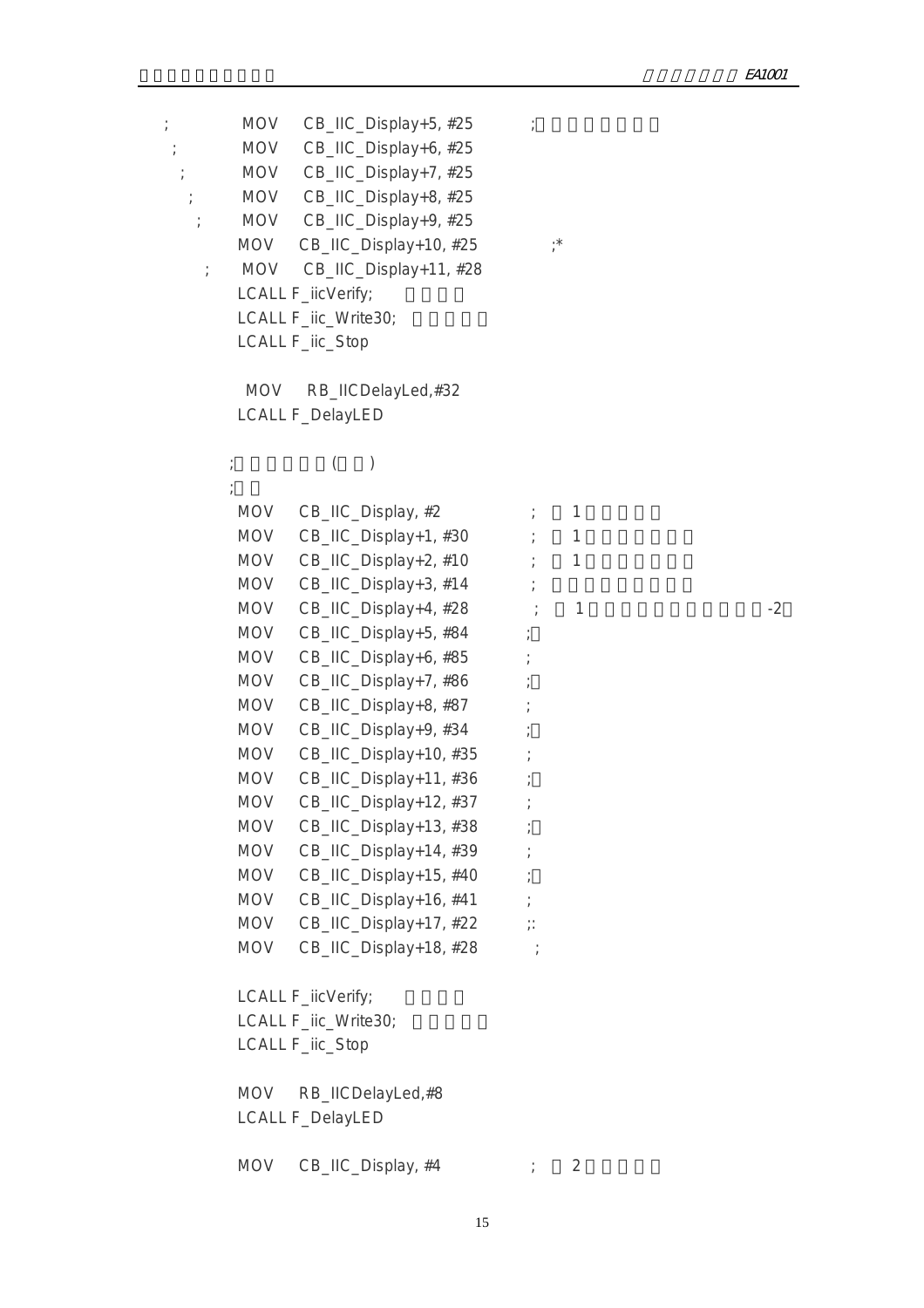```
MOV CB_IIC_Display+1, #80 \qquad \qquad \qquad 2
      MOV CB_IIC_Display+2, #10 ; 2
      MOV CB_IIC_Display+3, #5 ;
      MOV CB_IIC_Display+4, #28 2 2MOV CB_IIC_Display+5, #80 ;
      MOV CB_IIC_Display+6, #81 ;
      MOV CB_IIC_Display+7, #82
      MOV CB_IIC_Display+8, #83 ;
      MOV CB_IIC_Display+9, #28
      LCALL F_iicVerify;
      LCALL F_iic_Write30:
       LCALL F_iic_Stop
      MOV RB_IICDelayLed,#16
       LCALL F_DelayLED
      MOV CB_IIC_Display, #2 ; 1
      MOV CB_IIC_Display+1, #C_ClrScreen ; 1
      MOV CB\_HC\_Display+2, #30 ; 1
      MOV CB_IIC_Display+3, #1 ;
      MOV CB_IIC_Display+4, #5 ; 1 -2MOV CB_IIC_Display+5, #0 ;
      LCALL F_iicVerify5;
      LCALL F_iic_Write6;
       LCALL F_iic_Stop
       MOV RB_IICDelayLed,#8 
       LCALL F_DelayLED
      MOV CB IIC Display, #2 ; 1
      MOV CB\_HC\_Display+1, #30 ; 1
      MOV CB_IIC_Display+2, #10 ; 1
      MOV CB\_HC\_Display+3, #14 ;
      MOV CB\_HC\_Display+4, #28 ; 1 -2MOV CB_IIC_Display+5, #84 ;
      MOV CB_IIC_Display+6, #85 ;
      MOV CB_IIC_Display+7, #86 ;
      MOV CB_IIC_Display+8, #87 ;
      MOV CB_IIC_Display+9, #34 ;
      MOV CB_IIC_Display+10, #35
 ; MOV CB_IIC_Display+11, #36 ;
 ; MOV CB_IIC_Display+12, #37 ;
 \mathcal{L} MOV CB_IIC_Display+13, #38 \mathcal{L}; MOV CB IIC Display+14, #39 ;
```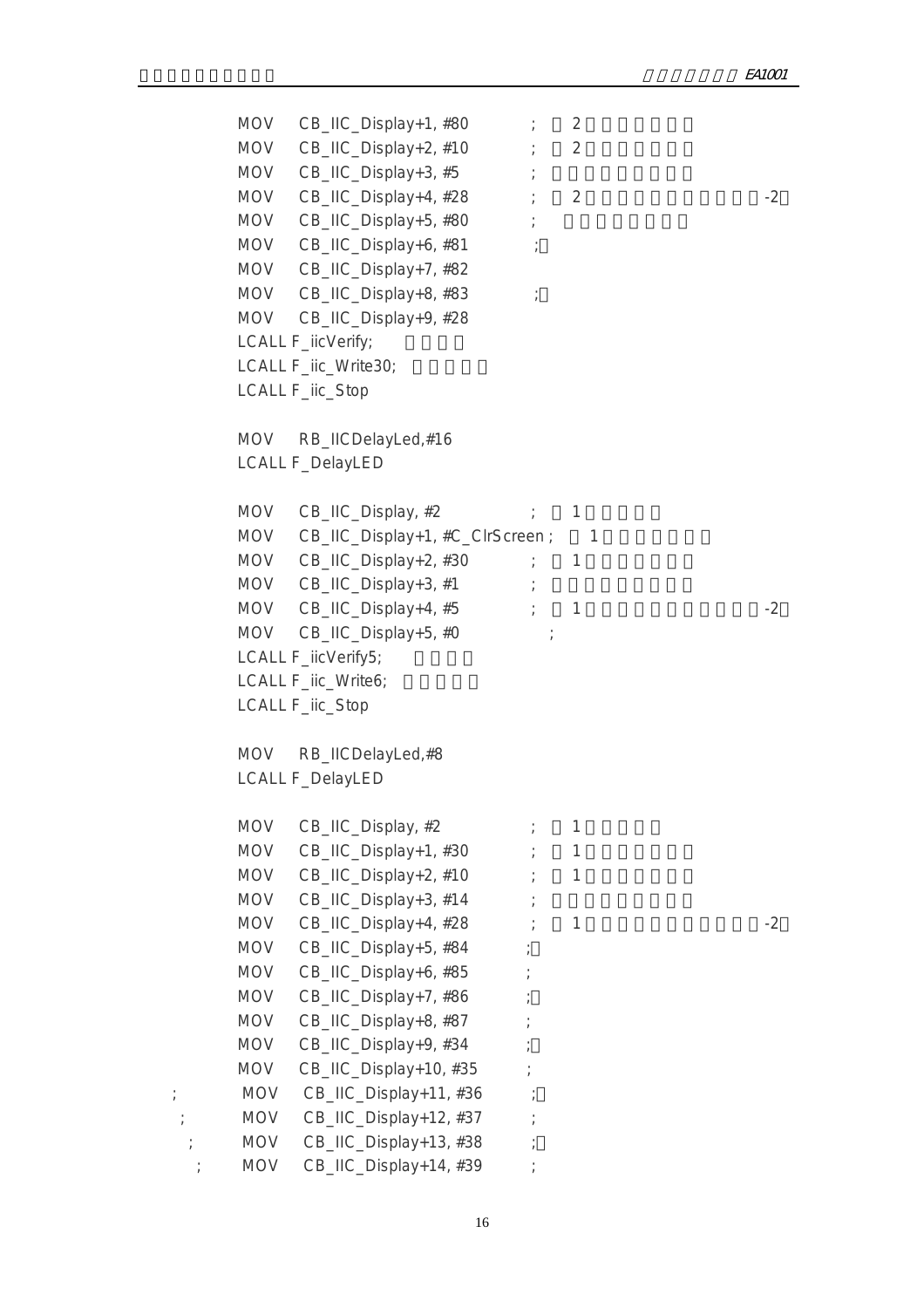```
; MOV CB_IIC_Display+15, #40 ;
        ; MOV CB_IIC_Display+16, #41 ;
       ; MOV CB_IIC_Display+17, #22 ;:
        ; MOV CB_IIC_Display+18, #28 ;
         LCALL F_iicVerify;
         LCALL F_iic_Write30;
          LCALL F_iic_Stop
          MOV RB_IICDelayLed,#16 
          LCALL F_DelayLED
         MOV CB_IIC_Display, #2 \qquad \qquad ; 1
         MOV CB_IIC_Display+1, #C_ClrScreen ; 1
         MOV CB_IIC_Display+2, #30 ; 1
         MOV CB_IIC_Display+3, #1 ;MOV CB_IIC_Display+4, #5 ; 1 \qquad -2
         MOV CB IIC Display+5, #0 ;
         LCALL F_iicVerify5;
         LCALL F_iic_Write6;
          LCALL F_iic_Stop
          MOV RB_IICDelayLed,#8 
          LCALL F_DelayLED
         MOV CB_IIC_Display, #2 \qquad \qquad ; 1
         MOV CB IIC_Display+1, #30 \qquad ; 1
         MOV CB\_HC\_Display+2, #10 ; 1
         MOV CB_IIC_Display+3, #14 ;
         MOV CB_IIC_Display+4, #28 \qquad \qquad 1 \qquad \qquad -2
         MOV CB_IIC_Display+5, #84 ;
         MOV CB_IIC_Display+6, #85 ;
; MOV CB_IIC_Display+7, #86 ;
; MOV CB_IIC_Display+8, #87 ;
         MOV CB_IIC_Display+9, #34 ;
   ; MOV CB_IIC_Display+10, #35 ;
    ; MOV CB_IIC_Display+11, #36 ;
          MOV CB_IIC_Display+12, #37 ;
     ; MOV CB_IIC_Display+13, #38 ;
     ; MOV CB_IIC_Display+14, #39 ;
      ; MOV CB\_HC\_Display+15, #40 ;
       ; MOV CB IIC Display+16, #41 ;
       ; MOV CB_IIC_Display+17, #22 ;:
        ; MOV CB IIC Display+18, #28 ;
```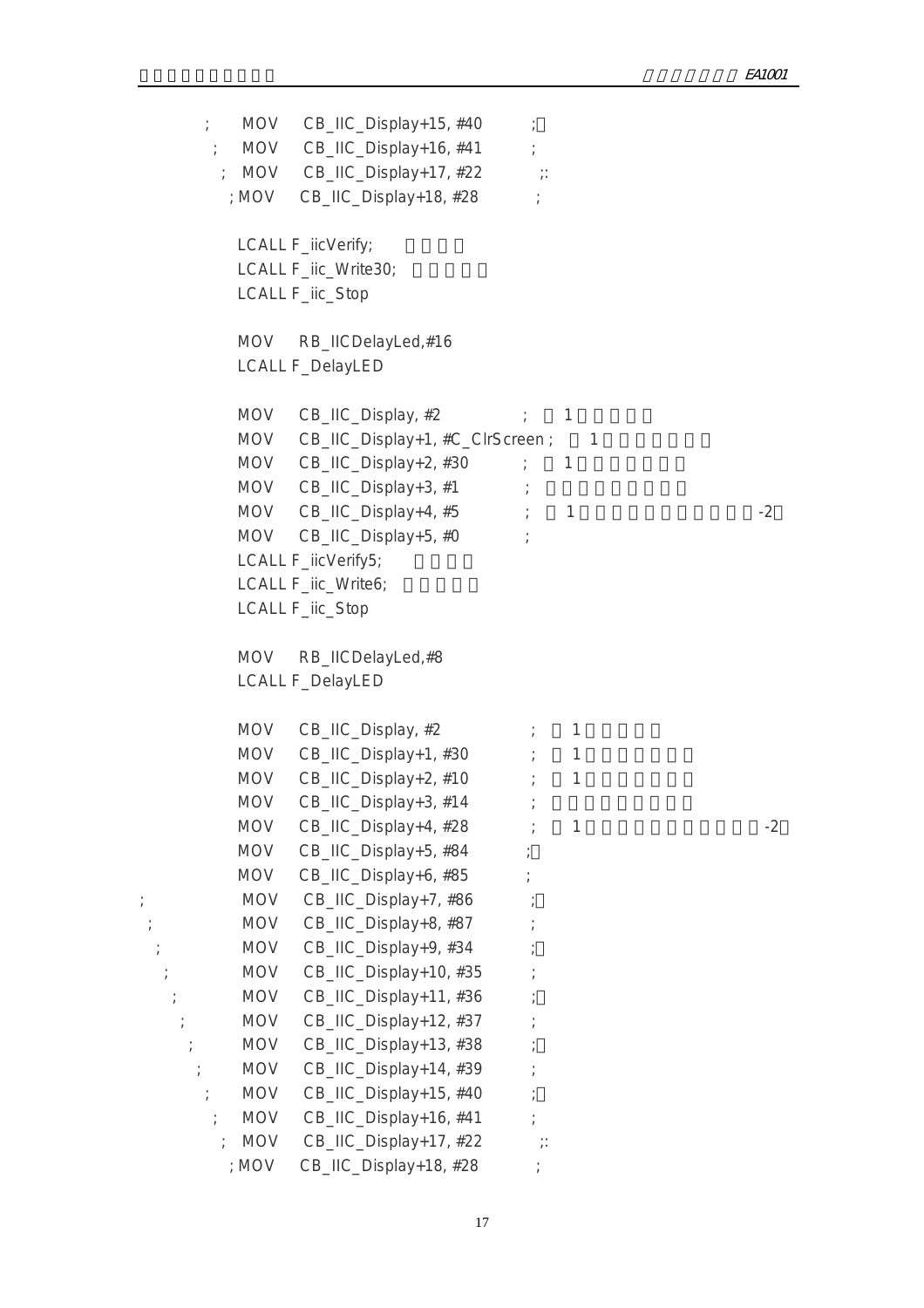LCALL F\_iicVerify; LCALL F\_iic\_Write30; LCALL F\_iic\_Stop MOV RB\_IICDelayLed,#16 LCALL F\_DelayLED

 $\mathcal{L}(\mathcal{L}(\mathcal{L}(\mathcal{L}(\mathcal{L}(\mathcal{L}(\mathcal{L}(\mathcal{L}(\mathcal{L}(\mathcal{L}(\mathcal{L}(\mathcal{L}(\mathcal{L}(\mathcal{L}(\mathcal{L}(\mathcal{L}(\mathcal{L}(\mathcal{L}(\mathcal{L}(\mathcal{L}(\mathcal{L}(\mathcal{L}(\mathcal{L}(\mathcal{L}(\mathcal{L}(\mathcal{L}(\mathcal{L}(\mathcal{L}(\mathcal{L}(\mathcal{L}(\mathcal{L}(\mathcal{L}(\mathcal{L}(\mathcal{L}(\mathcal{L}(\mathcal{L}(\mathcal{$  ;------  $MOV$  CB\_IIC\_Display,  $#2$  ; 1 MOV  $CB\_HC\_Display+1, #30$  ; 1 MOV  $CB$ \_IIC\_Display+2, #10 ; 1 MOV  $CB_1IC_ \text{Display+3, #14}$  ; MOV CB\_IIC\_Display+4,  $#28$  ; 1  $-2$ MOV CB\_IIC\_Display+5, #58 ; MOV CB\_IIC\_Display+6, #59 ; MOV CB\_IIC\_Display+7, #60 ; MOV CB\_IIC\_Display+8, #61 ; MOV CB\_IIC\_Display+9, #84 ; MOV CB\_IIC\_Display+10, #85 ; MOV CB\_IIC\_Display+11, #86 ; MOV CB\_IIC\_Display+12, #87 ; MOV CB\_IIC\_Display+13, #38 ; MOV CB\_IIC\_Display+14, #39 ; MOV CB\_IIC\_Display+15, #40 ; MOV CB\_IIC\_Display+16, #41 ; MOV CB\_IIC\_Display+17, #22 ;: MOV CB\_IIC\_Display+18, #28 ; LCALL F\_iicVerify; LCALL F\_iic\_Write30; LCALL F\_iic\_Stop MOV RB\_IICDelayLed,#8 LCALL F\_DelayLED  $MOV$  CB\_IIC\_Display, #4  $\qquad \qquad ;$  2 MOV  $CB\_HC\_Display+1, #80$  ; 2 MOV  $CB\_HC\_Display+2, #10$  ; 2 MOV  $CB$  IIC\_Display+3, #7  $\qquad$ MOV  $CB\_HC\_Display+4, #28$  ; 2  $MOV$  CB\_IIC\_Display+5, #27 ;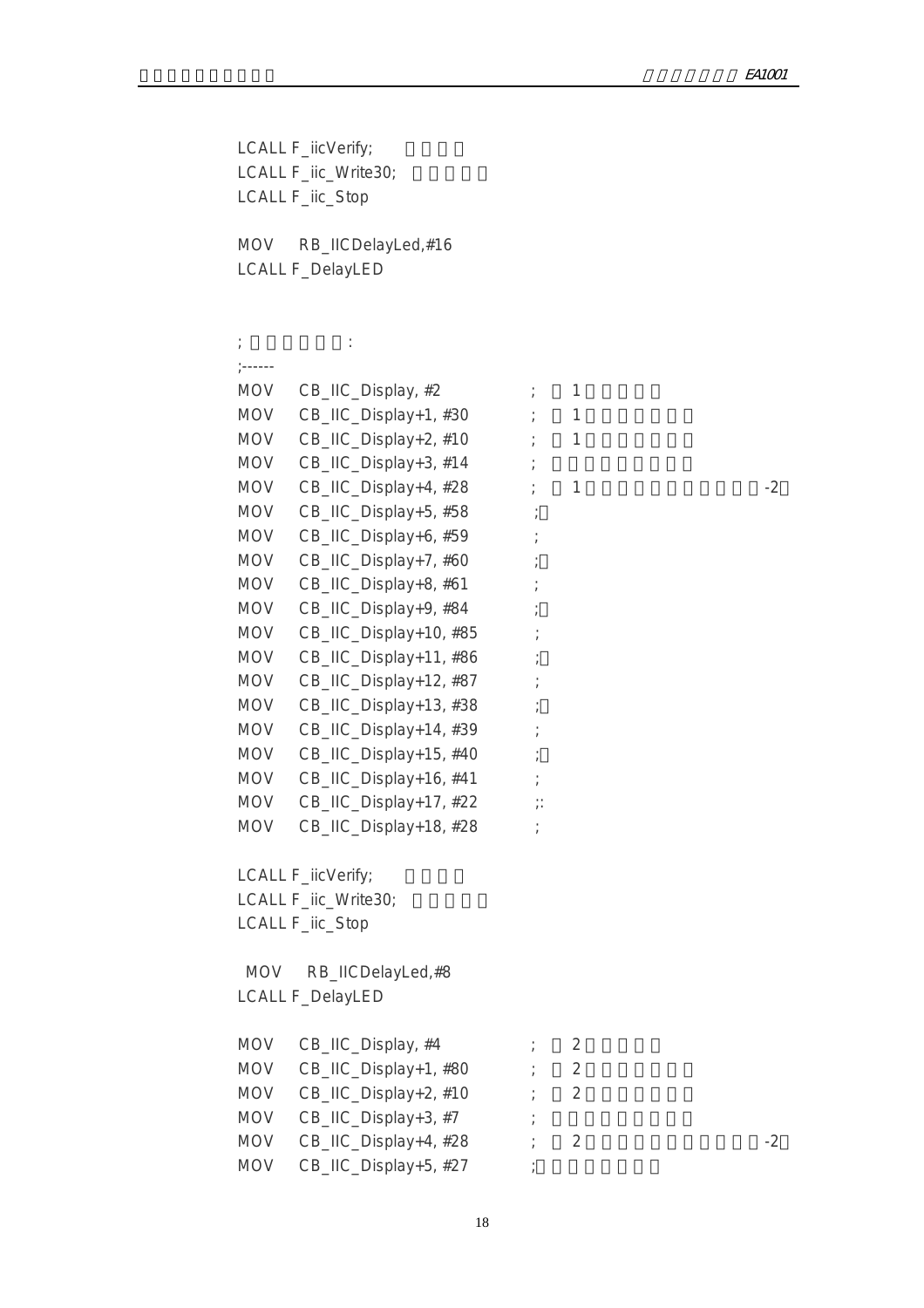MOV CB\_IIC\_Display+6, #27 MOV CB\_IIC\_Display+7, #27 MOV CB\_IIC\_Display+8, #27 MOV CB\_IIC\_Display+9, #27 MOV CB\_IIC\_Display+10, #27 MOV CB\_IIC\_Display+11, #28 LCALL F\_iicVerify; LCALL F\_iic\_Write30; LCALL F\_iic\_Stop MOV RB\_IICDelayLed,#8 LCALL F\_DelayLED  $;\qquad \qquad \text{MOV} \quad \text{CB}\ \text{HC} \quad \text{Display}, \#4 \qquad \qquad ; \qquad 2$  $;\hspace{2cm}$  MOV CB\_IIC\_Display+1, #80  $\hspace{1.5cm} ; \hspace{1.5cm} 2$  $;\qquad \qquad \text{MOV} \quad \text{CB\_IC\_Display+2, #10} \qquad ; \qquad \text{2}$  $;\qquad \qquad \text{MOV} \quad \text{CB} \quad \text{IIC} \quad \text{Display+3, #7} \qquad ;$ ; MOV CB\_IIC\_Display+4,  $#28$  ; 2  $-2$  $MOV$  CB\_IIC\_Display+5, #25 ; ; MOV CB\_IIC\_Display+6, #27 ; MOV CB\_IIC\_Display+7, #27 ; MOV CB\_IIC\_Display+8, #27 ; MOV CB\_IIC\_Display+9, #27 ; MOV CB\_IIC\_Display+10, #27 ; MOV CB\_IIC\_Display+11, #28 LCALL F\_iicVerify; LCALL F\_iic\_Write30; LCALL F\_iic\_Stop MOV RB\_IICDelayLed,#8 LCALL F\_DelayLED ; MOV  $CB\_HC\_Display$ , #4  $\qquad \qquad ; \qquad 2$ ; MOV CB\_IIC\_Display+1, #80 ; 2 显示区起始行数 ; MOV CB\_IIC\_Display+2, #10 ; 2 显示区起始列数  $;$  MOV CB\_IIC\_Display+3, #7  $;$  $\therefore$  MOV CB\_IIC\_Display+4, #28  $\therefore$  2  $\qquad$  -2  $;\hspace{1cm}$  MOV CB\_IIC\_Display+5, #25  $\hspace{0.1cm}$  MOV CB\_IIC\_Display+6, #25 ; MOV CB\_IIC\_Display+7, #27 ; MOV CB\_IIC\_Display+8, #27 ; MOV CB\_IIC\_Display+9, #27 MOV CB\_IIC\_Display+10, #27 ; MOV CB\_IIC\_Display+11, #28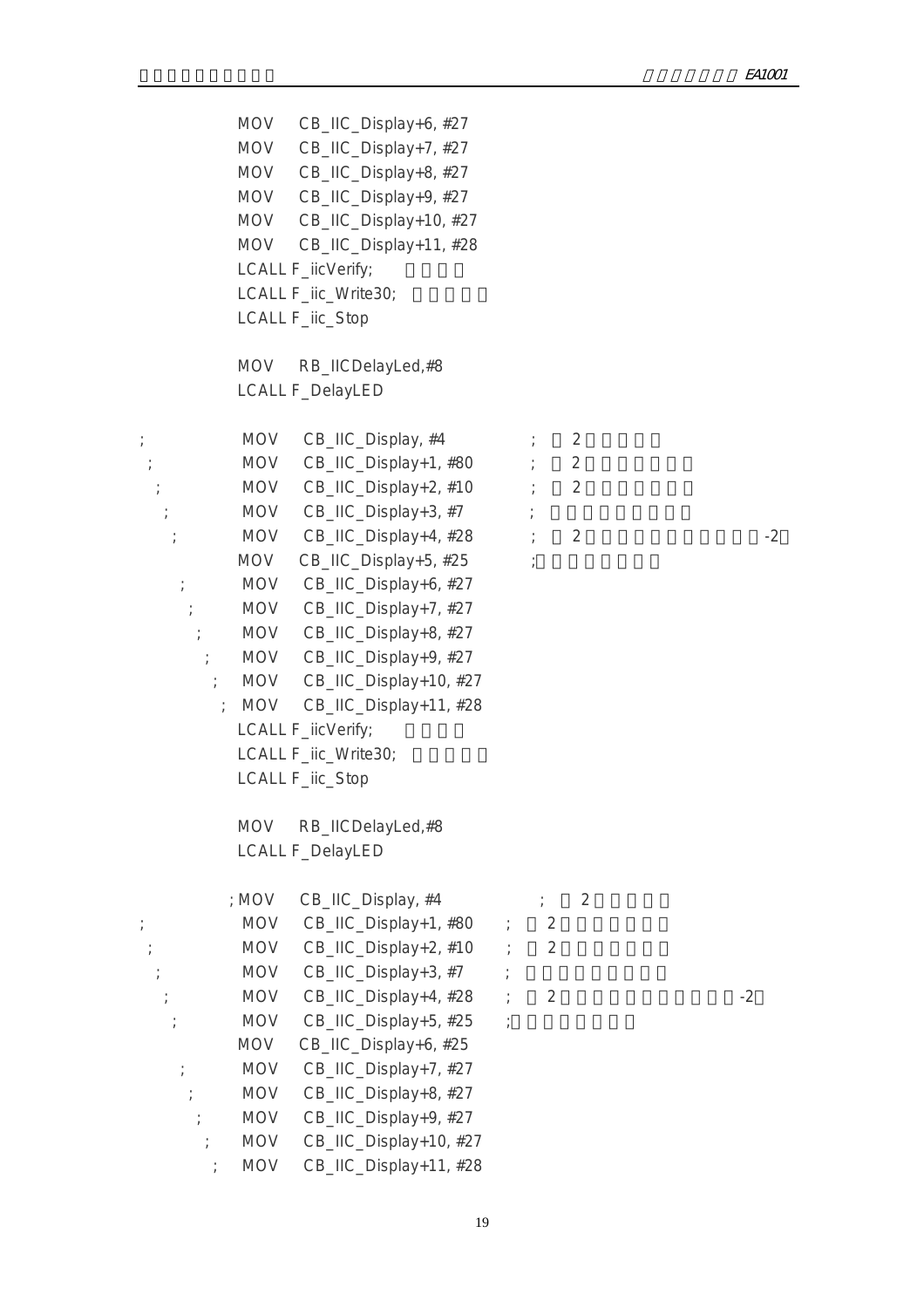|                             | LCALL F_iicVerify;                                           |                |      |
|-----------------------------|--------------------------------------------------------------|----------------|------|
|                             | LCALL F_iic_Write30;                                         |                |      |
|                             | LCALL F_iic_Stop                                             |                |      |
|                             |                                                              |                |      |
|                             | RB_IICDelayLed,#8<br>MOV                                     |                |      |
|                             | <b>LCALL F_DelayLED</b>                                      |                |      |
| $\frac{1}{L}$               | MOV CB_IIC_Display, #4                                       | 2              |      |
|                             | MOV CB_IIC_Display+1, #80                                    | 2              |      |
|                             | MOV CB_IIC_Display+2, #10                                    | 2              |      |
|                             | MOV CB_IIC_Display+3, #7                                     |                |      |
|                             | MOV CB_IIC_Display+4, #28                                    | 2              | $-2$ |
|                             | MOV CB_IIC_Display+5, #25                                    |                |      |
|                             | MOV CB_IIC_Display+6, #25                                    |                |      |
|                             | CB_IIC_Display+7, #25<br>MOV                                 |                |      |
| $\frac{1}{l}$               | MOV CB_IIC_Display+8, #27                                    |                |      |
| $\mathcal{L}$               | MOV CB_IIC_Display+9, #27                                    |                |      |
| $\ddot{r}$                  | MOV CB_IIC_Display+10, #27                                   |                |      |
| $\cdot$ .                   | MOV CB_IIC_Display+11, #28                                   |                |      |
|                             | LCALL F_iicVerify;                                           |                |      |
|                             | LCALL F_iic_Write30;                                         |                |      |
|                             | LCALL F_iic_Stop                                             |                |      |
|                             |                                                              |                |      |
|                             | <b>MOV</b><br>RB_IICDelayLed,#8                              |                |      |
|                             | <b>LCALL F_DelayLED</b>                                      |                |      |
|                             |                                                              |                |      |
| $\cdot$                     | <b>MOV</b><br>CB_IIC_Display, #4                             | 2              |      |
|                             | MOV CB_IIC_Display+1, #80                                    | $\overline{2}$ |      |
|                             | $CB$ _IIC_Display+2, #10 ;<br><b>MOV</b>                     | $\overline{2}$ |      |
|                             | CB_IIC_Display+3, #7<br><b>MOV</b>                           |                |      |
| $\frac{1}{l}$               | <b>MOV</b><br>CB_IIC_Display+4, #28<br>CB_IIC_Display+5, #25 | $\overline{2}$ | $-2$ |
|                             | <b>MOV</b>                                                   |                |      |
|                             | CB_IIC_Display+6, #25<br>MOV<br>MOV CB_IIC_Display+7, #25    |                |      |
| $\frac{1}{l}$               | CB_IIC_Display+8, #25<br>MOV                                 |                |      |
|                             | MOV CB_IIC_Display+9, #27                                    |                |      |
| $\frac{1}{l}$<br>$\ddot{ }$ | CB_IIC_Display+10, #27<br>MOV                                |                |      |
|                             | MOV CB_IIC_Display+11, #28                                   |                |      |
|                             | LCALL F_iicVerify;                                           |                |      |
|                             | LCALL F_iic_Write30;                                         |                |      |
|                             | LCALL F_iic_Stop                                             |                |      |
|                             |                                                              |                |      |
|                             | RB_IICDelayLed,#8<br><b>MOV</b>                              |                |      |
|                             | <b>LCALL F_DelayLED</b>                                      |                |      |
|                             | CB_IIC_Display, #4<br><b>MOV</b>                             | $\overline{2}$ |      |
|                             |                                                              |                |      |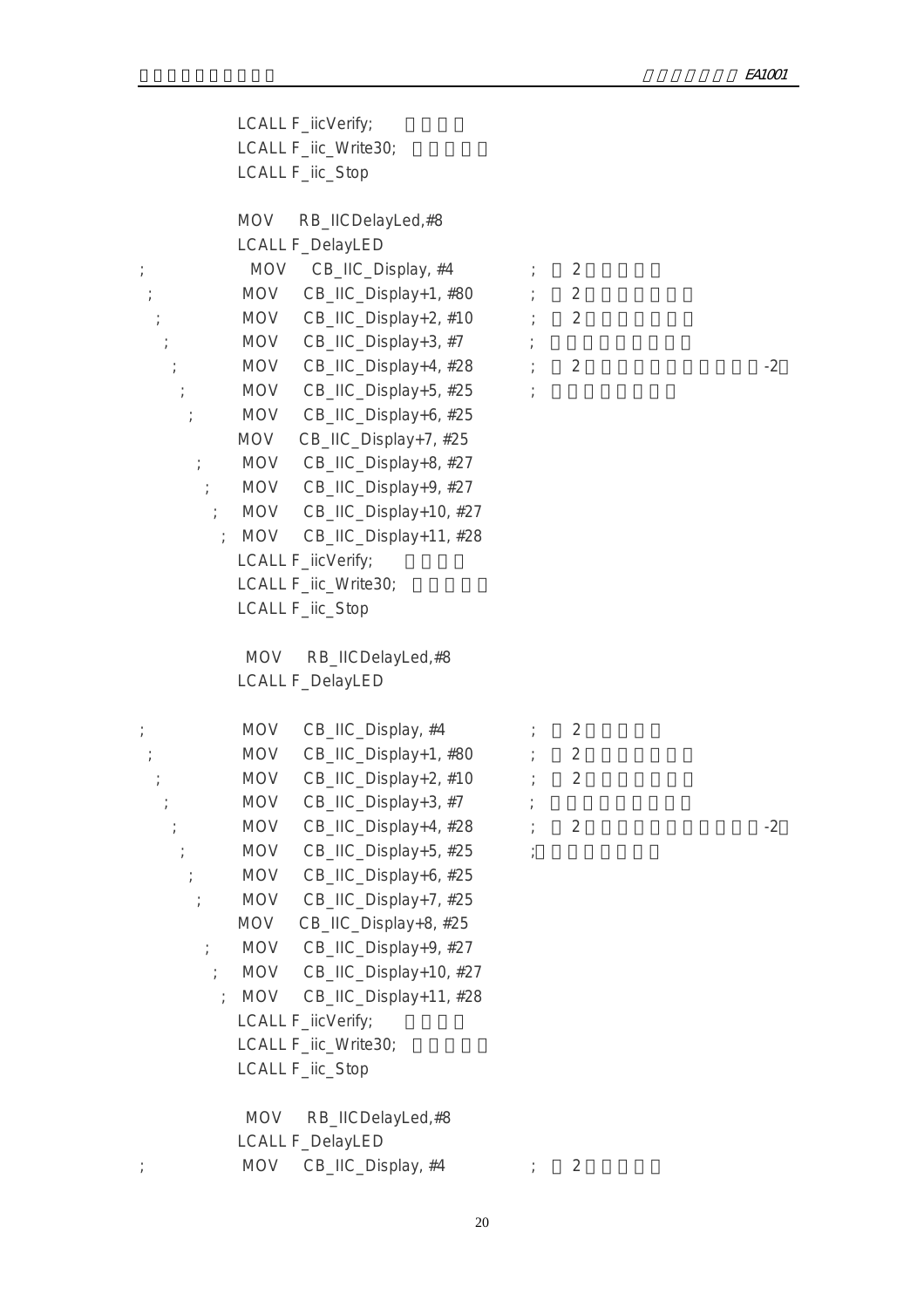| $\frac{1}{l}$<br>$\frac{1}{l}$<br>$\frac{1}{l}$<br>$\frac{1}{l}$ | <b>MOV</b><br>CB_IIC_Display+1, #80<br>CB_IIC_Display+2, #10<br>MOV<br>CB_IIC_Display+3, #7<br><b>MOV</b><br>CB_IIC_Display+4, #28<br><b>MOV</b><br><b>MOV</b><br>CB_IIC_Display+5, #25<br>CB_IIC_Display+6, #25<br><b>MOV</b><br>CB_IIC_Display+7, #25<br>MOV<br><b>MOV</b><br>CB_IIC_Display+8, #25<br>CB_IIC_Display+9, #25<br>MOV<br>MOV<br>CB_IIC_Display+10, #27<br>CB_IIC_Display+11, #28<br><b>MOV</b><br>LCALL F_iicVerify;<br>LCALL F_iic_Write30;<br>LCALL F_iic_Stop                                                                                                              | $\overline{2}$<br>$\overline{2}$<br>$\overline{2}$      | $-2$ |
|------------------------------------------------------------------|-----------------------------------------------------------------------------------------------------------------------------------------------------------------------------------------------------------------------------------------------------------------------------------------------------------------------------------------------------------------------------------------------------------------------------------------------------------------------------------------------------------------------------------------------------------------------------------------------|---------------------------------------------------------|------|
| $\frac{1}{l}$<br>$\frac{1}{l}$<br>$\frac{1}{l}$<br>$\frac{1}{l}$ | <b>MOV</b><br>RB_IICDelayLed,#8<br><b>LCALL F_DelayLED</b><br>CB_IIC_Display, #4<br><b>MOV</b><br>CB_IIC_Display+1, #80<br><b>MOV</b><br>MOV<br>CB_IIC_Display+2, #10<br>CB_IIC_Display+3, #7<br><b>MOV</b><br>CB_IIC_Display+4, #28<br><b>MOV</b><br>CB_IIC_Display+5, #25<br><b>MOV</b><br>CB_IIC_Display+6, #25<br><b>MOV</b><br><b>MOV</b><br>CB_IIC_Display+7, #25<br>CB_IIC_Display+8, #25<br><b>MOV</b><br>CB_IIC_Display+9, #25<br><b>MOV</b><br><b>MOV</b><br>CB_IIC_Display+10, #25<br>MOV CB_IIC_Display+11, #28<br>LCALL F_iicVerify;<br>LCALL F_iic_Write30;<br>LCALL F_iic_Stop | 2<br>$\overline{2}$<br>$\overline{2}$<br>$\overline{2}$ | $-2$ |
| ; $\frac{1}{2}$                                                  | <b>MOV</b><br>RB_IICDelayLed,#32<br><b>LCALL F_DelayLED</b><br>eeprom<br>MOV R6,#12<br>MOV CB_IIC_Display,#126<br>LCALL F_iic_WriteEprom<br>LCALL F_iic_Stop                                                                                                                                                                                                                                                                                                                                                                                                                                  |                                                         |      |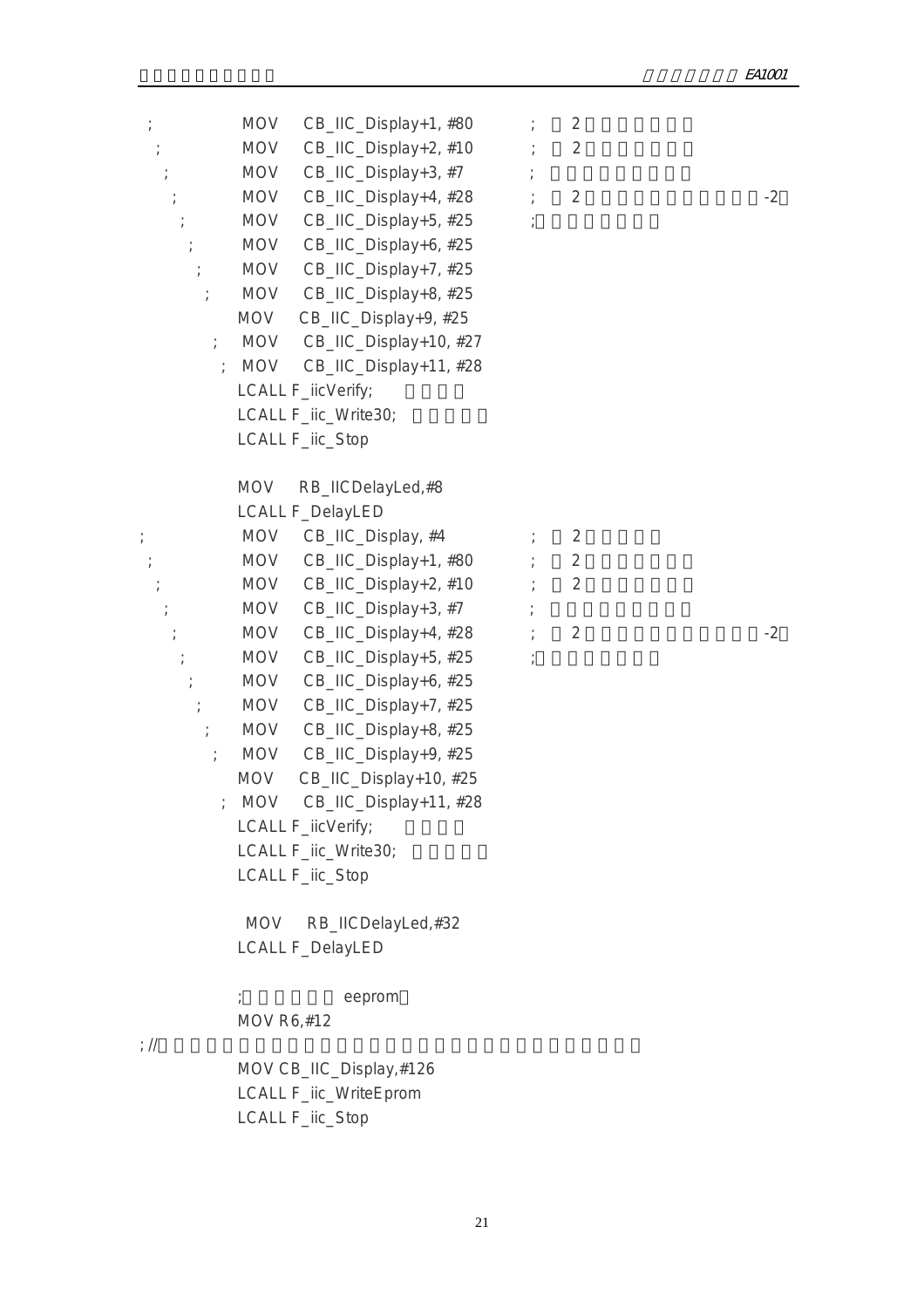```
\mathcal{L}\qquad \qquad ; \qquad (\qquad)MOV CB_IIC_Display, #2 \qquad \qquad ; 1
         MOV CB\_HC\_Display+1, #30 ; 1
         MOV CB_IIC_Display+2, #10 ; 1
         MOV CB_IIC_Display+3, #14 ;
         MOV CB\_HC\_Display+4, #28 ; 1 -2MOV CB_IIC_Display+5, #84 ;
         MOV CB IIC Display+6, #85 ;
         MOV CB_IIC_Display+7, #86 ;
         MOV CB_IIC_Display+8, #87 ;
         MOV CB_IIC_Display+9, #34
         MOV CB_IIC_Display+10, #35 ;
         MOV CB_IIC_Display+11, #36 ;
         MOV CB_IIC_Display+12, #37 ;
         MOV CB_IIC_Display+13, #38 ;
         MOV CB_IIC_Display+14, #39
         MOV CB_IIC_Display+15, #40 ;
         MOV CB_IIC_Display+16, #41 ;
         MOV CB_IIC_Display+17, #22 ;:
         MOV CB_IIC_Display+18, #28 ;
         LCALL F_iicVerify;
         LCALL F_iic_Write30;
          LCALL F_iic_Stop
          MOV RB_IICDelayLed,#1 
          LCALL F_DelayLED
         MOV CB IIC Display, #4 \qquad \qquad ; \qquad 2MOV CB\_HC\_Display+1, #80 ; 2
         MOV CB_IIC_Display+2, #10 ; 2
         MOV CB_IIC_Display+3, #5 ;
         MOV CB\_HC\_Display+4, #28 ; 2
         MOV CB_IIC_Display+5, #80 ;
         MOV CB_IIC_Display+6, #81 ;
          MOV CB_IIC_Display+7, #82
         MOV CB_IIC_Display+8, #83 ;
          MOV CB_IIC_Display+9, #28
         LCALL F_iicVerify;
         LCALL F_iic_Write30;
          LCALL F_iic_Stop
```
MOV RB\_IICDelayLed,#16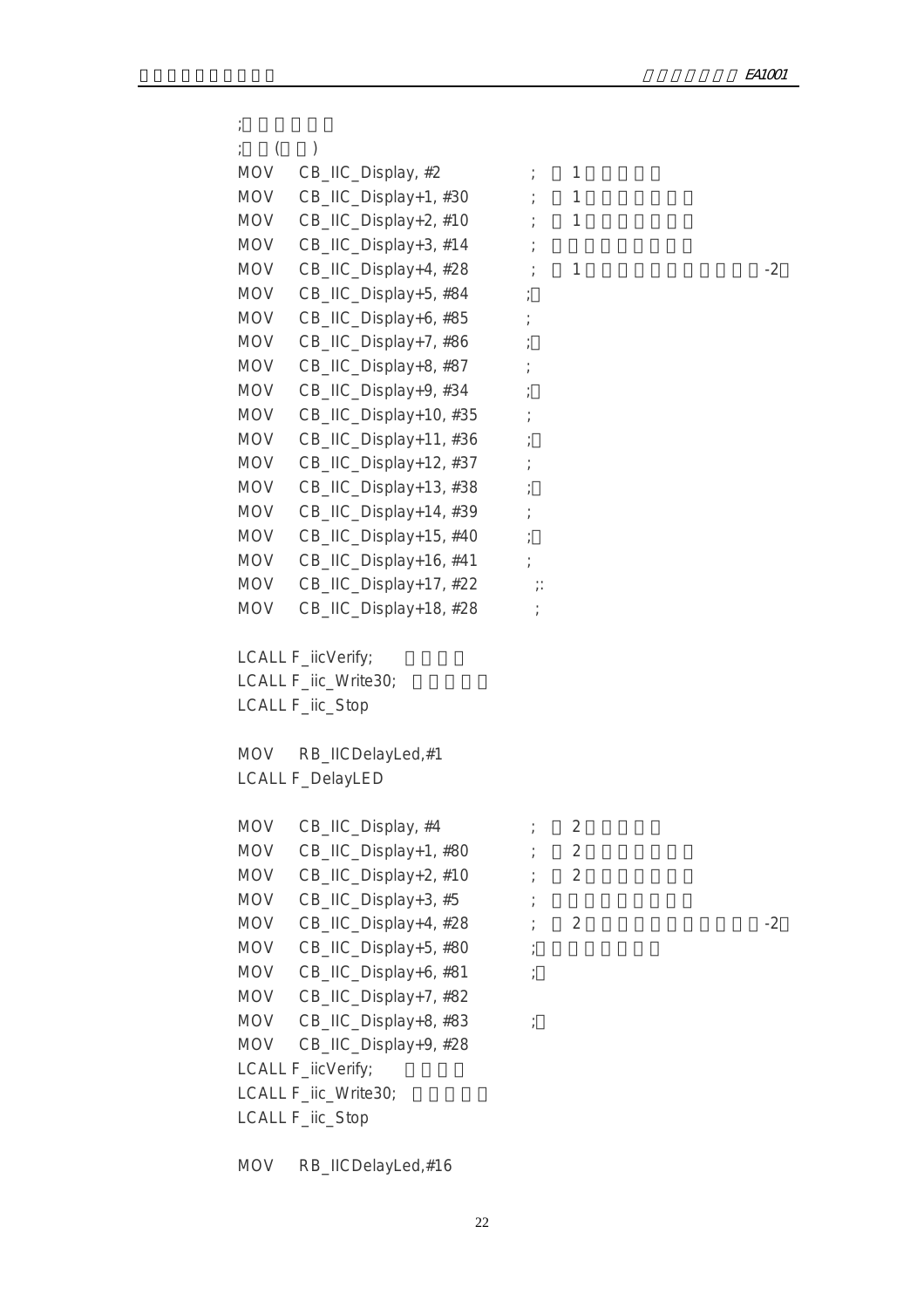```
 LCALL F_DelayLED
MOV CB_IIC_Display, #4
MOV CB_IIC_Display+1, #C_ClrScreen
MOV CB_IIC_Display+2, #30 ;
MOV CB_IIC_Display+3, #1 ;
MOV CB\_HC\_Display+4, #5 ;
MOV CB_IIC_Display+5, #0 ;
LCALL F_iicVerify5;
LCALL F_iic_Write6;
LCALL F_iic_Stop
 MOV RB_IICDelayLed,#8 
 LCALL F_DelayLED
MOV CB_IIC_Display, #4 \qquad \qquad ; \qquad 2MOV CB_IIC_Display+1, #80 ; 2
MOV CB_IIC_Display+2, #10 ; 2
MOV CB_IIC_Display+3, #5 ;
MOV CB\_HC\_Display+4, #28 ? 2
MOV CB_IIC_Display+5, #80 ;
MOV CB_IIC_Display+6, #81 ;
 MOV CB_IIC_Display+7, #82
MOV CB_IIC_Display+8, #83 ;
 MOV CB_IIC_Display+9, #28
LCALL F_iicVerify;
LCALL F_iic_Write30;
 LCALL F_iic_Stop
MOV RB_IICDelayLed,#16
 LCALL F_DelayLED
MOV CB<sub>IIC</sub> Display, #4MOV CB_IIC_Display+1, #C_ClrScreen ;
MOV CB_IIC_Display+2, #30 ;
MOV CB_IIC_Display+3, #1 ;
MOV CB_IIC_Display+4, #5 ; 1 \qquad -2
MOV CB_IIC_Display+5, #0 ;
LCALL F_iicVerify5;
LCALL F_iic_Write6;
 LCALL F_iic_Stop
 MOV RB_IICDelayLed,#8 
 LCALL F_DelayLED
```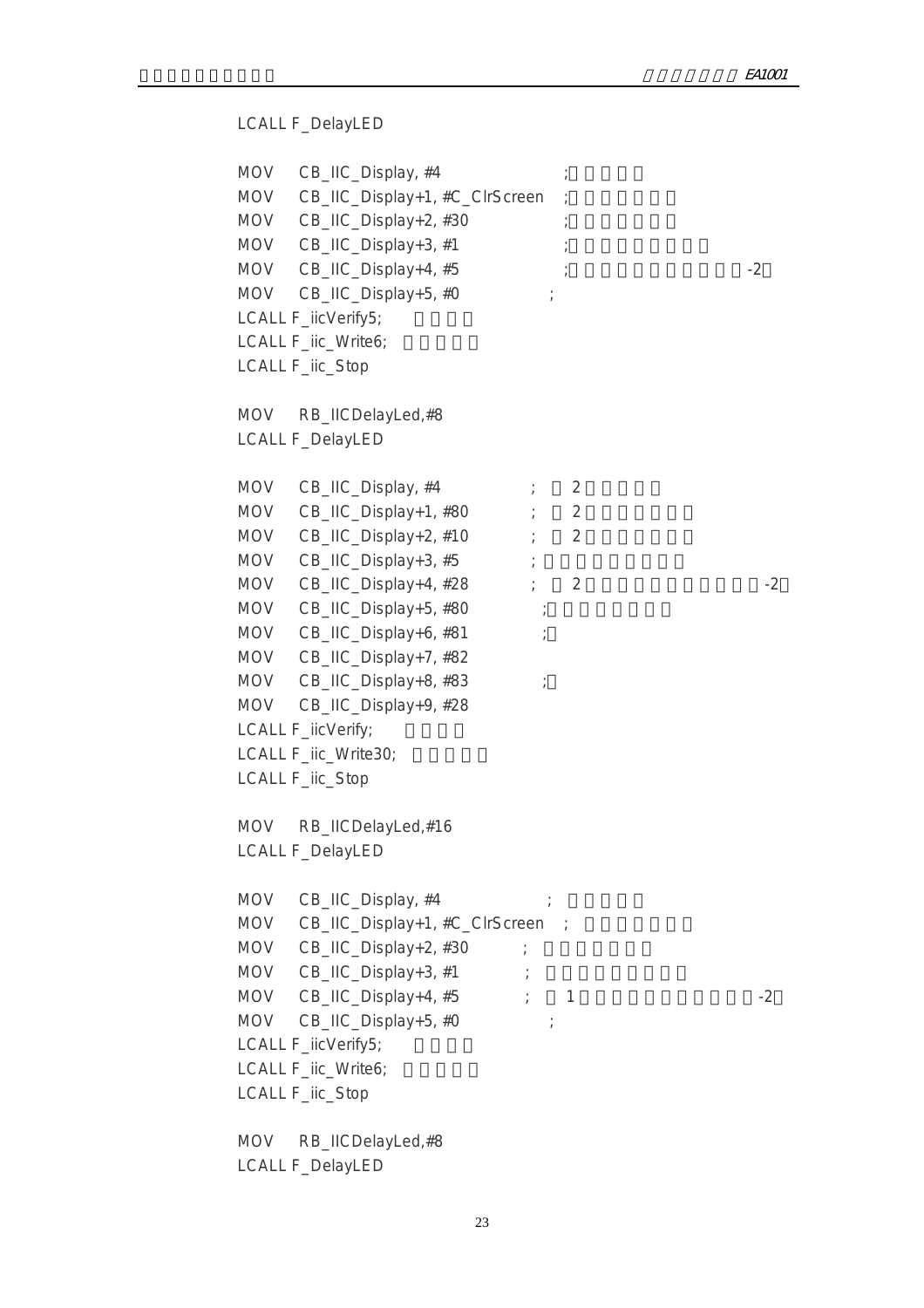$MOV$  CB\_IIC\_Display, #4  $\qquad \qquad ;$  2 MOV  $CB\_HC\_Display+1, #80$  ; 2 MOV  $CB\_HC\_Display+2, #10$  ; 2  $MOV$  CB\_IIC\_Display+3, #5  $\qquad$ MOV  $CB\_HC\_Display+4$ ,  $#28$   $?$  2  $MOV$  CB\_IIC\_Display+5, #80 ; MOV CB\_IIC\_Display+6, #81 ; MOV CB\_IIC\_Display+7, #82 MOV CB\_IIC\_Display+8, #83 ; MOV CB\_IIC\_Display+9, #28 LCALL F\_iicVerify; LCALL F\_iic\_Write30; LCALL F\_iic\_Stop MOV RB\_IICDelayLed,#8 LCALL F\_DelayLED ;/\*\*\*\*\*\*\*\*\*\*\*\*\*\*\*\*\*\*\*\*\*\*\*\*\*\*\*\*\*\*\*\*\*\*\*\*\*\*\*\*\*\*\*\*\*\*\*\*\*\*\*\*\*\* ; the  $1$ ;<br>CHP = CHP = CHP = CHP = CHP = CHP = CHP = CHP = CHP = CHP = CHP = CHP = CHP = CHP = CHP = CHP = CHP = CHP = C ;\*\*\*\*\*\*\*\*\*\*\*\*\*\*\*\*\*\*\*\*\*\*\*\*\*\*\*\*\*\*\*\*\*\*\*\*\*\*\*\*\*\*\*\*\*\*\*\*\*\*\*\*\*\*/ MOV CB\_IIC\_Display, #6 MOV CB\_IIC\_Display+1, #0 MOV CB\_IIC\_Display+2, #1  $MOV$  CB\_IIC\_Display+3, #1 ; MOV CB\_IIC\_Display+4, #0 MOV CB\_IIC\_Display+5, #0 LCALL F\_iicVerify5; LCALL F\_iic\_Write6; LCALL F\_iic\_Stop MOV RB\_IICDelayLed,#8 LCALL F\_DelayLED  $MOV$  CB\_IIC\_Display, #2  $\qquad$  ; 1 MOV  $CB\_HC\_Display+1, #30$  ; 1 MOV  $CB$  IIC Display+2, #10 ; 1 MOV  $CB\_HC\_Display+3, #10$  ; MOV  $CB\_HC\_Display+4, #28$  ; 1  $-2$ MOV CB\_IIC\_Display+5, #42 ; MOV CB\_IIC\_Display+6, #43 ; MOV CB\_IIC\_Display+7, #50 ; MOV CB\_IIC\_Display+8, #51 MOV CB IIC Display+9,  $#22$  ;: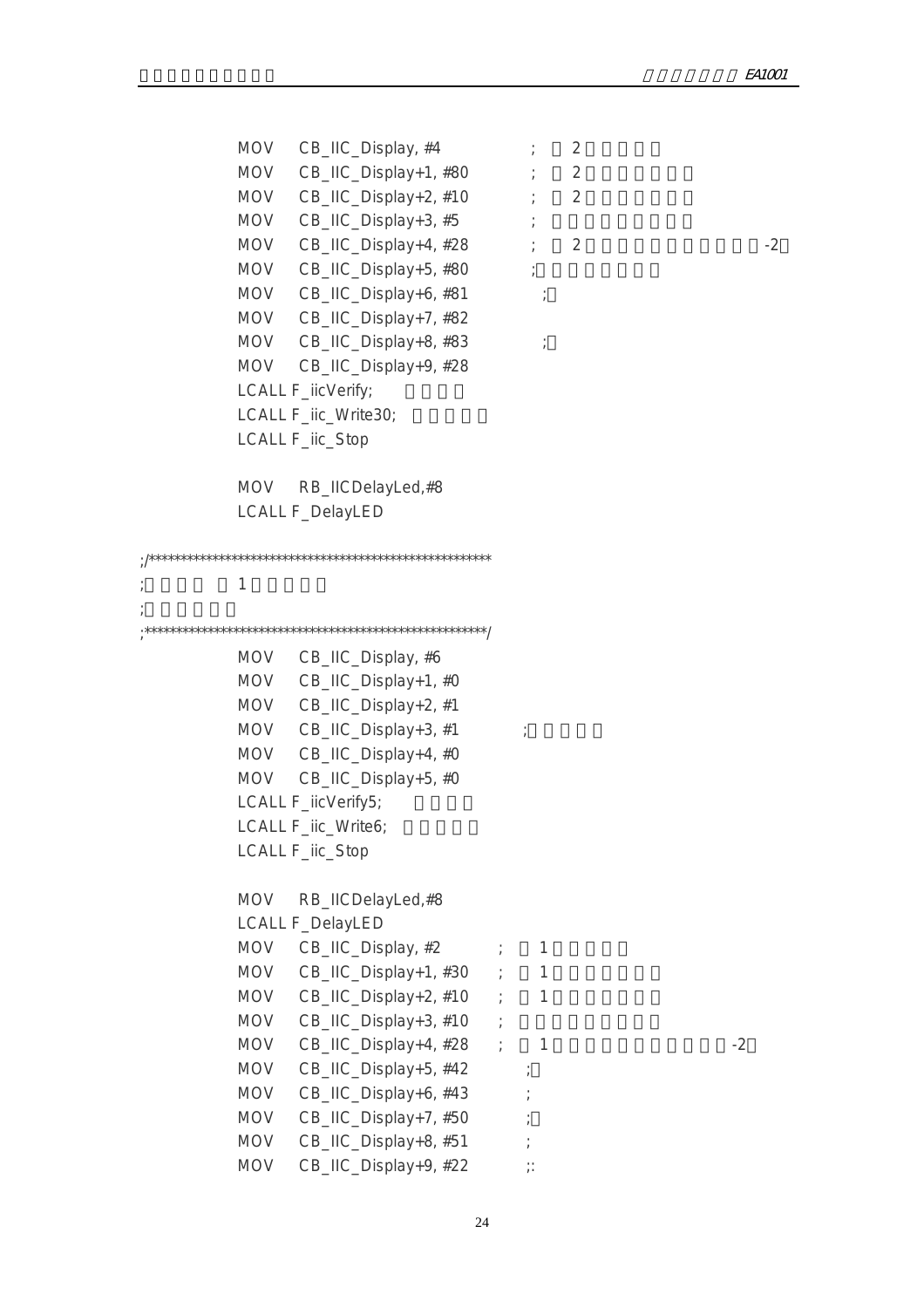MOV CB\_IIC\_Display+10, #27 ;-MOV CB\_IIC\_Display+11, #27 ;-MOV CB\_IIC\_Display+12, #27 ;-MOV CB\_IIC\_Display+13, #27 ;-MOV CB\_IIC\_Display+14, #28 ; LCALL F\_iicVerify; LCALL F\_iic\_Write30; LCALL F\_iic\_Stop MOV RB\_IICDelayLed,#8 LCALL F\_DelayLED MOV CB IIC Display,  $#4$   $\qquad \qquad ; \qquad 2$ MOV  $CB\_HC\_Display+1, #80$  ; 2 MOV CB\_IIC\_Display+2,  $#10$   $\qquad \qquad ; \qquad 2$ MOV  $CB$ <sub>IIC</sub> Display+3, #12  $\vdots$ MOV CB\_IIC\_Display+4,  $#28$   $2$   $2$ MOV CB\_IIC\_Display+5, #46 ; MOV CB\_IIC\_Display+6, #47 MOV CB\_IIC\_Display+7, #48 ; MOV CB\_IIC\_Display+8, #49 MOV CB\_IIC\_Display+9, #50 ; MOV CB\_IIC\_Display+10, #51 MOV CB\_IIC\_Display+11, #22 ;: MOV CB\_IIC\_Display+12, #27 ;-MOV CB\_IIC\_Display+13,  $#27$  ;-MOV CB\_IIC\_Display+14, #27 ;-MOV CB\_IIC\_Display+15, #27 ;-MOV CB IIC Display+16,  $#28$  ; LCALL F\_iicVerify; LCALL F\_iic\_Write30; LCALL F\_iic\_Stop MOV RB\_IICDelayLed,#16 LCALL F\_DelayLED  $MOV$  CB\_IIC\_Display, #2  $\qquad \qquad ; \qquad 1$ MOV  $CB\_HC\_Display+1, #30$  ; 1 MOV  $CB\_HC\_Display+2, #10$  ; 1 MOV  $CB\_HC\_Display+3, #10$ MOV CB\_IIC\_Display+4,  $#28$   $\qquad \qquad$  1  $\qquad \qquad$  -2 MOV CB\_IIC\_Display+5, #42 ; MOV CB\_IIC\_Display+6, #43 ; MOV CB\_IIC\_Display+7, #50 ;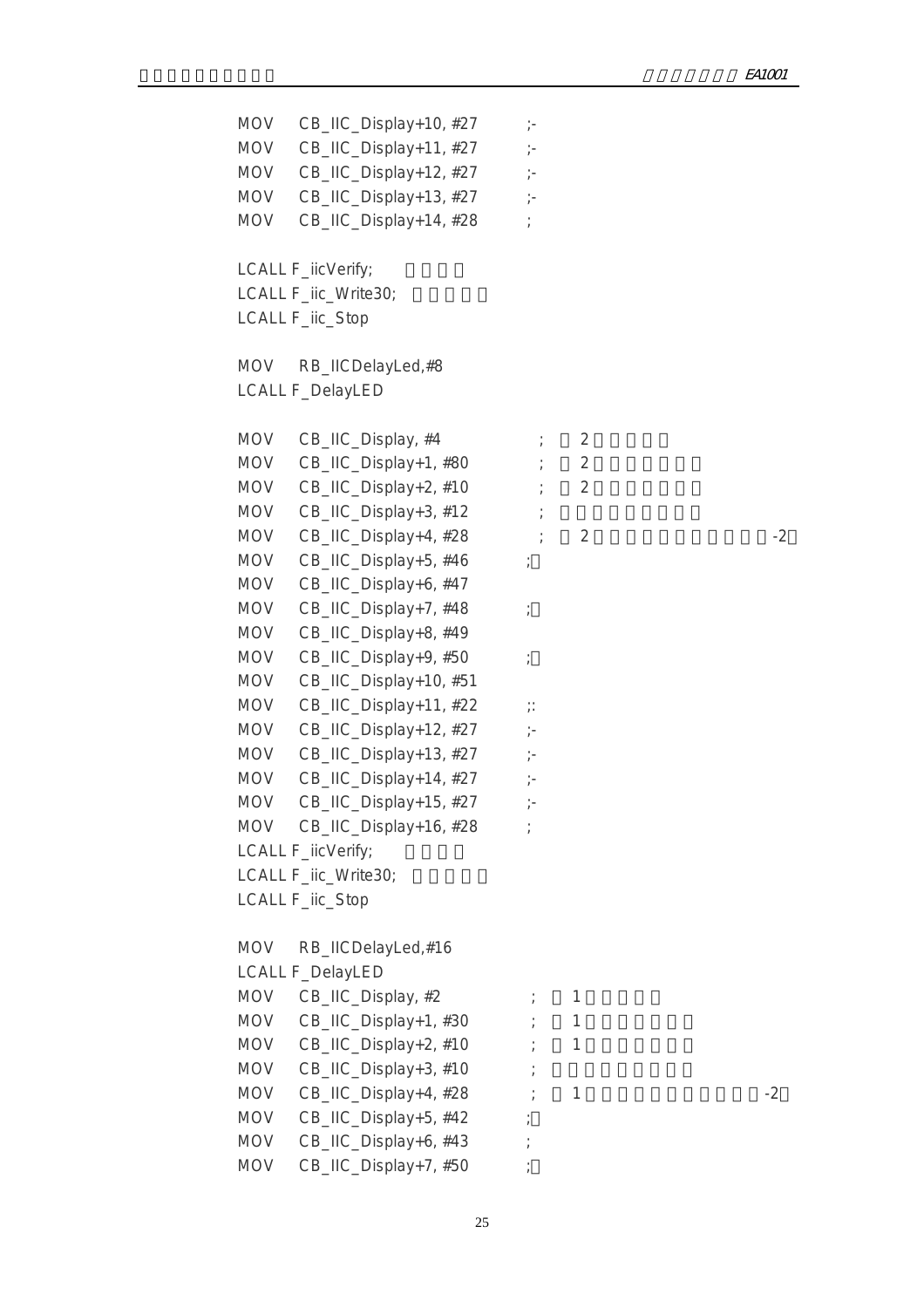MOV CB\_IIC\_Display+8, #51 ; MOV CB\_IIC\_Display+9, #22 ;: MOV CB\_IIC\_Display+10, #0 ;0 MOV CB\_IIC\_Display+11, #27 ;-MOV CB\_IIC\_Display+12, #27 ;-MOV CB\_IIC\_Display+13, #27 ;-MOV CB\_IIC\_Display+14, #28 ; LCALL F\_iicVerify; LCALL F\_iic\_Write30; LCALL F\_iic\_Stop MOV RB\_IICDelayLed,#8 LCALL F\_DelayLED ; MOV CB\_IIC\_Display, #2  $\qquad \qquad ; \qquad 1$  $;\hspace{1cm}$  MOV CB\_IIC\_Display+1, #30  $\hspace{1cm}$  ; 1  $\mathcal{L}$ ; MOV CB\_IIC\_Display+2, #10  $\mathcal{L}$  1  $;\qquad \qquad \text{MOV} \quad \text{CB}\ \text{HC} \quad \text{Display+3, #10} \qquad \qquad ;$ ; MOV  $CB\_HC\_Display+4$ ,  $\#28$  ; 1  $-2$ MOV CB\_IIC\_Display+5, #42 ;  $\mathcal{L}$  MOV CB\_IIC\_Display+6, #43  $\mathcal{L}$ ; MOV CB\_IIC\_Display+7, #50 ; ; MOV  $CB$ \_IIC\_Display+8, #51 ; ; MOV  $CB\_HC\_Display+9, #22$  ;: ;MOV  $CB$  IIC Display+10, #0  $:0$ MOV CB\_IIC\_Display+11, #1 ;1 ; MOV CB\_IIC\_Display+12, #27 ;- ; MOV CB\_IIC\_Display+13, #27 ;- ; MOV CB\_IIC\_Display+14, #28 ; LCALL F\_iicVerify; LCALL F\_iic\_Write30; LCALL F\_iic\_Stop MOV RB\_IICDelayLed,#8 LCALL F\_DelayLED  $;\qquad \qquad \text{MOV} \quad \text{CB} \quad \text{IIC} \quad \text{Display}, \#2 \qquad ; \qquad \text{1}$  $MOV$  CB\_IIC\_Display+1, #30  $\longrightarrow$  1  $;\qquad \qquad \text{MOV} \quad \text{CB\_IIC\_Display+2, #10} \qquad ; \qquad \text{1}$  $MOV$  CB\_IIC\_Display+3, #10 ; ; MOV  $CB\_HC\_Display+4$ , #28 ; 1 ; MOV CB\_IIC\_Display+5, #42 ; ; MOV CB\_IIC\_Display+6, #43 ; ; MOV CB IIC Display+7,  $#50$  ;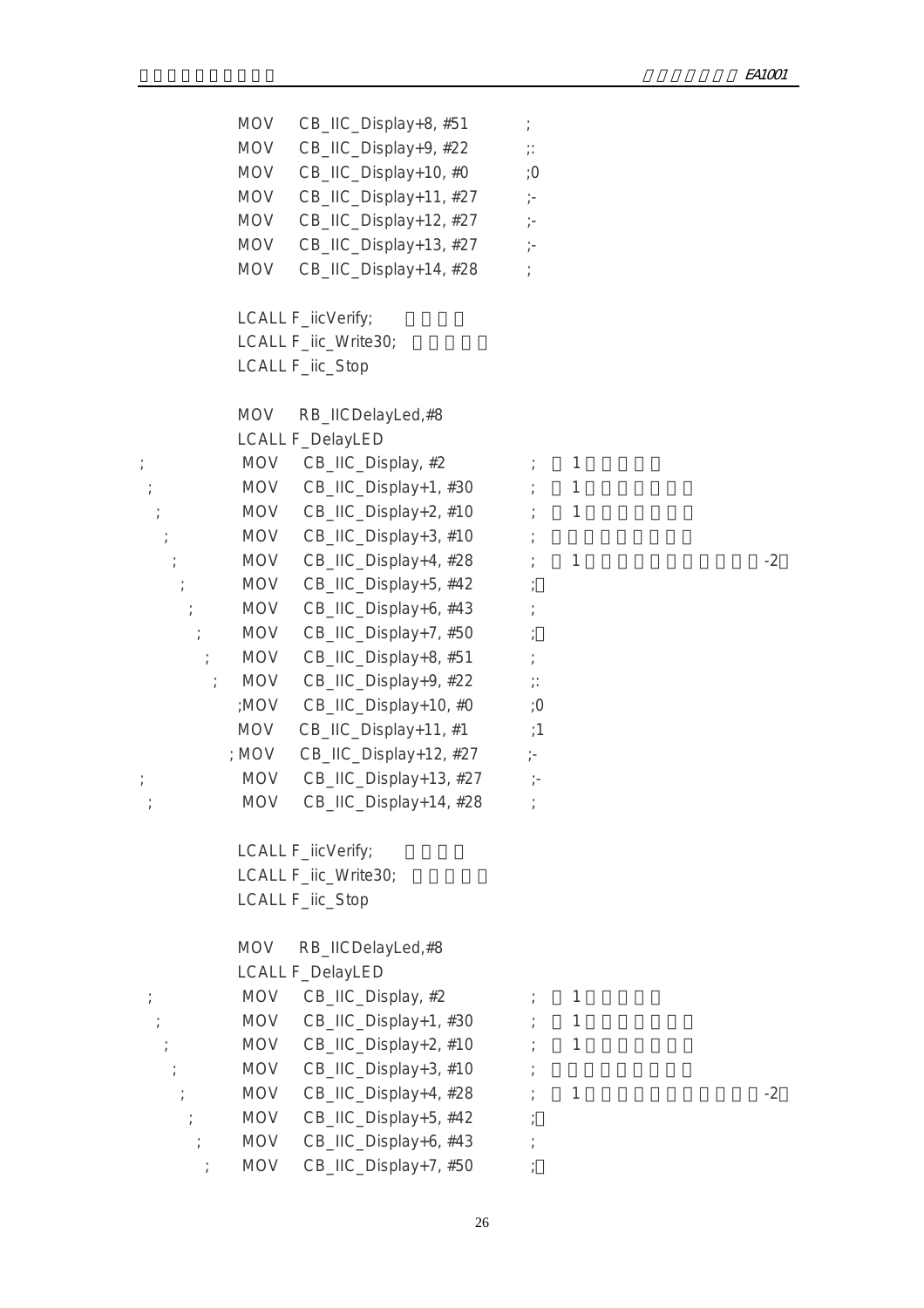| $\frac{1}{l}$    | MOV        | CB_IIC_Display+8, #51      |                          |                |      |
|------------------|------------|----------------------------|--------------------------|----------------|------|
| $\frac{1}{l}$    | <b>MOV</b> | CB_IIC_Display+9, #22      | $\dddot{\hspace{0.1cm}}$ |                |      |
|                  | ; MOV      | CB_IIC_Display+10, #25     | ;Ο                       |                |      |
|                  | ;MOV       | CB_IIC_Display+11, #25     | :1                       |                |      |
|                  | <b>MOV</b> | CB_IIC_Display+12, #2      | :2                       |                |      |
| $\cdot$          | <b>MOV</b> | CB_IIC_Display+13, #27     | $\gamma-$                |                |      |
|                  | <b>MOV</b> | CB_IIC_Display+14, #28     |                          |                |      |
|                  |            | LCALL F_iicVerify;         |                          |                |      |
|                  |            | LCALL F_iic_Write30;       |                          |                |      |
|                  |            | LCALL F_iic_Stop           |                          |                |      |
|                  | MOV        | RB_IICDelayLed,#8          |                          |                |      |
|                  |            | <b>LCALL F_DelayLED</b>    |                          |                |      |
|                  | <b>MOV</b> | CB_IIC_Display, #2         |                          | 1              |      |
| $\frac{1}{l}$    | MOV        | CB_IIC_Display+1, #30      |                          | 1              |      |
|                  | <b>MOV</b> | CB_IIC_Display+2, #10      |                          | $\mathbf{1}$   |      |
|                  | MOV        | CB_IIC_Display+3, #10      |                          |                |      |
|                  | MOV        | CB_IIC_Display+4, #28      |                          | $\mathbf{1}$   | $-2$ |
| $\frac{1}{l}$    | <b>MOV</b> | CB_IIC_Display+5, #42      |                          |                |      |
|                  | <b>MOV</b> | CB_IIC_Display+6, #43      |                          |                |      |
| $\ddot{ }$       | <b>MOV</b> | CB_IIC_Display+7, #50      |                          |                |      |
|                  | MOV        | CB_IIC_Display+8, #51      |                          |                |      |
|                  | ;MOV       | CB_IIC_Display+9, #22      | $\dddot{\cdot}$          |                |      |
|                  | ; $MOV$    | CB_IIC_Display+10, #0      | $\frac{1}{\ell}$         |                |      |
| $\ddot{ }$       | <b>MOV</b> | CB_IIC_Display+11, #1      | $\mathcal{I}^{\perp}$    |                |      |
| $\frac{1}{\ell}$ | <b>MOV</b> | CB_IIC_Display+12, #2      | $\dot{\mathcal{E}}$      |                |      |
|                  | MOV        | CB_IIC_Display+13, #3      | :3                       |                |      |
|                  |            | MOV CB_IIC_Display+14, #28 |                          |                |      |
|                  |            | LCALL F_iicVerify;         |                          |                |      |
|                  |            | LCALL F_iic_Write30;       |                          |                |      |
|                  |            | LCALL F_iic_Stop           |                          |                |      |
|                  | <b>MOV</b> | RB_IICDelayLed,#8          |                          |                |      |
|                  |            | <b>LCALL F_DelayLED</b>    |                          |                |      |
|                  | MOV        | CB_IIC_Display, #4         |                          | 2              |      |
|                  | <b>MOV</b> | CB_IIC_Display+1, #80      |                          | $\overline{2}$ |      |
|                  | <b>MOV</b> | CB_IIC_Display+2, #10      |                          | $\overline{2}$ |      |
|                  | MOV        | CB_IIC_Display+3, #12      |                          |                |      |
|                  | <b>MOV</b> | CB_IIC_Display+4, #28      |                          | 2              | $-2$ |
|                  | <b>MOV</b> | CB_IIC_Display+5, #46      |                          |                |      |
|                  | <b>MOV</b> | CB_IIC_Display+6, #47      |                          |                |      |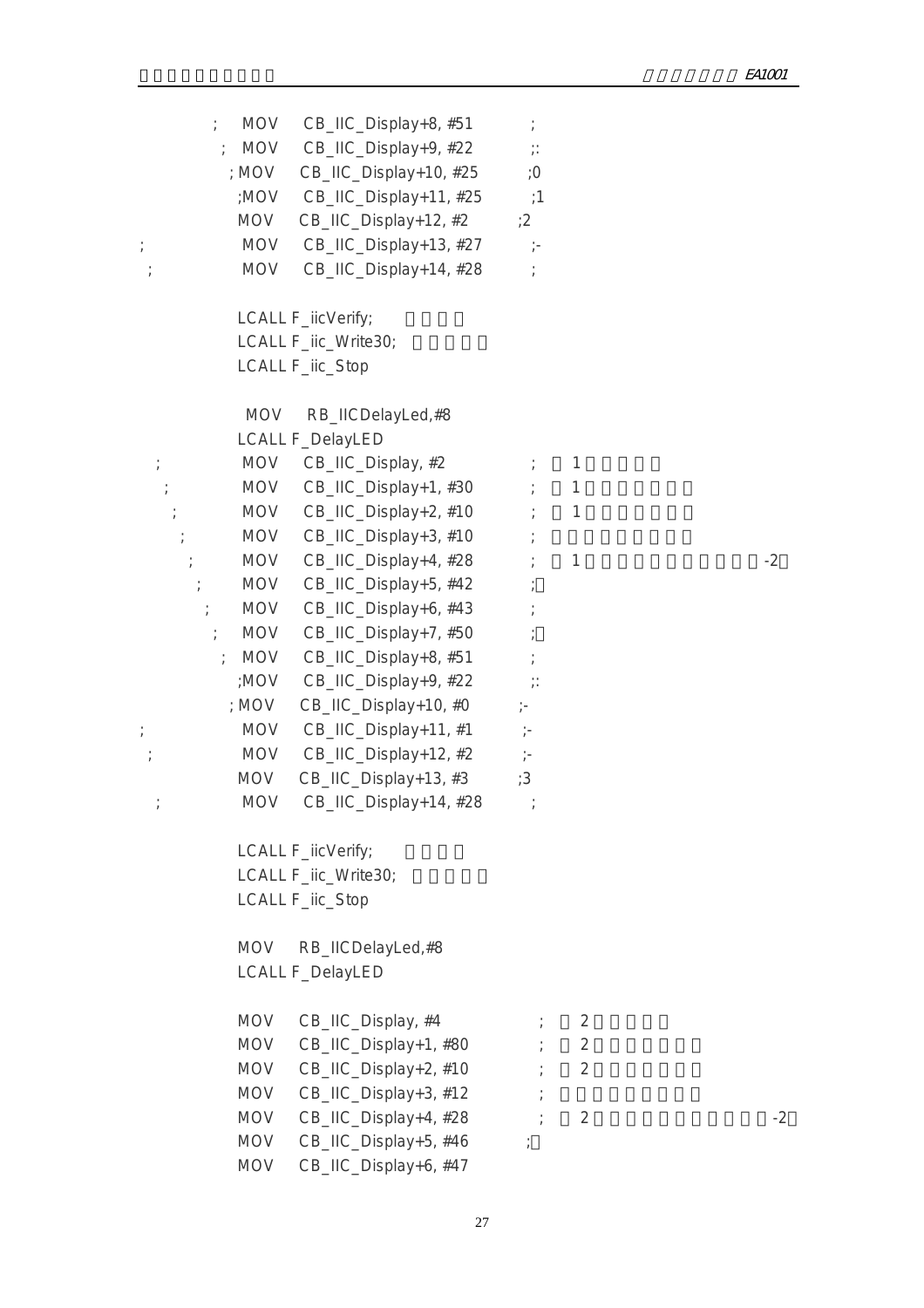|                  |            | MOV CB_IIC_Display+7, #48  | $\cdot$                  |      |
|------------------|------------|----------------------------|--------------------------|------|
|                  | <b>MOV</b> | CB_IIC_Display+8, #49      |                          |      |
|                  | MOV        | CB_IIC_Display+9, #50      | $\frac{\bullet}{I}$      |      |
|                  | <b>MOV</b> | CB_IIC_Display+10, #51     |                          |      |
|                  | <b>MOV</b> | CB_IIC_Display+11, #22     | $\dddot{\hspace{0.1cm}}$ |      |
|                  | <b>MOV</b> | CB_IIC_Display+12, #4      | $\frac{1}{l}$ –          |      |
|                  | MOV        | CB_IIC_Display+13, #27     | $\frac{1}{l}$            |      |
|                  | MOV        | CB_IIC_Display+14, #27     | $\frac{1}{l}$            |      |
|                  | MOV        | CB_IIC_Display+15, #27     | $\frac{1}{l}$            |      |
|                  |            | MOV CB_IIC_Display+16, #28 |                          |      |
|                  |            | LCALL F_iicVerify;         |                          |      |
|                  |            | LCALL F_iic_Write30;       |                          |      |
|                  |            | LCALL F_iic_Stop           |                          |      |
|                  | <b>MOV</b> | RB_IICDelayLed,#8          |                          |      |
|                  |            | <b>LCALL F_DelayLED</b>    |                          |      |
|                  |            |                            |                          |      |
| $\rlap{.}^\ast$  | MOV        | CB_IIC_Display, #4         | $\overline{2}$           |      |
| $\frac{1}{\ell}$ | MOV        | CB_IIC_Display+1, #80 ;    | $\overline{2}$           |      |
|                  | MOV        | $CB$ _IIC_Display+2, #10 ; | $\overline{2}$           |      |
|                  | MOV        | $CB$ _IIC_Display+3, #12 ; |                          |      |
| $\frac{1}{l}$    | <b>MOV</b> | CB_IIC_Display+4, #28 ;    | $\overline{2}$           | $-2$ |
|                  | MOV        | CB_IIC_Display+5, #46      |                          |      |
| $\frac{1}{l}$    | MOV        | CB_IIC_Display+6, #47      |                          |      |
| $\frac{1}{l}$    | <b>MOV</b> | CB_IIC_Display+7, #48      |                          |      |
| $\frac{1}{l}$    | <b>MOV</b> | CB_IIC_Display+8, #49      |                          |      |
| $\frac{1}{l}$    | <b>MOV</b> | CB_IIC_Display+9, #50      |                          |      |
|                  | <b>MOV</b> | CB_IIC_Display+10, #51     |                          |      |
|                  | ; MOV      | CB_IIC_Display+11, #22     | $\mathbb{R}$             |      |
|                  | ;MOV       | CB_IIC_Display+12, #4      | ;4                       |      |
|                  |            | MOV CB_IIC_Display+13, #5  | :5                       |      |
|                  |            | MOV CB_IIC_Display+14, #27 | $\frac{1}{\epsilon}$     |      |
|                  |            | MOV CB_IIC_Display+15, #27 | $\frac{1}{l}$            |      |
|                  | <b>MOV</b> | CB_IIC_Display+16, #28     |                          |      |
|                  |            | LCALL F_iicVerify;         |                          |      |
|                  |            | LCALL F_iic_Write30;       |                          |      |
|                  |            | LCALL F_iic_Stop           |                          |      |
|                  |            |                            |                          |      |
|                  | <b>MOV</b> | RB_IICDelayLed,#8          |                          |      |
|                  |            | <b>LCALL F_DelayLED</b>    |                          |      |
|                  | <b>MOV</b> | CB_IIC_Display, #4         |                          |      |
|                  | <b>MOV</b> | CB_IIC_Display+1, #80      |                          |      |
|                  | MOV        | CB_IIC_Display+2, #10      |                          |      |
|                  |            |                            |                          |      |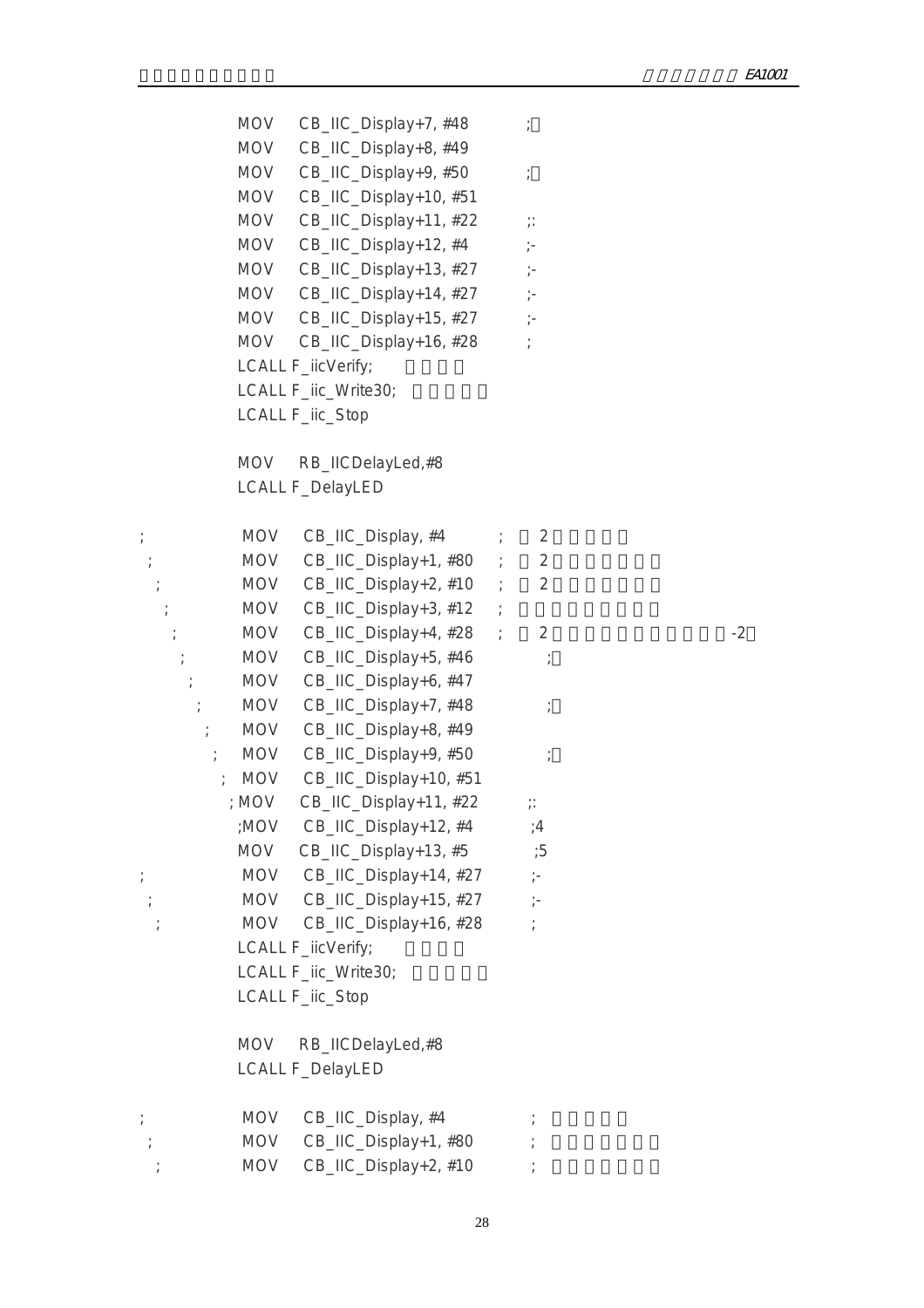|               | <b>MOV</b> | CB_IIC_Display+3, #12      |                  |      |
|---------------|------------|----------------------------|------------------|------|
|               | <b>MOV</b> | CB_IIC_Display+4, #28      |                  | $-2$ |
|               | MOV        | CB_IIC_Display+5, #46      |                  |      |
|               | MOV        | CB_IIC_Display+6, #47      |                  |      |
|               | <b>MOV</b> | CB_IIC_Display+7, #48      |                  |      |
|               | MOV        | CB_IIC_Display+8, #49      |                  |      |
| $\frac{1}{k}$ | MOV        | CB_IIC_Display+9, #50      |                  |      |
|               | <b>MOV</b> | CB_IIC_Display+10, #51     |                  |      |
|               | ; MOV      | CB_IIC_Display+11, #22     | $\vdots$         |      |
|               |            | :MOV CB_IIC_Display+12, #4 | ;4               |      |
|               |            | MOV CB_IIC_Display+13, #5  | ;5               |      |
|               | <b>MOV</b> | CB_IIC_Display+14, #6      | $\cdot 6$        |      |
| $\frac{1}{I}$ |            | MOV CB_IIC_Display+15, #27 | $\dot{\gamma}$ – |      |
|               | <b>MOV</b> | CB_IIC_Display+16, #28     |                  |      |
|               |            | LCALL F_iicVerify;         |                  |      |
|               |            | LCALL F_iic_Write30;       |                  |      |
|               |            | LCALL F_iic_Stop           |                  |      |
|               |            |                            |                  |      |
|               | <b>MOV</b> | RB_IICDelayLed,#8          |                  |      |
|               |            | <b>LCALL F_DelayLED</b>    |                  |      |
|               |            |                            |                  |      |
|               | <b>MOV</b> | CB_IIC_Display, #4         |                  |      |
|               | MOV        | CB_IIC_Display+1, #80      |                  |      |
|               | MOV        | CB_IIC_Display+2, #10      |                  |      |
|               | <b>MOV</b> | CB_IIC_Display+3, #12      |                  |      |
|               | MOV        | CB_IIC_Display+4, #28      |                  |      |
|               | <b>MOV</b> | CB_IIC_Display+5, #46      |                  |      |
|               | <b>MOV</b> | CB_IIC_Display+6, #47      |                  |      |
|               | <b>MOV</b> | CB_IIC_Display+7, #48      |                  |      |
|               | <b>MOV</b> | CB_IIC_Display+8, #49      |                  |      |
|               | MOV        | CB_IIC_Display+9, #50      |                  |      |
|               | <b>MOV</b> | CB_IIC_Display+10, #51     |                  |      |
|               | ; MOV      | CB_IIC_Display+11, #22     | $\vdots$         |      |
|               | ;MOV       | CB_IIC_Display+12, #4      | ;4               |      |
|               | MOV        | CB_IIC_Display+13, #5      | ;5               |      |
|               | <b>MOV</b> | CB_IIC_Display+14, #6      | $\cdot 6$        |      |
|               | <b>MOV</b> | CB_IIC_Display+15, #7      | $\cdot$ 7        |      |
|               | <b>MOV</b> | CB_IIC_Display+16, #28     |                  |      |
|               |            | LCALL F_iicVerify;         |                  |      |
|               |            | LCALL F_iic_Write30;       |                  |      |
|               |            | LCALL F_iic_Stop           |                  |      |
|               |            |                            |                  |      |

 MOV RB\_IICDelayLed,#32 LCALL F\_DelayLED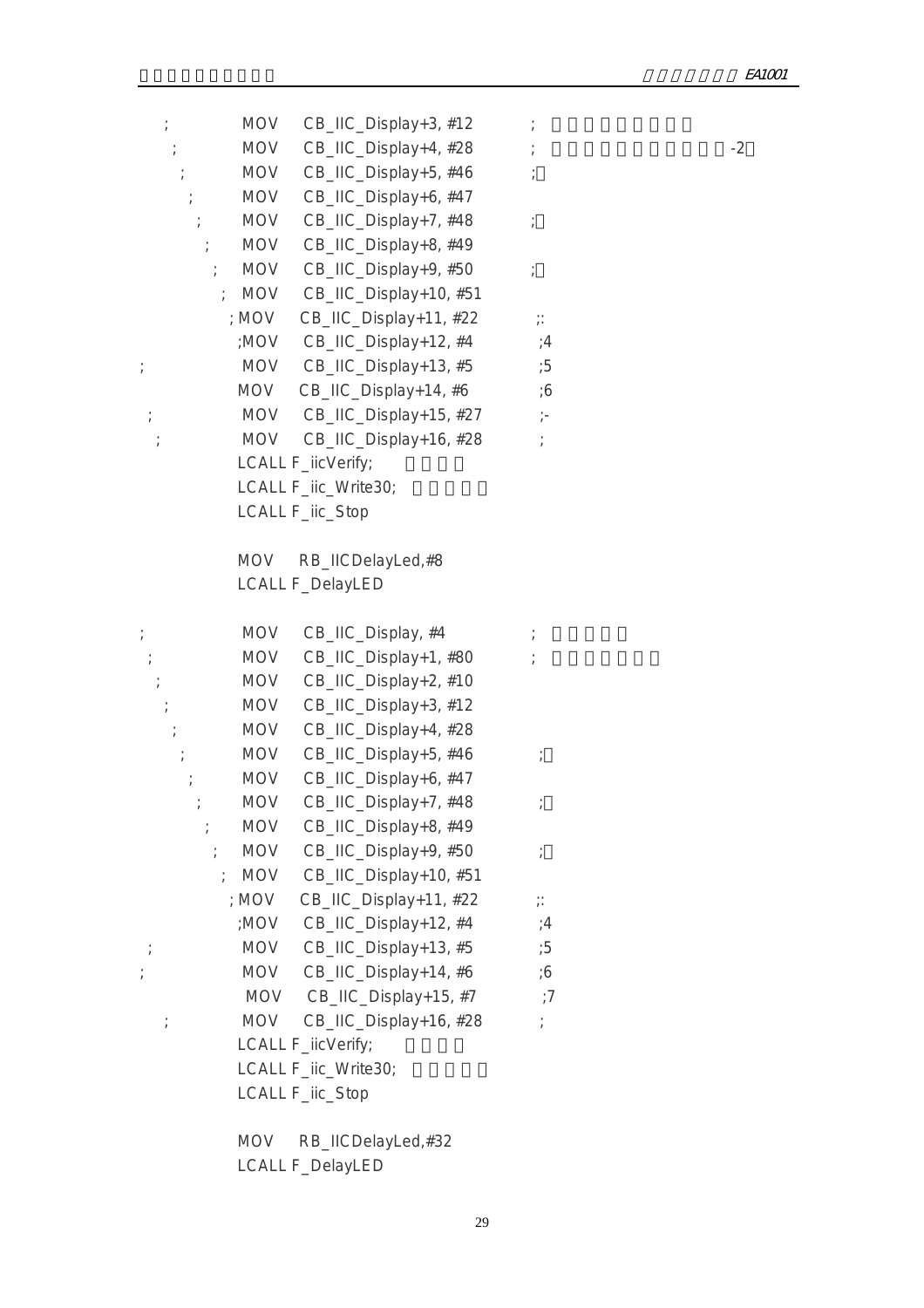;/\*\*\*\*\*\*\*\*\*\*\*\*\*\*\*\*\*\*\*\*\*\*\*\*\*\*\*\*\*\*\*\*\*\*\*\*\*\*\*\*\*\*\*\*\*\*\*\*\*\*\* ;  $2 \t 2$  $\frac{1}{k}$ ;\*\*\*\*\*\*\*\*\*\*\*\*\*\*\*\*\*\*\*\*\*\*\*\*\*\*\*\*\*\*\*\*\*\*\*\*\*\*\*\*\*\*\*\*\*\*\*\*\*\*\*/  $MOV$  CB\_IIC\_Display, #6  $;$ MOV CB\_IIC\_Display+1, #0 ; MOV  $CB$ \_IIC\_Display+2, #1 ; MOV  $CB\_HC\_Display+3, #2$ MOV CB\_IIC\_Display+4, #0 MOV CB\_IIC\_Display+5, #0 LCALL F\_iicVerify5; LCALL F\_iic\_Write6; LCALL F\_iic\_Stop ;<br>, \*\*\*\* ;房间号:\*\*\*\* MOV RB\_IICDelayLed,#8 LCALL F\_DelayLED  $MOV$   $CB$ \_IIC\_Display, #2  $\hspace{1.6cm}$  ; 1 MOV CB\_IIC\_Display+1, #30 ; 1 MOV  $CB\_HC\_Display+2, #10$  ; 1  $MOV$  CB\_IIC\_Display+3, #10 ; MOV  $CB\_HC\_Display+4$ ,  $#28$  ; 1  $-2$ MOV CB\_IIC\_Display+5, #52 ; MOV CB\_IIC\_Display+6, #53 ; MOV CB\_IIC\_Display+7, #50 ; MOV CB\_IIC\_Display+8, #51 ; MOV CB\_IIC\_Display+9, #22 ;: MOV CB\_IIC\_Display+10, #27 ;-MOV CB\_IIC\_Display+11, #27 ;-MOV  $CB_$ IIC\_Display+12, #27 ;-MOV CB\_IIC\_Display+13, #27 ;-MOV CB\_IIC\_Display+14, #28 ; LCALL F\_iicVerify; LCALL F\_iic\_Write30; LCALL F\_iic\_Stop MOV RB\_IICDelayLed,#8 LCALL F\_DelayLED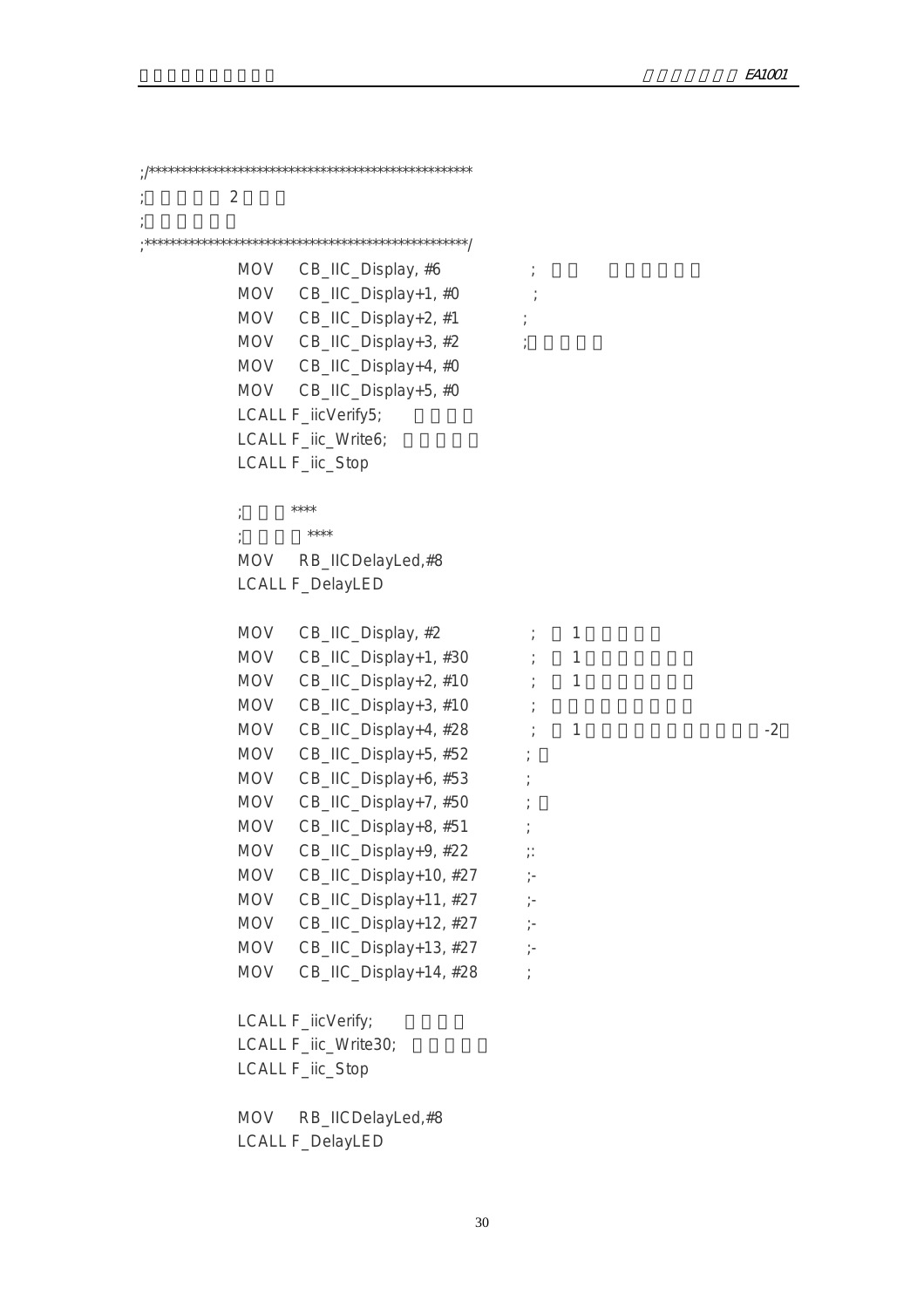MOV CB\_IIC\_Display, #4 MOV CB\_IIC\_Display+1, #80 MOV CB\_IIC\_Display+2, #10 MOV CB\_IIC\_Display+3, #12 MOV CB\_IIC\_Display+4, #28 MOV CB\_IIC\_Display+5, #54 ; MOV CB\_IIC\_Display+6, #55 MOV CB\_IIC\_Display+7, #56 ; MOV CB\_IIC\_Display+8, #57 MOV CB\_IIC\_Display+9, #50 ; MOV CB\_IIC\_Display+10, #51 MOV CB\_IIC\_Display+11, #22 ;: MOV CB\_IIC\_Display+12, #27 ;-MOV CB\_IIC\_Display+13, #27 ;-MOV CB\_IIC\_Display+14, #27 ;-MOV CB\_IIC\_Display+15, #27 ;-MOV CB\_IIC\_Display+16, #28 ; LCALL F\_iicVerify; LCALL F\_iic\_Write30; LCALL F\_iic\_Stop

 MOV RB\_IICDelayLed,#32 LCALL F\_DelayLED

| <b>MOV</b> | CB_IIC_Display, #2     |                                    |   |      |
|------------|------------------------|------------------------------------|---|------|
| <b>MOV</b> | CB_IIC_Display+1, #30  |                                    |   |      |
| <b>MOV</b> | CB_IIC_Display+2, #10  |                                    | 1 |      |
| <b>MOV</b> | CB_IIC_Display+3, #10  |                                    |   |      |
| <b>MOV</b> | CB_IIC_Display+4, #28  |                                    |   | $-2$ |
| <b>MOV</b> | CB_IIC_Display+5, #52  |                                    |   |      |
| <b>MOV</b> | CB_IIC_Display+6, #53  |                                    |   |      |
| <b>MOV</b> | CB_IIC_Display+7, #50  |                                    |   |      |
| <b>MOV</b> | CB_IIC_Display+8, #51  |                                    |   |      |
| <b>MOV</b> | CB_IIC_Display+9, #22  | $\ddot{\phantom{0}}$<br>$\sqrt{1}$ |   |      |
| <b>MOV</b> | CB_IIC_Display+10, #9  | ;9                                 |   |      |
| <b>MOV</b> | CB_IIC_Display+11, #8  | ;8                                 |   |      |
| <b>MOV</b> | CB_IIC_Display+12, #7  | :7                                 |   |      |
| <b>MOV</b> | CB_IIC_Display+13, #6  | 6;                                 |   |      |
| <b>MOV</b> | CB_IIC_Display+14, #28 | $\prime$                           |   |      |

LCALL F\_iicVerify;

LCALL F\_iic\_Write30;

LCALL F\_iic\_Stop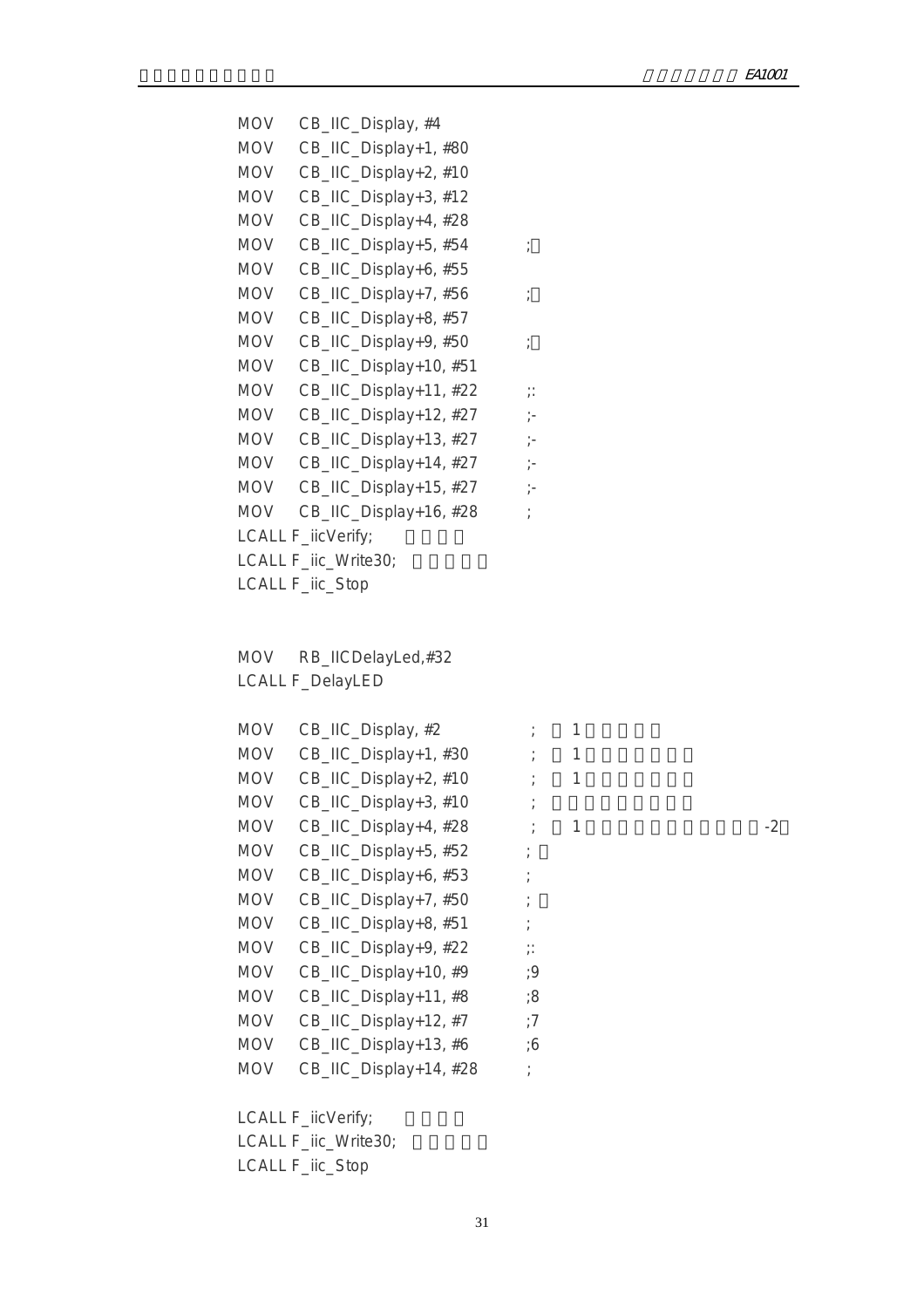```
 MOV RB_IICDelayLed,#32 
           LCALL F_DelayLED
           MOV CB_IIC_Display, #4 
           MOV CB_IIC_Display+1, #80 
           MOV CB_IIC_Display+2, #10 
           MOV CB_IIC_Display+3, #12 
           MOV CB_IIC_Display+4, #28 
          MOV CB_IIC_Display+5, #54 ;
           MOV CB_IIC_Display+6, #55
          MOV CB_IIC_Display+7, #56 ;
           MOV CB_IIC_Display+8, #57
          MOV CB_IIC_Display+9, #50 ;
           MOV CB_IIC_Display+10, #51 
          MOV CB_IIC_Display+11, #22 ;:
          MOV CB_IIC_Display+12, #5 ;5
          MOV CB_IIC_Display+13, #4 \qquad ;4
          MOV CB_IIC_Display+14, #3 ;3
          MOV CB_IIC_Display+15, #2 ;2
          MOV CB_IIC_Display+16, #28 ;
          LCALL F_iicVerify;
          LCALL F_iic_Write30;
           LCALL F_iic_Stop
          MOV RB_IICDelayLed,#32
           LCALL F_DelayLED
          MOV CB IIC Display, #4MOV CB_IIC_Display+1, #C_ClrScreen ;
          MOV CB_IIC_Display+2, #10 ;
          MOV CB_IIC_Display+3, #1 ;
          MOV CB<sub>-IIC</sub> Display+4, #5 ; \hspace{2cm} ;
          MOV CB_IIC_Display+5, #0 ;
          LCALL F_iicVerify5;
          LCALL F_iic_Write6;
           LCALL F_iic_Stop
           MOV RB_IICDelayLed,#1 
           LCALL F_DelayLED
;/****************************************************** 
; and 3
```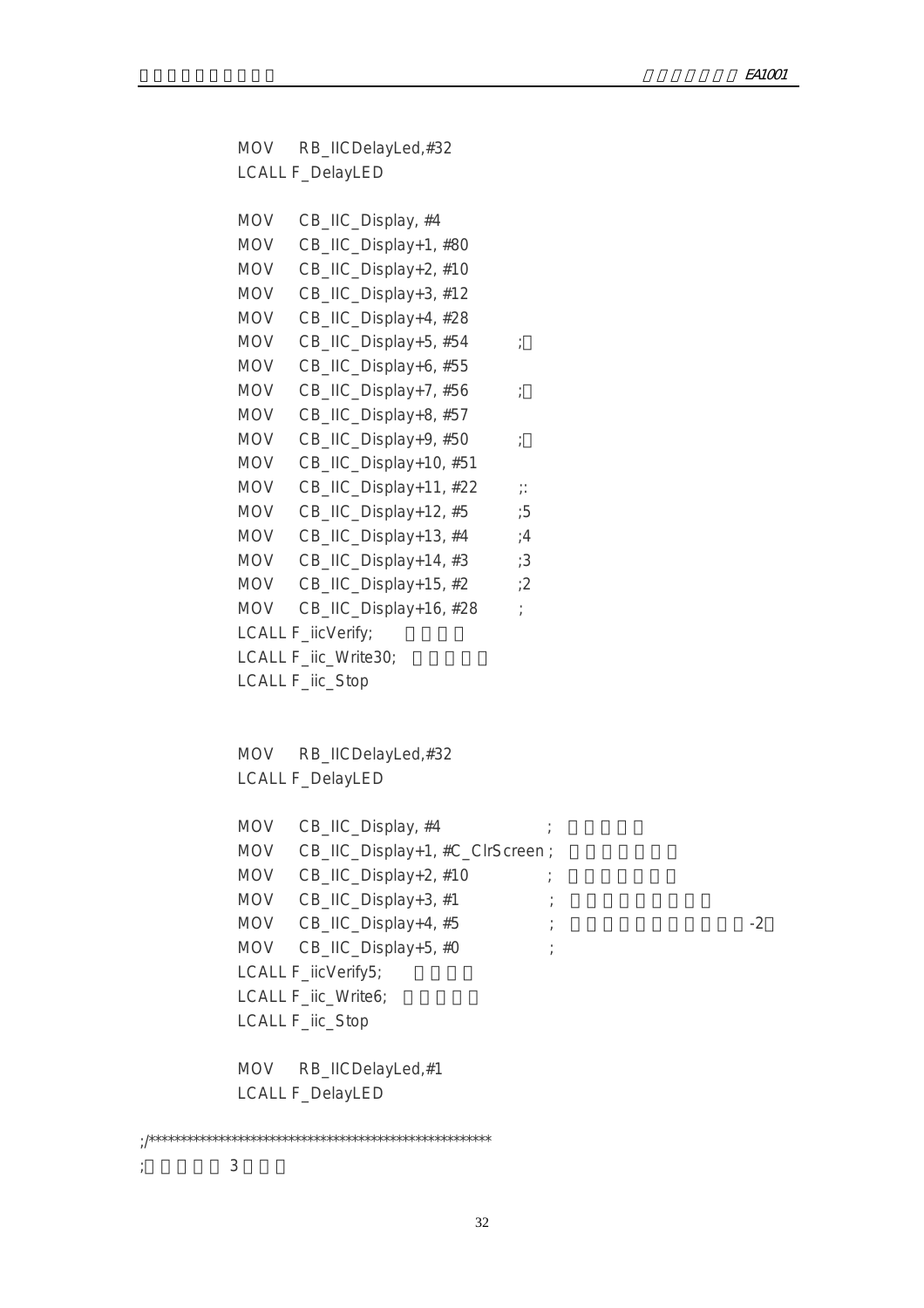;输入时间日期 ;\*\*\*\*\*\*\*\*\*\*\*\*\*\*\*\*\*\*\*\*\*\*\*\*\*\*\*\*\*\*\*\*\*\*\*\*\*\*\*\*\*\*\*\*\*\*\*\*\*\*\*\*\*\*/ MOV CB\_IIC\_Display, #6 MOV CB\_IIC\_Display+1, #0 MOV  $CB$ \_IIC\_Display+2, #1 ;  $MOV$  CB\_IIC\_Display+3, #3 ; MOV CB\_IIC\_Display+4, #0 MOV CB\_IIC\_Display+5, #0 ; LCALL F\_iicVerify5; LCALL F\_iic\_Write6; LCALL F\_iic\_Stop MOV RB\_IICDelayLed,#32 LCALL F\_DelayLED ;xx xx xx xx xx xx  $MOV$  CB\_IIC\_Display, #2  $\qquad \qquad ; \qquad 1$ MOV CB\_IIC\_Display+1,  $#30$   $\qquad$   $\qquad$  1 MOV  $CB\_HC\_Display+2, #10$  ; 1 MOV CB\_IIC\_Display+3, #25 MOV CB\_IIC\_Display+4, #28 ; MOV CB\_IIC\_Display+5, #0 ;0 MOV CB\_IIC\_Display+6, #0 ;0 MOV CB\_IIC\_Display+7, #158 ; MOV CB\_IIC\_Display+8, #159 ; MOV CB\_IIC\_Display+9, #0 ;0 MOV CB\_IIC\_Display+10, #0 ;0 MOV CB\_IIC\_Display+11, #160 ; MOV CB\_IIC\_Display+12, #161 ; MOV CB IIC Display+13,  $#0$  ;0 MOV CB\_IIC\_Display+14, #0 ;0 MOV CB\_IIC\_Display+15, #64 ; MOV CB\_IIC\_Display+16, #65 ; MOV CB\_IIC\_Display+17, #C\_timerHourH1 ; MOV CB\_IIC\_Display+18, #C\_timerHourL1 ; MOV CB\_IIC\_Display+19, #62 ; MOV CB\_IIC\_Display+20, #63 MOV CB\_IIC\_Display+21, #C\_timerMinuH1 ; MOV CB\_IIC\_Display+22, #C\_timerMinuL1 ; MOV CB\_IIC\_Display+23, #104 ; MOV CB\_IIC\_Display+24, #105 ; MOV CB\_IIC\_Display+25, #C\_timerSecsH1 MOV CB\_IIC\_Display+26, #C\_timerSecsL1 ; MOV CB\_IIC\_Display+27, #106 ;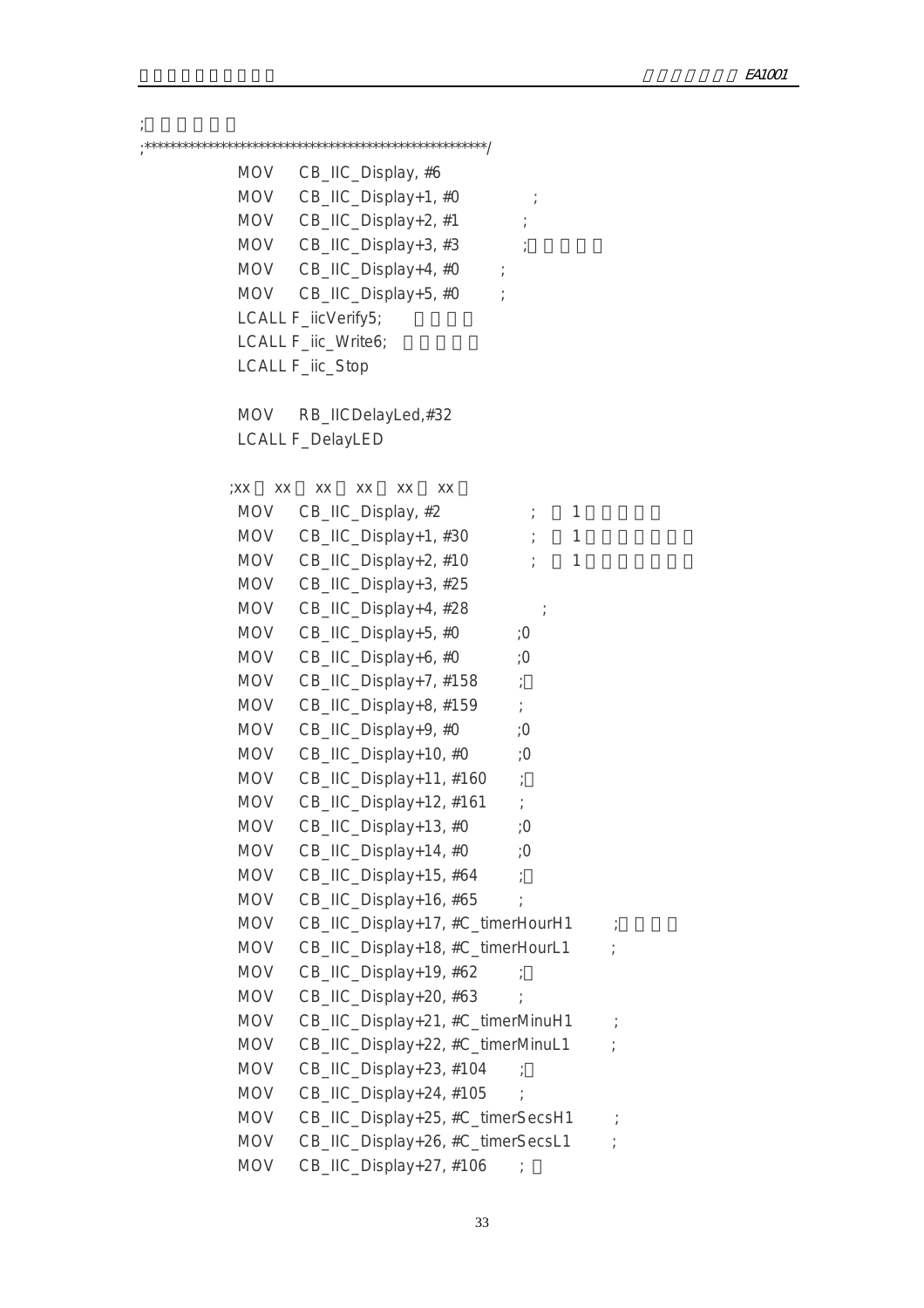MOV CB\_IIC\_Display+28, #107 ; LCALL F\_iicVerify; LCALL F\_iic\_Write30; LCALL F\_iic\_Stop MOV RB\_IICDelayLed,#64 LCALL F\_DelayLED ;  $MOV$   $CB$ \_IIC\_Display, #2  $\hspace{1cm}$  ; 1  $;\hspace{1cm}$  MOV CB\_IIC\_Display+1, #30  $\hspace{1cm}$  ; 1  $MOV$  CB\_IIC\_Display+2, #10  $\longrightarrow$  1 ; MOV CB\_IIC\_Display+3, #24 ; MOV CB\_IIC\_Display+4,  $\#28$  ;  $\qquad \qquad$  -2 MOV CB\_IIC\_Display+5, #0 ;0 MOV CB\_IIC\_Display+6, #6 ;6 ; MOV CB\_IIC\_Display+7, #158 ; ; MOV  $CB$ \_IIC\_Display+8, #159 ; ; MOV CB\_IIC\_Display+9, #0 ;0 MOV CB\_IIC\_Display+10, #5 ;0 ; MOV CB\_IIC\_Display+11, #160 ; ; MOV CB\_IIC\_Display+12, #161 ; MOV  $CB$ \_IIC\_Display+13, #1 ;0 MOV CB\_IIC\_Display+14, #1 ;0 ; MOV CB\_IIC\_Display+15, #64 ; ;MOV CB\_IIC\_Display+16, #65 ; ; MOV CB\_IIC\_Display+17, #0 ; MOV CB\_IIC\_Display+18, #1 ; ; MOV CB\_IIC\_Display+19, #62 ; ; MOV CB\_IIC\_Display+20, #63 ; MOV CB\_IIC\_Display+21, #5 ; MOV CB\_IIC\_Display+22, #9 ; ; MOV CB\_IIC\_Display+23, #104 ; ; MOV CB\_IIC\_Display+24, #105 ; MOV CB\_IIC\_Display+25, #4 ; MOV CB\_IIC\_Display+26, #7 ; ; MOV CB\_IIC\_Display+27, #106 ; ; MOV CB\_IIC\_Display+28, #107 ; LCALL F\_iicVerify; LCALL F\_iic\_Write30; LCALL F\_iic\_Stop

MOV RB\_IICDelayLed,#8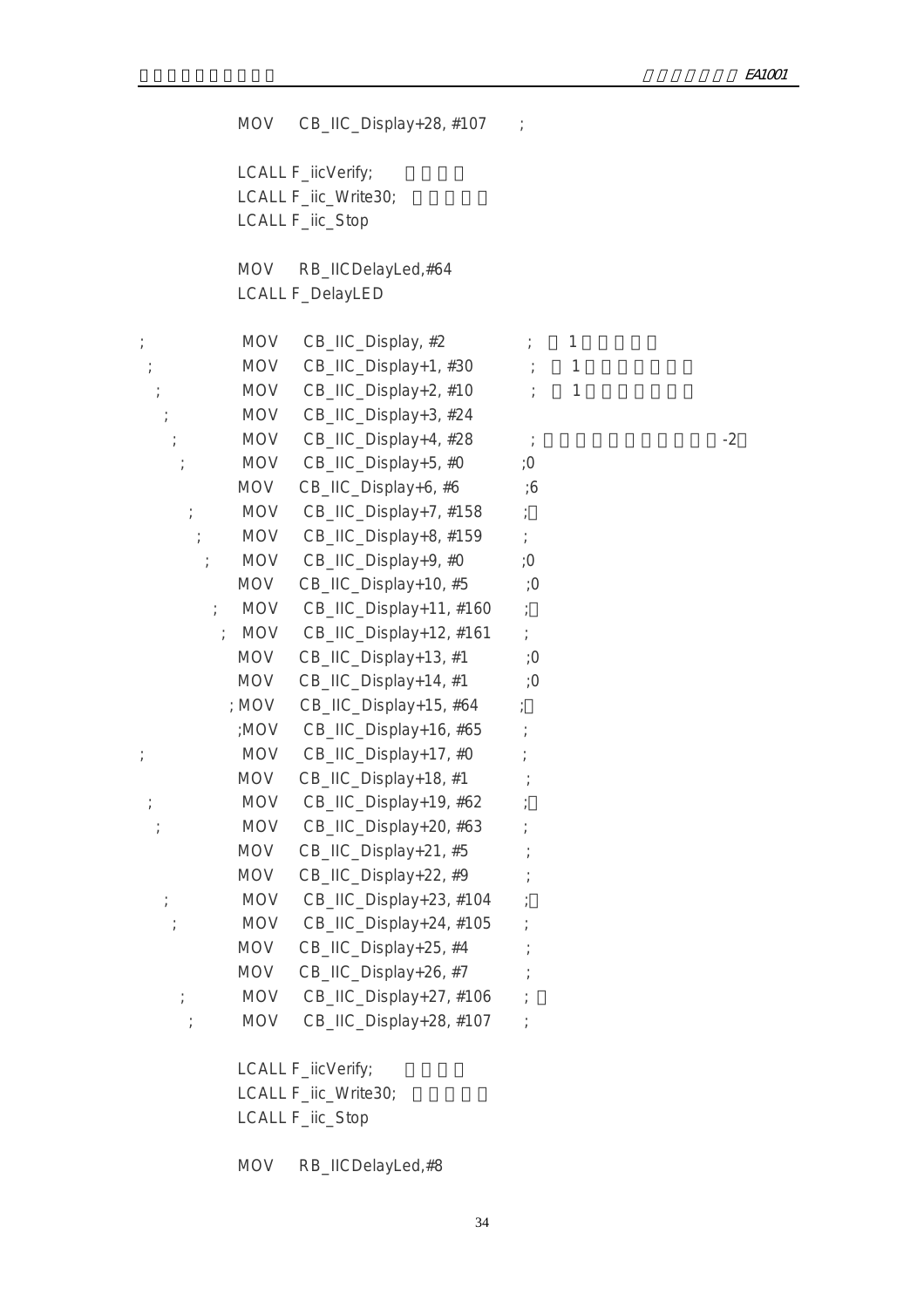LCALL F\_DelayLED

 $\mathcal{R}$  ; and  $\mathcal{R}$ MOV CB\_IIC\_Display, #6 ; MOV CB\_IIC\_Display+1, #0 ; MOV CB\_IIC\_Display+2, #2 ; MOV CB\_IIC\_Display+3, #1 ; MOV CB\_IIC\_Display+4, #59 ; MOV CB\_IIC\_Display+5, #47 ; LCALL F\_iicVerify5; LCALL F\_iic\_Write6; LCALL F\_iic\_Stop

> MOV RB\_IICDelayLed,#32 LCALL F\_DelayLED

| $\ $ $\ $ ----- |            |                             |            |   |  |
|-----------------|------------|-----------------------------|------------|---|--|
|                 |            |                             |            |   |  |
|                 |            |                             |            |   |  |
|                 |            |                             |            |   |  |
|                 |            | MOV CB_IIC_Display, #6      |            |   |  |
|                 |            | MOV CB_IIC_Display+1, #0    |            |   |  |
|                 |            | MOV CB_IIC_Display+2, #1    |            |   |  |
|                 |            | MOV CB_IIC_Display+3, #4 ;; |            |   |  |
|                 |            | MOV CB_IIC_Display+4, #0 ;  |            |   |  |
|                 |            | MOV CB_IIC_Display+5, #0 ;  |            |   |  |
|                 |            | LCALL F_iicVerify5;         |            |   |  |
|                 |            | LCALL F_iic_Write6;         |            |   |  |
|                 |            | LCALL F_iic_Stop            |            |   |  |
|                 |            |                             |            |   |  |
|                 |            |                             |            |   |  |
|                 |            | MOV RB_IICDelayLed,#32      |            |   |  |
|                 |            | <b>LCALL F_DelayLED</b>     |            |   |  |
|                 |            |                             |            |   |  |
|                 |            | MOV CB_IIC_Display, #2      | $\ddot{r}$ | 1 |  |
|                 |            | MOV CB_IIC_Display+1, #30 ; |            | 1 |  |
|                 |            | MOV CB_IIC_Display+2, #10   |            | 1 |  |
|                 | <b>MOV</b> | CB_IIC_Display+3, #9        |            |   |  |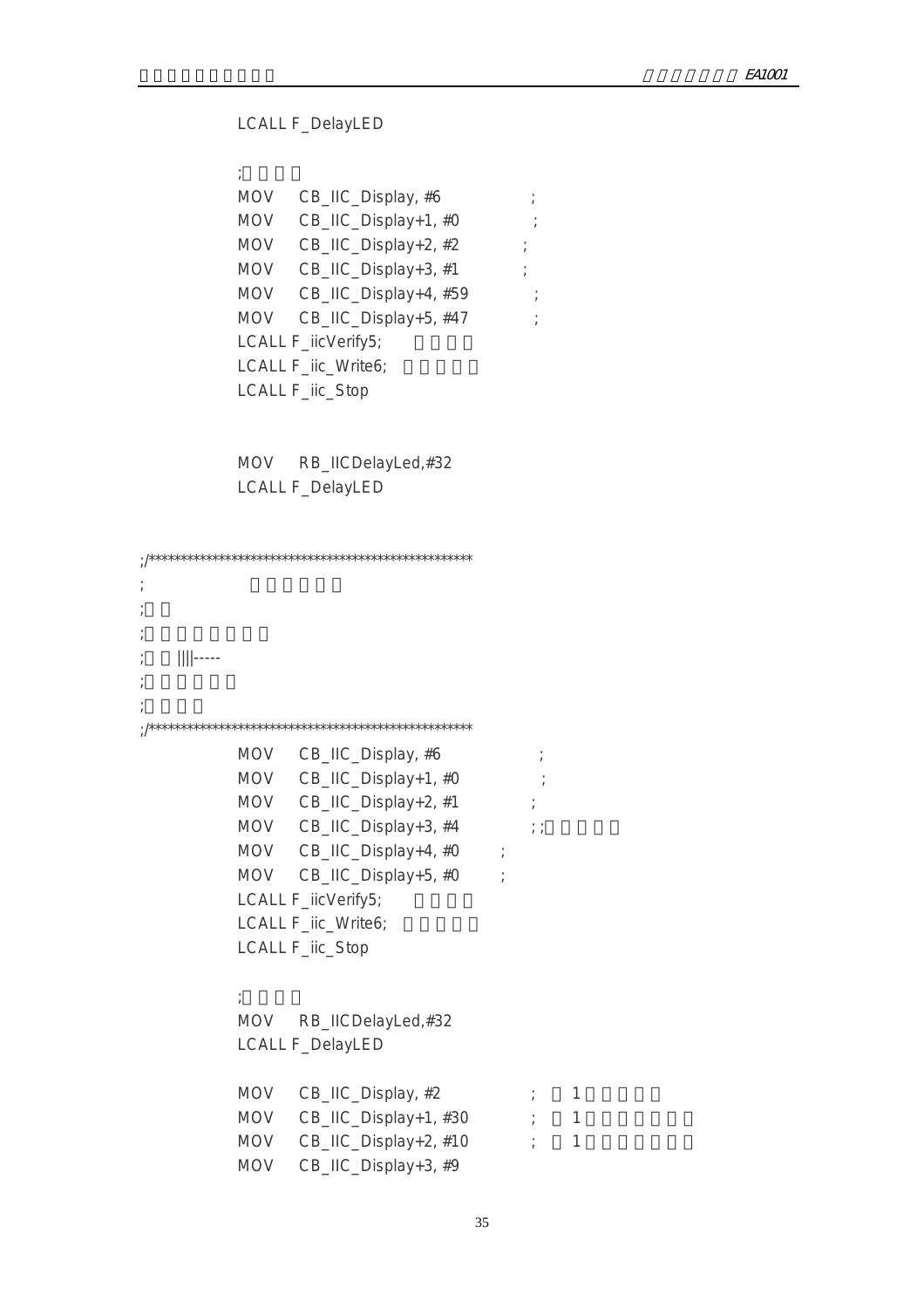MOV CB\_IIC\_Display+4,  $#28$   $?$  2 MOV CB\_IIC\_Display+5, #88 ; MOV CB\_IIC\_Display+6, #89 MOV CB\_IIC\_Display+7, #90 ; MOV CB\_IIC\_Display+8, #91 MOV CB\_IIC\_Display+9, #92 ; MOV CB\_IIC\_Display+10, #93 MOV CB\_IIC\_Display+11, #94 ; MOV CB\_IIC\_Display+12, #95 MOV CB\_IIC\_Display+13, #28 LCALL F\_iicVerify; LCALL F\_iic\_Write30; LCALL F\_iic\_Stop MOV RB\_IICDelayLed,#1 LCALL F\_DelayLED MOV CB\_IIC\_Display, #4 MOV CB\_IIC\_Display+1, #C\_ClrScreen ;  $MOV$  CB\_IIC\_Display+2, #30  $MOV$  CB\_IIC\_Display+3, #1 ; MOV CB\_IIC\_Display+4,  $#5$  ;  $\hspace{1.6cm}$  ; MOV CB\_IIC\_Display+5, #0 ; LCALL F\_iicVerify5; LCALL F\_iic\_Write6; LCALL F\_iic\_Stop MOV RB\_IICDelayLed,#32 LCALL F\_DelayLED  $MOV$  CB\_IIC\_Display,  $#2$  ; 1 ; MOV CB\_IIC\_Display+1, #C\_ClrScreen ; 1  $;\hspace{1cm}$  MOV CB\_IIC\_Display+2, #30  $\hspace{1cm}$  ; 1  $MOV$  CB\_IIC\_Display+3, #1 ; ; MOV CB\_IIC\_Display+4, #5  $\hspace{1cm}$  ; 1  $\hspace{1cm}$  -2 ; MOV CB\_IIC\_Display+5, #0 ; LCALL F\_iicVerify5; LCALL F\_iic\_Write6; LCALL F\_iic\_Stop

MOV RB\_IICDelayLed,#32

 $\mathcal{L}_{\mathcal{P}}$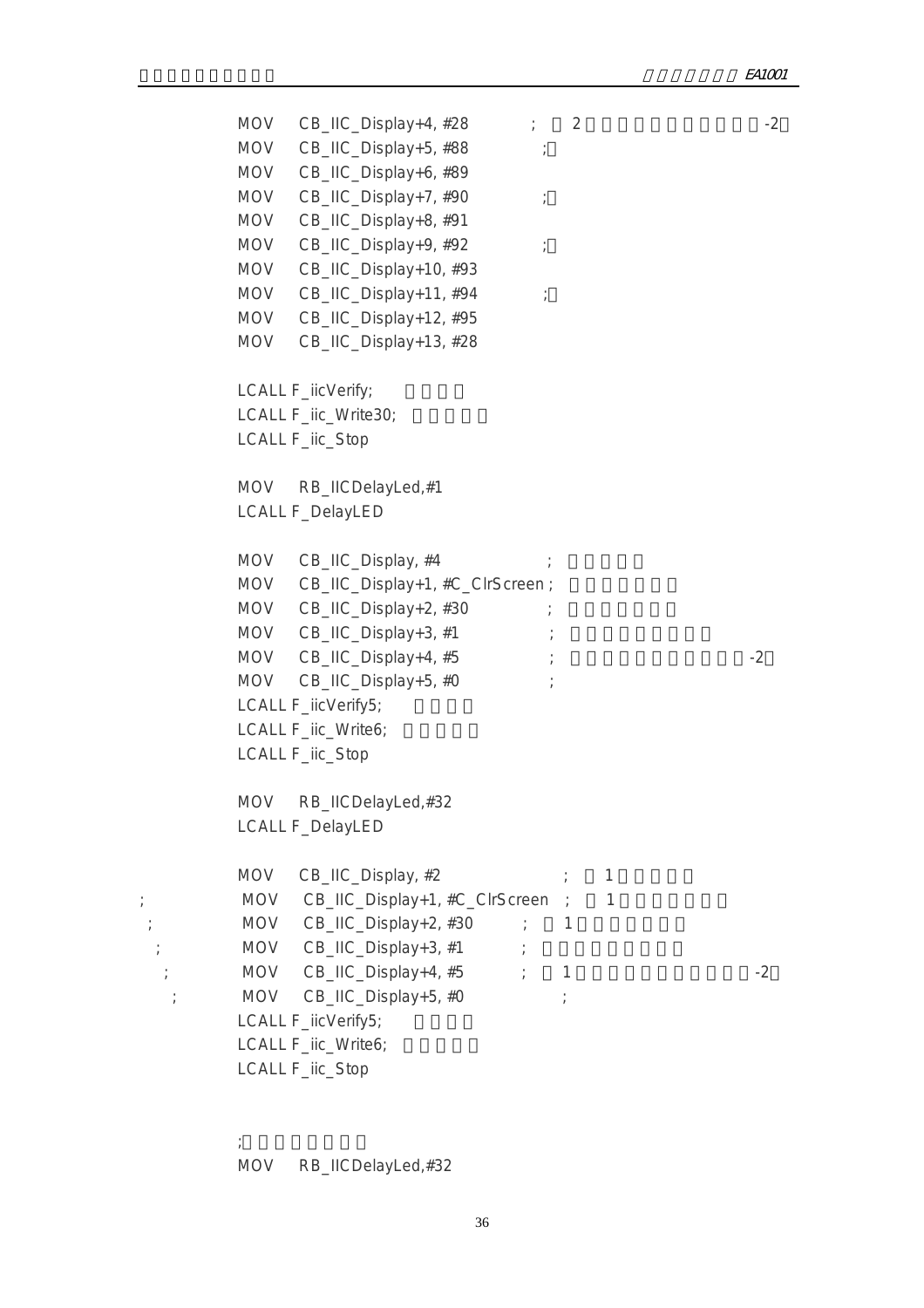LCALL F\_DelayLED

| <b>MOV</b> | CB_IIC_Display, #2                     |      |
|------------|----------------------------------------|------|
| <b>MOV</b> | CB_IIC_Display+1, #30                  |      |
| MOV        | CB_IIC_Display+2, #10                  |      |
| <b>MOV</b> | CB_IIC_Display+3, #17                  |      |
| <b>MOV</b> | CB_IIC_Display+4, #28<br>$\frac{1}{l}$ | $-2$ |
| <b>MOV</b> | CB_IIC_Display+5, #76                  |      |
| <b>MOV</b> | CB_IIC_Display+6, #77                  |      |
| <b>MOV</b> | CB_IIC_Display+7, #78                  |      |
| MOV        | CB_IIC_Display+8, #79                  |      |
| <b>MOV</b> | CB_IIC_Display+9, #96                  |      |
| <b>MOV</b> | CB_IIC_Display+10, #97                 |      |
| <b>MOV</b> | CB_IIC_Display+11, #98                 |      |
| <b>MOV</b> | CB_IIC_Display+12, #99                 |      |
| <b>MOV</b> | CB_IIC_Display+13, #62                 |      |
| <b>MOV</b> | CB_IIC_Display+14, #63                 |      |
| <b>MOV</b> | CB_IIC_Display+15, #56                 |      |
| <b>MOV</b> | CB_IIC_Display+16, #57                 |      |
| MOV        | CB_IIC_Display+17, #100                |      |
| MOV        | CB_IIC_Display+18, #101                |      |
| <b>MOV</b> | CB_IIC_Display+19, #102                |      |
| <b>MOV</b> | CB_IIC_Display+20, #103                |      |
| <b>MOV</b> | CB_IIC_Display+21, #28                 |      |
|            | LCALL F_iicVerify;                     |      |
|            | LCALL F_iic_Write30;                   |      |
|            | LCALL F_iic_Stop                       |      |
| ;XX        | XX<br>XX<br>XX:XX:XX:->X-X::X--X:X--X  |      |
| <b>MOV</b> | RB_IICDelayLed,#32                     |      |
|            | <b>LCALL F_DelayLED</b>                |      |
| <b>MOV</b> | CB_IIC_Display, #4                     |      |
| <b>MOV</b> | CB_IIC_Display+1, #80                  |      |
| MOV        | CB_IIC_Display+2, #10                  |      |
| <b>MOV</b> | CB_IIC_Display+3, #13                  |      |
| <b>MOV</b> | CB_IIC_Display+4, #28                  | -2   |
| <b>MOV</b> | CB_IIC_Display+5, #C_timerHourH2       |      |
| <b>MOV</b> | CB_IIC_Display+6, #C_timerHourL2       |      |
| <b>MOV</b> | CB_IIC_Display+7, #62                  |      |
| <b>MOV</b> | CB_IIC_Display+8, #63                  |      |
| MOV        | CB_IIC_Display+9, #C_timerMinuH2       |      |
| <b>MOV</b> | CB_IIC_Display+10, #C_timerMinuL2      |      |

37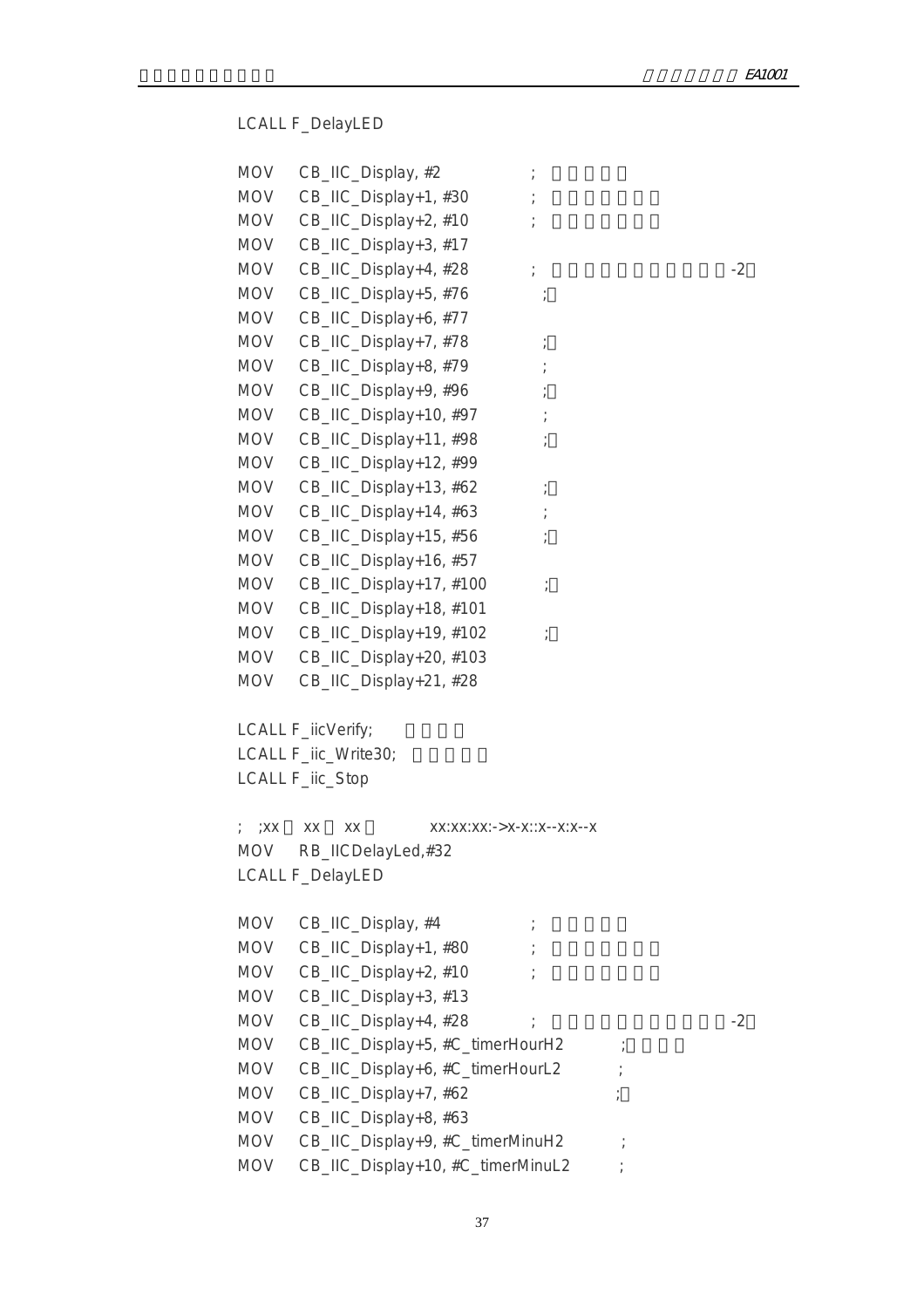MOV CB\_IIC\_Display+11, #104 MOV CB\_IIC\_Display+12, #105 MOV CB\_IIC\_Display+13, #C\_timerSecsH2 MOV CB\_IIC\_Display+14, #C\_timerSecsL2 MOV CB\_IIC\_Display+15, #106 MOV CB\_IIC\_Display+16, #107 MOV CB\_IIC\_Display+17, #28 LCALL F\_iicVerify; LCALL F\_iic\_Write30; LCALL F\_iic\_Stop MOV RB\_IICDelayLed,#32 LCALL F\_DelayLED  $;$  MOV CB\_IIC\_Display,  $#4$  ; ; MOV CB\_IIC\_Display+1, #80  $;$  MOV CB\_IIC\_Display+2,  $#10$ MOV CB IIC Display+3, #14 ; MOV  $CB\_HC\_Display+4$ ,  $\#28$  ;  $\qquad \qquad$  -2 ; MOV CB\_IIC\_Display+5, #C\_timerHourH2 MOV CB\_IIC\_Display+6, #28 MOV CB\_IIC\_Display+7, #C\_timerHourL2 ; MOV  $CB$  IIC Display+8, #22  $\therefore$ MOV CB\_IIC\_Display+9, #22 ;: MOV CB\_IIC\_Display+10, #C\_timerMinuH2 ; MOV CB\_IIC\_Display+11, #28 MOV CB\_IIC\_Display+12, #C\_timerMinuL2 ; MOV  $CB$ \_IIC\_Display+13, #22  $\therefore$ MOV CB\_IIC\_Display+14, #22 ;: MOV CB\_IIC\_Display+15, #C\_timerSecsH2 ; MOV CB\_IIC\_Display+16, #28 MOV CB\_IIC\_Display+17, #C\_timerSecsL2 ; MOV CB\_IIC\_Display+18, #28 LCALL F\_iicVerify; LCALL F\_iic\_Write30; LCALL F\_iic\_Stop MOV RB\_IICDelayLed,#32 LCALL F\_DelayLED  $;$  MOV CB\_IIC\_Display,  $#4$  ; ; MOV CB\_IIC\_Display+1, #30 ;  $;\hspace{2cm}$  MOV CB\_IIC\_Display+2, #10  $\hspace{2cm}$ ; MOV CB\_IIC\_Display+3, #14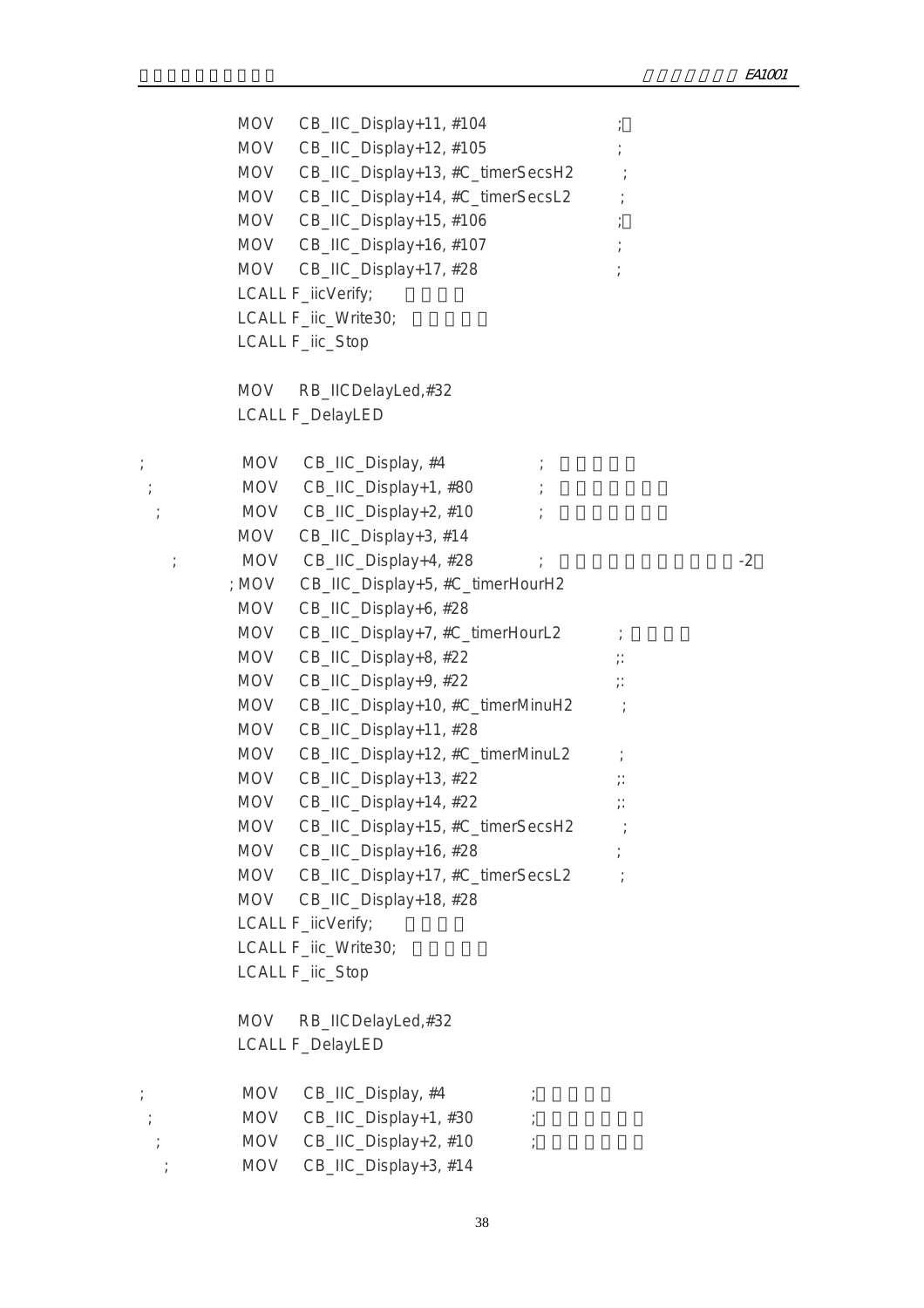|            | $\ddot{ }$                  | MOV CB_IIC_Display+4, #28               |               | $-2$ |
|------------|-----------------------------|-----------------------------------------|---------------|------|
|            | $\mathcal{L} = \mathcal{L}$ | MOV CB_IIC_Display+5, #C_timerHourH1    |               |      |
|            | <b>MOV</b>                  | CB_IIC_Display+6, #27                   |               |      |
|            |                             | ; MOV CB_IIC_Display+7, #C_timerHourL1  |               |      |
|            |                             | ; MOV CB_IIC_Display+8, #22             |               |      |
|            |                             | ; MOV CB_IIC_Display+9, #22             |               |      |
|            | $\ddot{ }$                  | MOV CB_IIC_Display+10, #C_timerMinuH1   |               |      |
|            | <b>MOV</b>                  | CB_IIC_Display+11, #27                  |               |      |
|            |                             | ; MOV CB_IIC_Display+12, #C_timerMinuH1 |               |      |
|            |                             | ; MOV CB_IIC_Display+13, #22            |               |      |
|            |                             | ;MOV CB_IIC_Display+14, #22             |               |      |
|            |                             | MOV CB_IIC_Display+15, #C_timerSecsH1   | $\mathcal{L}$ |      |
|            | <b>MOV</b>                  | $CB$ _IIC_Display+16, #27 ;             |               |      |
| $\ddot{ }$ |                             | MOV CB_IIC_Display+17, #C_timerSecsL1   |               |      |
|            |                             | MOV CB_IIC_Display+18, #28              |               |      |
|            |                             | LCALL F_iicVerify;                      |               |      |
|            |                             | LCALL F_iic_Write30;                    |               |      |
|            |                             | LCALL F_iic_Stop                        |               |      |
|            |                             |                                         |               |      |

;  $\parallel$  ||||-----

 MOV RB\_IICDelayLed,#32 LCALL F\_DelayLED

| <b>MOV</b> | CB_IIC_Display, #2     |                        |      |
|------------|------------------------|------------------------|------|
| <b>MOV</b> | CB_IIC_Display+1, #30  |                        |      |
| <b>MOV</b> | CB_IIC_Display+2, #10  |                        |      |
| <b>MOV</b> | CB_IIC_Display+3, #17  |                        |      |
| <b>MOV</b> | CB_IIC_Display+4, #28  | $\ddot{ }$             | $-2$ |
| <b>MOV</b> | CB_IIC_Display+5, #76  |                        |      |
| <b>MOV</b> | CB_IIC_Display+6, #77  |                        |      |
| <b>MOV</b> | CB_IIC_Display+7, #78  |                        |      |
| <b>MOV</b> | CB_IIC_Display+8, #79  |                        |      |
| <b>MOV</b> | CB_IIC_Display+9, #29  | $\left  \cdot \right $ |      |
| <b>MOV</b> | CB_IIC_Display+10, #29 | $\left  \cdot \right $ |      |
| <b>MOV</b> | CB_IIC_Display+11, #29 | $\left  \cdot \right $ |      |
| <b>MOV</b> | CB_IIC_Display+12, #29 | $\frac{1}{\ell}$       |      |
| <b>MOV</b> | CB_IIC_Display+13, #29 | $\left  \cdot \right $ |      |
| <b>MOV</b> | CB_IIC_Display+14, #27 | $\frac{1}{l}$ =        |      |
| <b>MOV</b> | CB_IIC_Display+15, #27 | $\frac{1}{\ell}$       |      |
| <b>MOV</b> | CB_IIC_Display+16, #27 | $\frac{1}{\ell}$       |      |
| <b>MOV</b> | CB_IIC_Display+17, #27 | $\frac{1}{l}$          |      |
| <b>MOV</b> | CB_IIC_Display+18, #27 | $\frac{1}{\ell}$       |      |
| <b>MOV</b> | CB_IIC_Display+19, #27 | $\frac{1}{2}$          |      |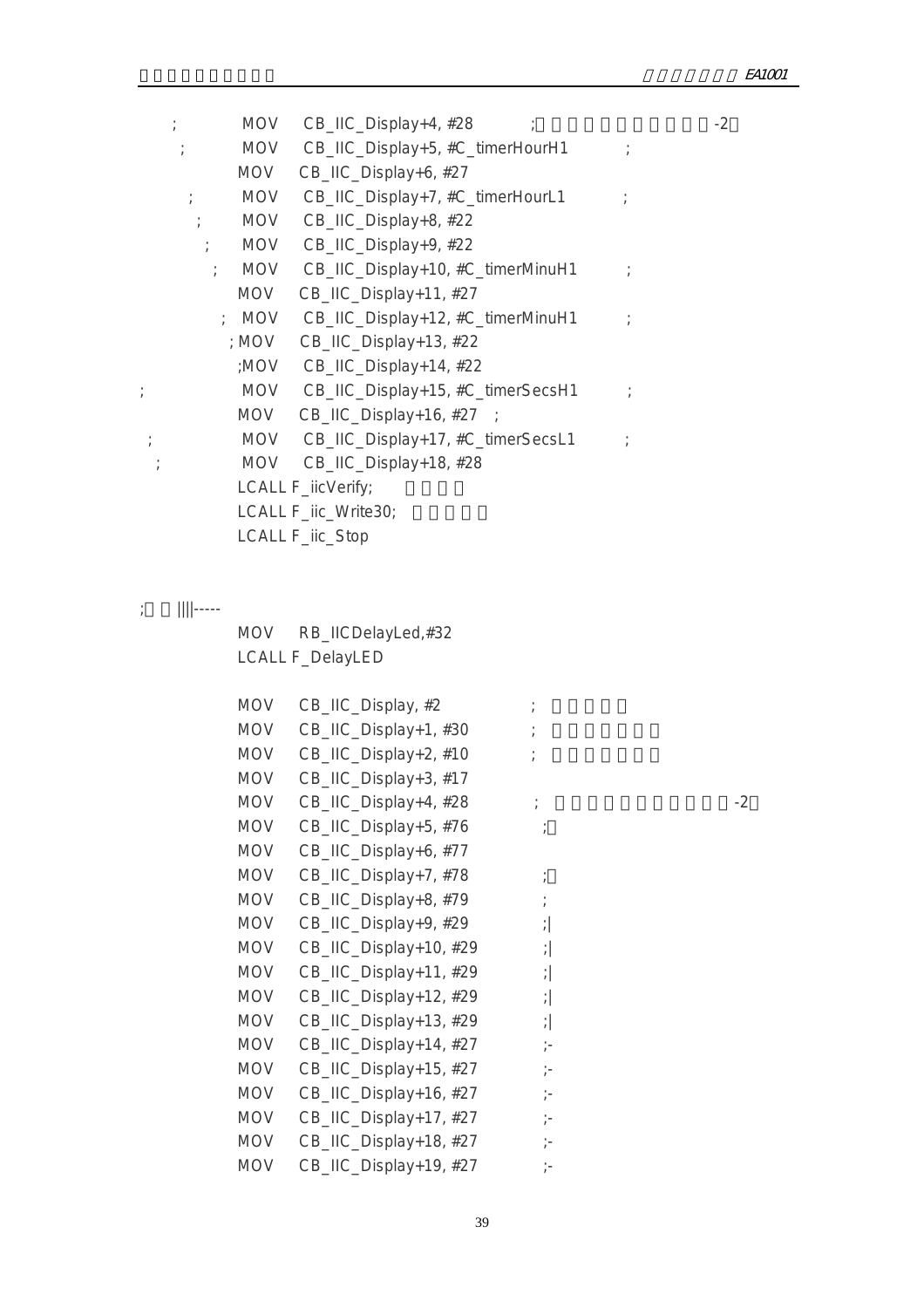MOV  $CB$ \_IIC\_Display+20, #27 ;- MOV CB\_IIC\_Display+21, #28 LCALL F\_iicVerify; LCALL F\_iic\_Write30; LCALL F\_iic\_Stop MOV RB\_IICDelayLed,#32 LCALL F\_DelayLED MOV CB\_IIC\_Display,  $#4$   $\qquad \qquad ; \qquad 2$ MOV  $CB\_HC\_Display+1, #80$  ; 2 MOV  $CB\_HC\_Display+2, #10$  ; 2 MOV CB\_IIC\_Display+3, #26 MOV  $CB\_HC\_Display+4, #28$  ; 2 MOV CB\_IIC\_Display+5, #29 ; MOV CB\_IIC\_Display+6, #29 ; MOV CB IIC Display+7,  $#27$  ;-MOV CB\_IIC\_Display+8, #27 ;-MOV CB\_IIC\_Display+9, #27 ;-MOV  $CB$ \_IIC\_Display+10, #27  $\vdots$ MOV CB\_IIC\_Display+11, #27 ;-MOV  $CB$  IIC Display+12, #27  $\vdots$ MOV CB\_IIC\_Display+13, #27 ;-MOV  $CB$ \_IIC\_Display+14, #27  $\vdots$ MOV CB\_IIC\_Display+15, #27 ;-MOV  $CB$ \_IIC\_Display+16, #27  $\vdots$ MOV  $CB\_HC\_Display+17, #27$  ;-MOV CB\_IIC\_Display+18, #27 ;-MOV CB IIC Display+19,  $#27$  ;-MOV CB\_IIC\_Display+20, #27 ;-MOV  $CB$  IIC Display+21, #27  $\vdots$ MOV CB\_IIC\_Display+22, #27 ;-MOV  $CB$ \_IIC\_Display+23, #27 ;-MOV CB IIC Display+24,  $#27$  ;-MOV  $CB\_HC\_Display+25, #27$  ;-MOV  $CB$ \_IIC\_Display+26, #27  $\vdots$ MOV  $CB$ \_IIC\_Display+27, #27 ;-MOV CB\_IIC\_Display+28, #27 ;-

LCALL F\_iicVerify;

LCALL F\_iic\_Write30;

LCALL F\_iic\_Stop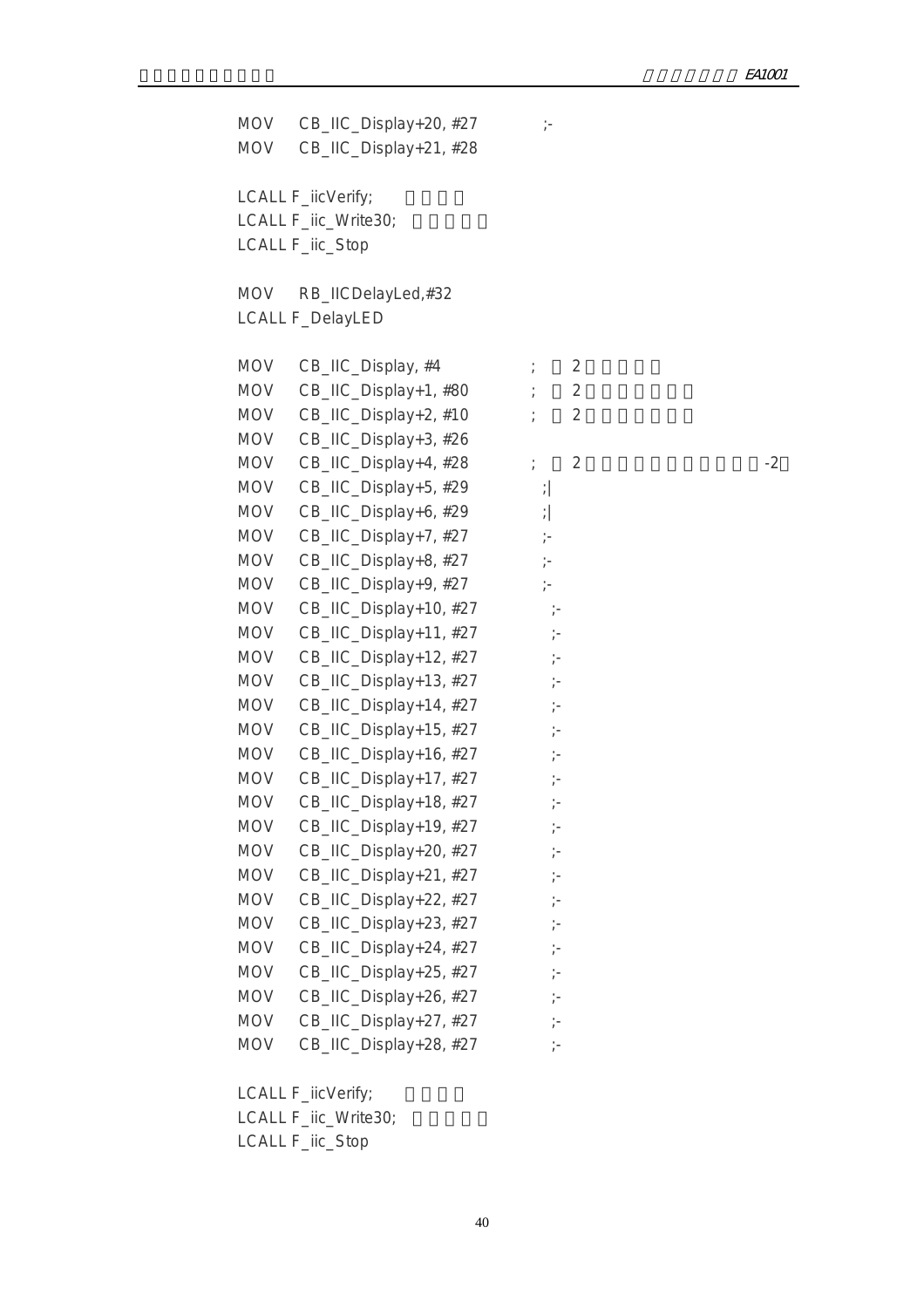| <b>MOV</b> | RB_IICDelayLed,#32 |
|------------|--------------------|
|            | LCALL F_DelayLED   |

| $\frac{1}{l}$    | <b>MOV</b>                  | CB_IIC_Display, #4         |                        | $\overline{2}$ |      |
|------------------|-----------------------------|----------------------------|------------------------|----------------|------|
| $\frac{1}{\ell}$ | <b>MOV</b>                  | CB_IIC_Display+1, #80      |                        | $\overline{2}$ |      |
|                  | <b>MOV</b>                  | CB_IIC_Display+2, #10      |                        | $\overline{2}$ |      |
|                  | <b>MOV</b>                  | CB_IIC_Display+3, #26      |                        |                |      |
|                  | <b>MOV</b>                  | CB_IIC_Display+4, #28      | $\frac{1}{l}$          | $\overline{2}$ | $-2$ |
|                  | <b>MOV</b>                  | CB_IIC_Display+5, #29      | $\frac{1}{\ell}$       |                |      |
|                  | <b>MOV</b>                  | CB_IIC_Display+6, #29      | $\left  \cdot \right $ |                |      |
|                  | <b>MOV</b>                  | CB_IIC_Display+7, #29      | $\left  \cdot \right $ |                |      |
| $\frac{1}{l}$    | <b>MOV</b>                  | CB_IIC_Display+8, #27      | $\dot{\bar{}}$ -       |                |      |
| $\frac{1}{l}$    | <b>MOV</b>                  | CB_IIC_Display+9, #27      | $\frac{1}{l}$ =        |                |      |
|                  | <b>MOV</b>                  | CB_IIC_Display+10, #27     |                        |                |      |
|                  | <b>MOV</b><br>$\cdot$       | CB_IIC_Display+11, #27     | $\frac{1}{l}$ =        |                |      |
|                  | ; MOV                       | CB_IIC_Display+12, #27     | $\frac{1}{l}$          |                |      |
|                  | ;MOV                        | CB_IIC_Display+13, #27     | $\frac{1}{l}$ –        |                |      |
|                  | <b>MOV</b>                  | CB_IIC_Display+14, #27     | $\frac{1}{l}$ –        |                |      |
|                  | <b>MOV</b>                  | CB_IIC_Display+15, #27     | $\frac{1}{\ell}$       |                |      |
|                  | <b>MOV</b>                  | CB_IIC_Display+16, #27     | $\frac{1}{l}$          |                |      |
|                  | <b>MOV</b>                  | CB_IIC_Display+17, #27     | $\frac{1}{l}$          |                |      |
|                  | <b>MOV</b>                  | CB_IIC_Display+18, #27     | $\frac{1}{l}$ –        |                |      |
|                  | <b>MOV</b>                  | CB_IIC_Display+19, #27     | $\frac{1}{l}$ –        |                |      |
|                  | <b>MOV</b>                  | CB_IIC_Display+20, #27     | $\frac{1}{\ell}$       |                |      |
|                  | <b>MOV</b>                  | CB_IIC_Display+21, #27     | $\frac{1}{l}$          |                |      |
| $\frac{1}{l}$    | <b>MOV</b>                  | CB_IIC_Display+22, #27     | $\frac{1}{\ell}$       |                |      |
|                  | <b>MOV</b>                  | CB_IIC_Display+23, #27     |                        |                |      |
|                  | <b>MOV</b><br>$\frac{1}{l}$ | CB_IIC_Display+24, #27     | $\frac{1}{l}$ –        |                |      |
|                  | ; MOV                       | CB_IIC_Display+25, #27     | $\frac{1}{2}$          |                |      |
|                  | ;MOV                        | CB_IIC_Display+26, #27     | $\frac{1}{\ell}$ –     |                |      |
|                  | <b>MOV</b>                  | CB_IIC_Display+27, #27     | $\frac{1}{\ell}$       |                |      |
|                  |                             | MOV CB_IIC_Display+28, #27 |                        |                |      |
|                  |                             | LCALL F_iicVerify;         |                        |                |      |
|                  |                             | LCALL F_iic_Write30;       |                        |                |      |
|                  |                             | LCALL F_iic_Stop           |                        |                |      |
|                  | <b>MOV</b>                  | RB_IICDelayLed,#32         |                        |                |      |
|                  |                             | <b>LCALL F_DelayLED</b>    |                        |                |      |
|                  | <b>MOV</b>                  | CB_IIC_Display, #4         |                        | $\overline{2}$ |      |
|                  |                             | MOV CB_IIC_Display+1, #80  |                        | $\overline{2}$ |      |
|                  |                             | MOV CB_IIC_Display+2, #10  |                        | $\overline{2}$ |      |
|                  | MOV                         | CB_IIC_Display+3, #26      |                        |                |      |

 $\therefore$  MOV CB\_IIC\_Display+4, #28  $\therefore$  2 -2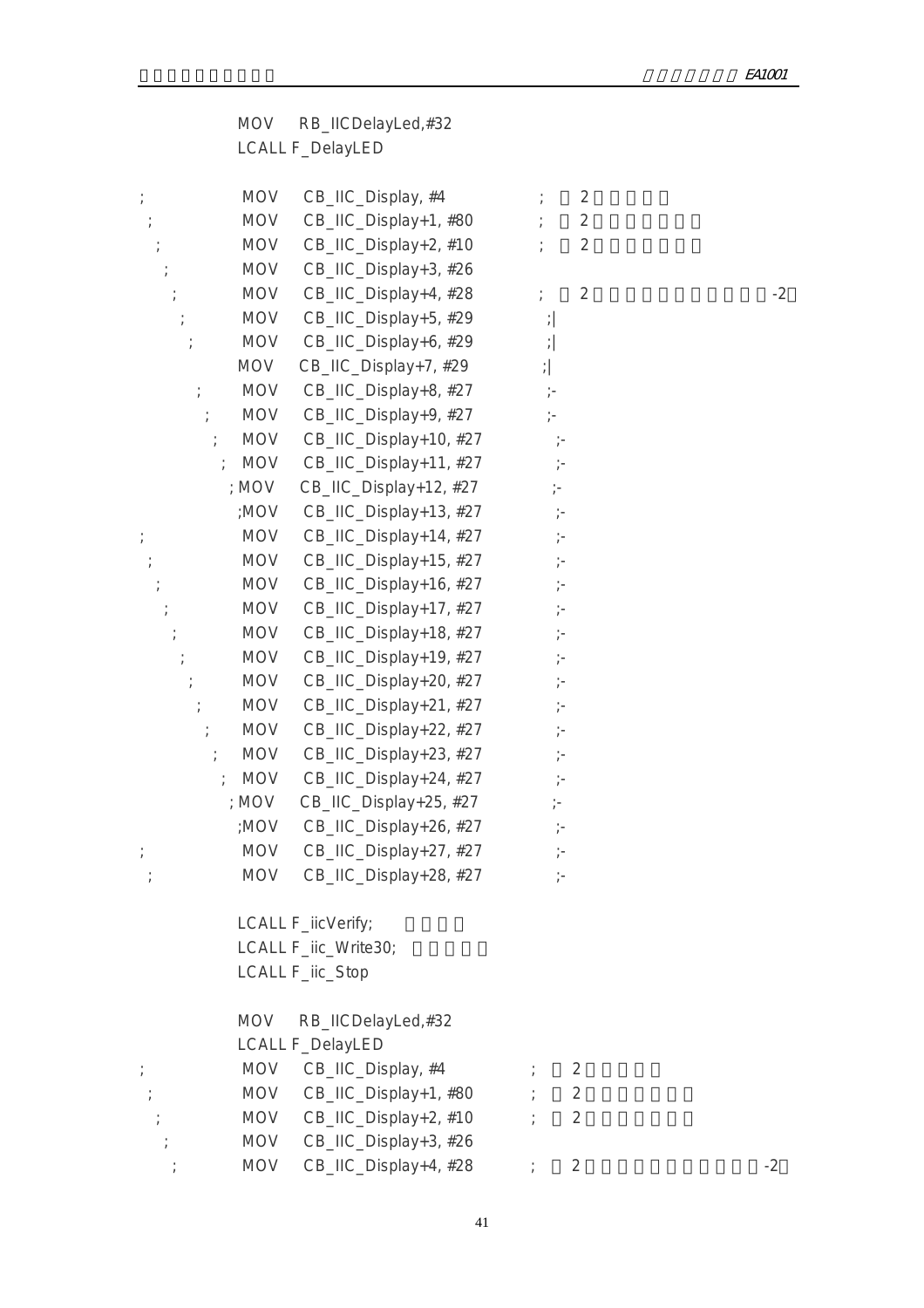|               | <b>MOV</b> | CB_IIC_Display+5, #29   | $\left  \cdot \right $ |    |
|---------------|------------|-------------------------|------------------------|----|
|               | <b>MOV</b> | CB_IIC_Display+6, #29   | $\frac{1}{l}$          |    |
| $\frac{1}{l}$ | <b>MOV</b> | CB_IIC_Display+7, #29   | $\left  \cdot \right $ |    |
|               | MOV        | CB_IIC_Display+8, #29   | $\left  \cdot \right $ |    |
|               | <b>MOV</b> | CB_IIC_Display+9, #27   | $\frac{1}{l}$          |    |
|               | <b>MOV</b> | CB_IIC_Display+10, #27  | $\ddot{ }$             |    |
|               | ; MOV      | CB_IIC_Display+11, #27  | $\frac{1}{l}$ =        |    |
|               | ; MOV      | CB_IIC_Display+12, #27  | $\frac{1}{2}$          |    |
|               | ;MOV       | CB_IIC_Display+13, #27  | $\frac{1}{l}$ =        |    |
| $\frac{1}{l}$ | MOV        | CB_IIC_Display+14, #27  | $\frac{1}{l}$ =        |    |
|               | <b>MOV</b> | CB_IIC_Display+15, #27  | $\frac{1}{\ell}$       |    |
|               | <b>MOV</b> | CB_IIC_Display+16, #27  | $\frac{1}{l}$ =        |    |
|               | <b>MOV</b> | CB_IIC_Display+17, #27  | $\frac{1}{2}$          |    |
|               | <b>MOV</b> | CB_IIC_Display+18, #27  | $\frac{1}{\epsilon}$   |    |
|               | <b>MOV</b> | CB_IIC_Display+19, #27  | $\frac{1}{l}$ =        |    |
|               | <b>MOV</b> | CB_IIC_Display+20, #27  | $\frac{1}{\ell}$       |    |
|               | <b>MOV</b> | CB_IIC_Display+21, #27  | $\frac{1}{l}$ =        |    |
|               | <b>MOV</b> | CB_IIC_Display+22, #27  | $\frac{1}{\epsilon}$   |    |
| $\frac{1}{l}$ | <b>MOV</b> | CB_IIC_Display+23, #27  | $\frac{1}{\ell}$       |    |
|               | MOV        | CB_IIC_Display+24, #27  |                        |    |
|               | ; MOV      | CB_IIC_Display+25, #27  | $\frac{1}{2}$          |    |
|               | ;MOV       | CB_IIC_Display+26, #27  | $\frac{1}{\ell}$       |    |
| $\frac{1}{l}$ | MOV        | CB_IIC_Display+27, #27  | $\frac{1}{2}$          |    |
|               | <b>MOV</b> | CB_IIC_Display+28, #27  | $\frac{1}{2}$          |    |
|               |            | LCALL F_iicVerify;      |                        |    |
|               |            | LCALL F_iic_Write30;    |                        |    |
|               |            | LCALL F_iic_Stop        |                        |    |
|               | <b>MOV</b> | RB_IICDelayLed,#32      |                        |    |
|               |            | <b>LCALL F_DelayLED</b> |                        |    |
|               | <b>MOV</b> | CB_IIC_Display, #4      | $\overline{2}$         |    |
|               | <b>MOV</b> | CB_IIC_Display+1, #80   | $\overline{2}$         |    |
|               | <b>MOV</b> | CB_IIC_Display+2, #10   | $\overline{2}$         |    |
|               | <b>MOV</b> | CB_IIC_Display+3, #26   |                        |    |
|               | <b>MOV</b> | CB_IIC_Display+4, #28   | $\overline{2}$         | -2 |
|               | <b>MOV</b> | CB_IIC_Display+5, #29   | $\left  \cdot \right $ |    |
|               | <b>MOV</b> | CB_IIC_Display+6, #29   | $\left  \cdot \right $ |    |
|               | <b>MOV</b> | CB_IIC_Display+7, #29   | $\frac{1}{l}$          |    |
|               | <b>MOV</b> | CB_IIC_Display+8, #29   | $\frac{1}{\ell}$       |    |
|               | MOV        | CB_IIC_Display+9, #29   | $\left  \cdot \right $ |    |
| $\frac{1}{l}$ | <b>MOV</b> | CB_IIC_Display+10, #27  | $\frac{1}{2}$          |    |
|               | <b>MOV</b> | CB_IIC_Display+11, #27  |                        |    |
|               | ; MOV      | CB_IIC_Display+12, #27  | ÷.                     |    |
|               |            |                         |                        |    |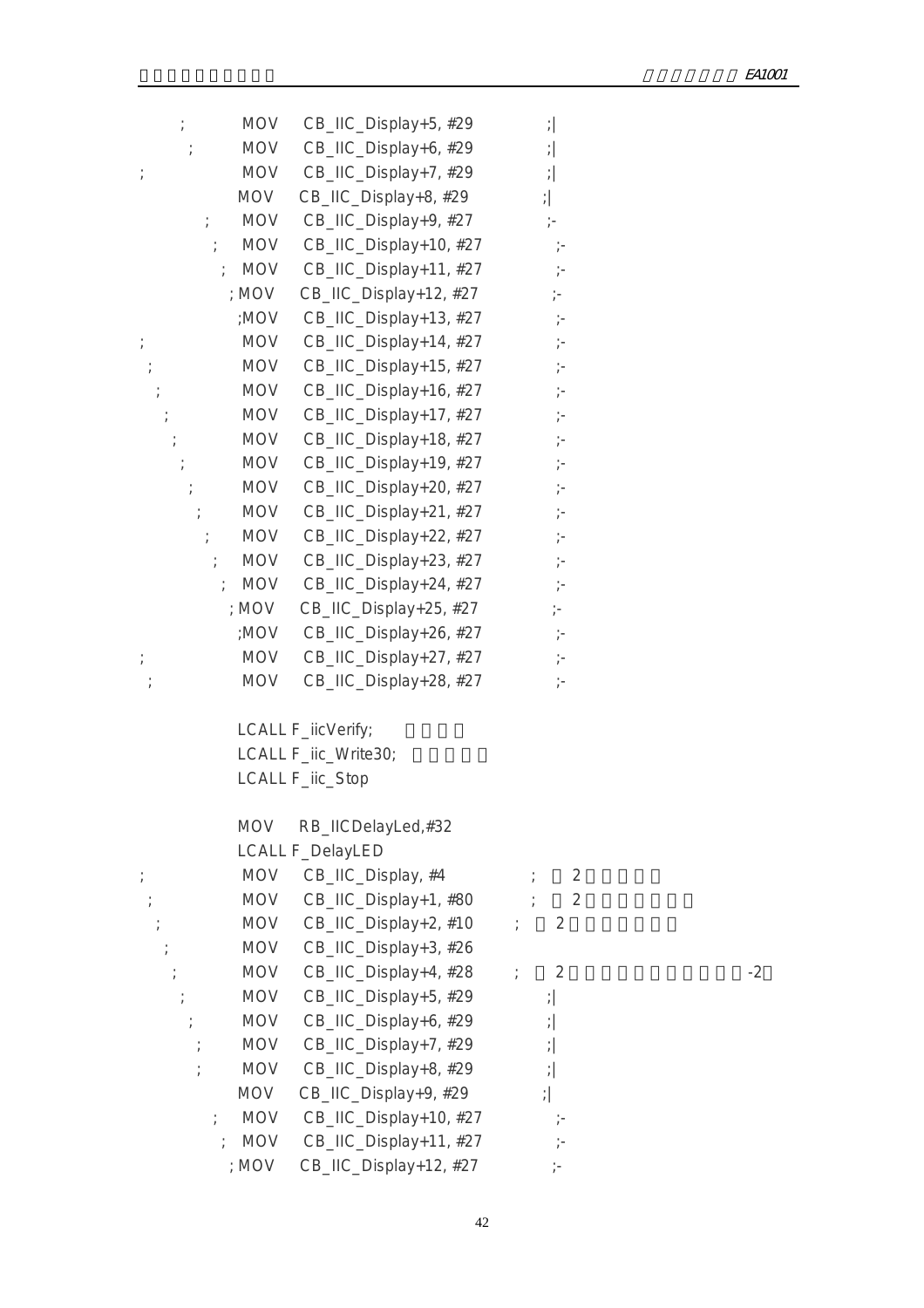|                      | ;MOV       | CB_IIC_Display+13, #27    | $\dot{\gamma}$ –       |      |
|----------------------|------------|---------------------------|------------------------|------|
| $\ddot{\phantom{a}}$ | MOV        | CB_IIC_Display+14, #27    | $\frac{1}{l}$          |      |
|                      | <b>MOV</b> | CB_IIC_Display+15, #27    | $\frac{1}{\ell}$ –     |      |
|                      | <b>MOV</b> | CB_IIC_Display+16, #27    |                        |      |
|                      | MOV        | CB_IIC_Display+17, #27    |                        |      |
|                      | <b>MOV</b> | CB_IIC_Display+18, #27    | $\frac{1}{l}$          |      |
|                      | MOV        | CB_IIC_Display+19, #27    | $\frac{1}{l}$          |      |
| $\frac{1}{l}$        | MOV        | CB_IIC_Display+20, #27    |                        |      |
|                      | <b>MOV</b> | CB_IIC_Display+21, #27    | $\frac{1}{l}$          |      |
| $\ddot{\tau}$        | MOV        | CB_IIC_Display+22, #27    | $\dot{\gamma}$ –       |      |
| $\frac{1}{l}$        | MOV        | CB_IIC_Display+23, #27    |                        |      |
|                      | <b>MOV</b> | CB_IIC_Display+24, #27    | $\dot{r}$              |      |
|                      | ; MOV      | CB_IIC_Display+25, #27    | $\frac{1}{l}$          |      |
|                      | ;MOV       | CB_IIC_Display+26, #27    | $\frac{1}{\ell}$ –     |      |
| $\frac{1}{l}$        | MOV        | CB_IIC_Display+27, #27    | $\dot{r}$              |      |
|                      | <b>MOV</b> | CB_IIC_Display+28, #27    | $\frac{1}{l}$ –        |      |
|                      |            |                           |                        |      |
|                      |            | LCALL F_iicVerify;        |                        |      |
|                      |            | LCALL F_iic_Write30;      |                        |      |
|                      |            | LCALL F_iic_Stop          |                        |      |
|                      | <b>MOV</b> | RB_IICDelayLed,#32        |                        |      |
|                      |            | <b>LCALL F_DelayLED</b>   |                        |      |
| $\frac{1}{l}$        |            | MOV CB_IIC_Display, #4    | 2                      |      |
| $\cdot$              |            | MOV CB_IIC_Display+1, #80 | $\overline{2}$         |      |
|                      | <b>MOV</b> | CB_IIC_Display+2, #10     | 2                      |      |
|                      | <b>MOV</b> | CB_IIC_Display+3, #26     |                        |      |
|                      | <b>MOV</b> | CB_IIC_Display+4, #28     | $\overline{2}$         | $-2$ |
|                      | <b>MOV</b> | CB_IIC_Display+5, #29     | $\left  \cdot \right $ |      |
|                      | MOV        | CB_IIC_Display+6, #29     | $\left  \cdot \right $ |      |
|                      | <b>MOV</b> | CB_IIC_Display+7, #29     | $\left  \cdot \right $ |      |
|                      | <b>MOV</b> | CB_IIC_Display+8, #29     | $\left  \cdot \right $ |      |
|                      | <b>MOV</b> | CB_IIC_Display+9, #29     | $\left  \cdot \right $ |      |
|                      | <b>MOV</b> | CB_IIC_Display+10, #29    | $\left  \cdot \right $ |      |
|                      | <b>MOV</b> | CB_IIC_Display+11, #27    | $\frac{1}{\ell}$       |      |
|                      | ; MOV      | CB_IIC_Display+12, #27    |                        |      |
|                      | ;MOV       | CB_IIC_Display+13, #27    | $\frac{1}{l}$          |      |
|                      | <b>MOV</b> | CB_IIC_Display+14, #27    | $\frac{1}{\ell}$ –     |      |
|                      | <b>MOV</b> | CB_IIC_Display+15, #27    | $\frac{1}{\ell}$ –     |      |
|                      | <b>MOV</b> | CB_IIC_Display+16, #27    | $\frac{1}{\ell}$       |      |
|                      | <b>MOV</b> | CB_IIC_Display+17, #27    | $\frac{1}{2}$          |      |
|                      | <b>MOV</b> | CB_IIC_Display+18, #27    | $\frac{1}{l}$ –        |      |
|                      | <b>MOV</b> | CB_IIC_Display+19, #27    | $\frac{1}{\ell}$ –     |      |
|                      | <b>MOV</b> | CB_IIC_Display+20, #27    | $\frac{1}{l}$ –        |      |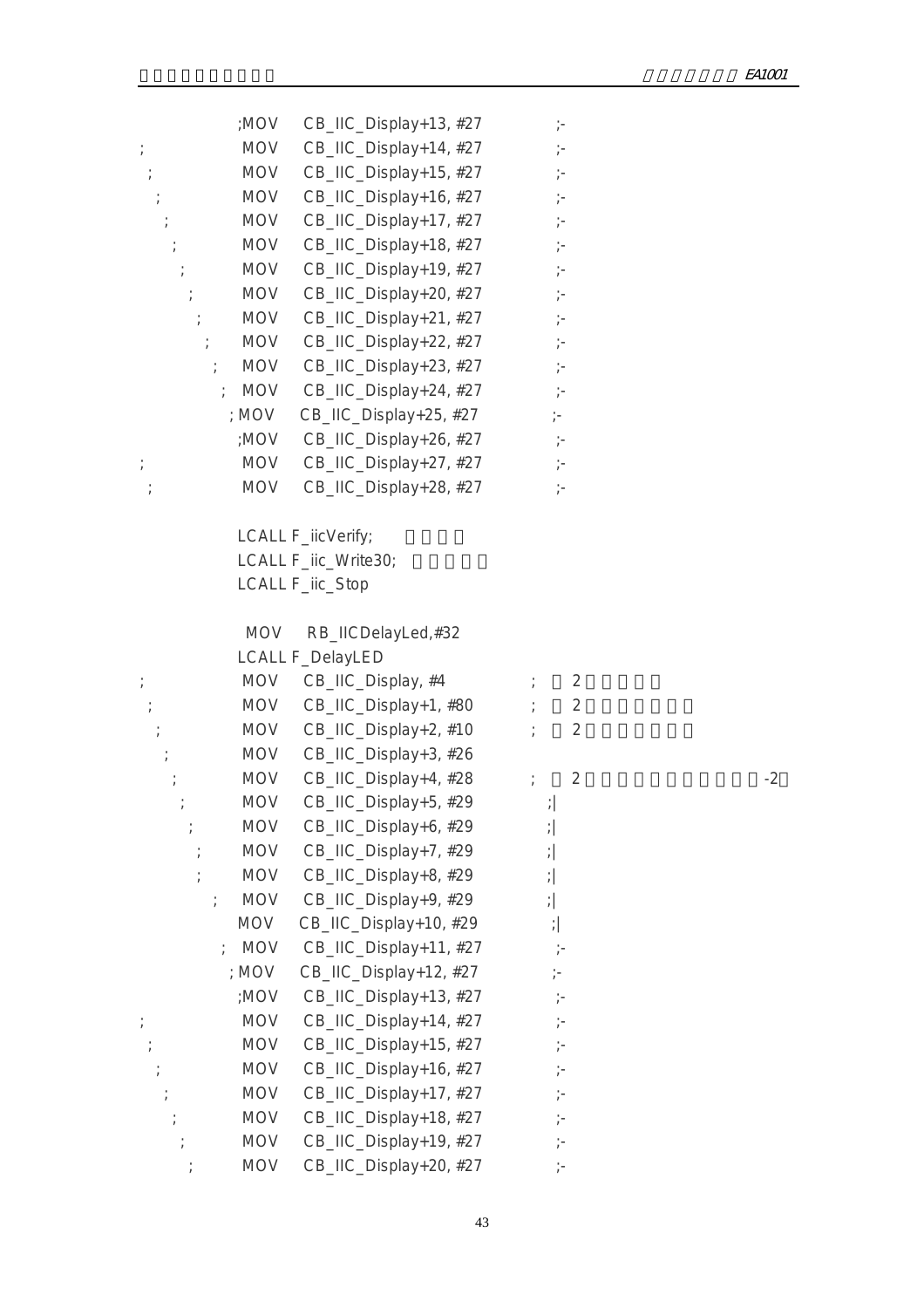|               | MOV        | CB_IIC_Display+21, #27    |                        |      |
|---------------|------------|---------------------------|------------------------|------|
| $\frac{1}{l}$ | MOV        | CB_IIC_Display+22, #27    | $\frac{1}{l}$          |      |
| $\frac{1}{l}$ | MOV        | CB_IIC_Display+23, #27    |                        |      |
|               | <b>MOV</b> | CB_IIC_Display+24, #27    | $\frac{1}{l}$          |      |
|               | ; MOV      | CB_IIC_Display+25, #27    | $\frac{1}{l}$          |      |
|               | ;MOV       | CB_IIC_Display+26, #27    | $\frac{1}{\ell}$ –     |      |
| $\frac{1}{l}$ | MOV        | CB_IIC_Display+27, #27    | $\frac{1}{l}$ –        |      |
|               | <b>MOV</b> | CB_IIC_Display+28, #27    | $\frac{1}{l}$          |      |
|               |            |                           |                        |      |
|               |            | LCALL F_iicVerify;        |                        |      |
|               |            | LCALL F_iic_Write30;      |                        |      |
|               |            | LCALL F_iic_Stop          |                        |      |
|               |            |                           |                        |      |
|               | <b>MOV</b> | RB_IICDelayLed,#32        |                        |      |
|               |            | <b>LCALL F_DelayLED</b>   |                        |      |
| $\frac{1}{l}$ |            | MOV CB_IIC_Display, #4    | $\overline{2}$         |      |
|               |            | MOV CB_IIC_Display+1, #80 | $\overline{2}$         |      |
|               | MOV        | CB_IIC_Display+2, #10     | $\overline{2}$         |      |
|               | <b>MOV</b> | CB_IIC_Display+3, #26     |                        |      |
|               | MOV        | CB_IIC_Display+4, #28     | $\overline{2}$         | $-2$ |
|               | <b>MOV</b> | CB_IIC_Display+5, #29     | $\cdot$                |      |
| $\frac{1}{l}$ | MOV        | CB_IIC_Display+6, #29     | $\left  \cdot \right $ |      |
|               | MOV        | CB_IIC_Display+7, #29     | $\left  \cdot \right $ |      |
|               | <b>MOV</b> | CB_IIC_Display+8, #29     | $\left  \cdot \right $ |      |
|               | MOV        | CB_IIC_Display+9, #29     | $\left  \cdot \right $ |      |
|               | ; MOV      | CB_IIC_Display+10, #29    | $\left  \cdot \right $ |      |
|               | <b>MOV</b> | CB_IIC_Display+11, #29    | $\left  \cdot \right $ |      |
|               | ; MOV      | CB_IIC_Display+12, #27    | $\frac{1}{l}$ –        |      |
|               | ;MOV       | CB_IIC_Display+13, #27    | $\dot{\mathcal{E}}$    |      |
| $\frac{1}{l}$ | <b>MOV</b> | CB_IIC_Display+14, #27    |                        |      |
|               | <b>MOV</b> | CB_IIC_Display+15, #27    | $\frac{1}{l}$ –        |      |
|               | <b>MOV</b> | CB_IIC_Display+16, #27    | $\frac{1}{2}$          |      |
|               | <b>MOV</b> | CB_IIC_Display+17, #27    | $\frac{1}{\ell}$ –     |      |
|               | <b>MOV</b> | CB_IIC_Display+18, #27    | $\frac{1}{\ell}$ –     |      |
|               | <b>MOV</b> | CB_IIC_Display+19, #27    | $\frac{1}{\ell}$       |      |
|               | <b>MOV</b> | CB_IIC_Display+20, #27    | $\frac{1}{\ell}$       |      |
|               | <b>MOV</b> | CB_IIC_Display+21, #27    | $\frac{1}{l}$ –        |      |
|               | <b>MOV</b> | CB_IIC_Display+22, #27    | $\frac{1}{l}$ –        |      |
|               | <b>MOV</b> | CB_IIC_Display+23, #27    | $\frac{1}{\ell}$ –     |      |
|               | <b>MOV</b> | CB_IIC_Display+24, #27    | $\frac{1}{\ell}$ –     |      |
|               | ; MOV      | CB_IIC_Display+25, #27    | $\frac{1}{l}$          |      |
|               | ;MOV       | CB_IIC_Display+26, #27    | $\frac{1}{l}$ =        |      |
|               | <b>MOV</b> | CB_IIC_Display+27, #27    | $\frac{1}{l}$ =        |      |
|               | <b>MOV</b> | CB_IIC_Display+28, #27    | $\frac{1}{\ell}$       |      |
|               |            |                           |                        |      |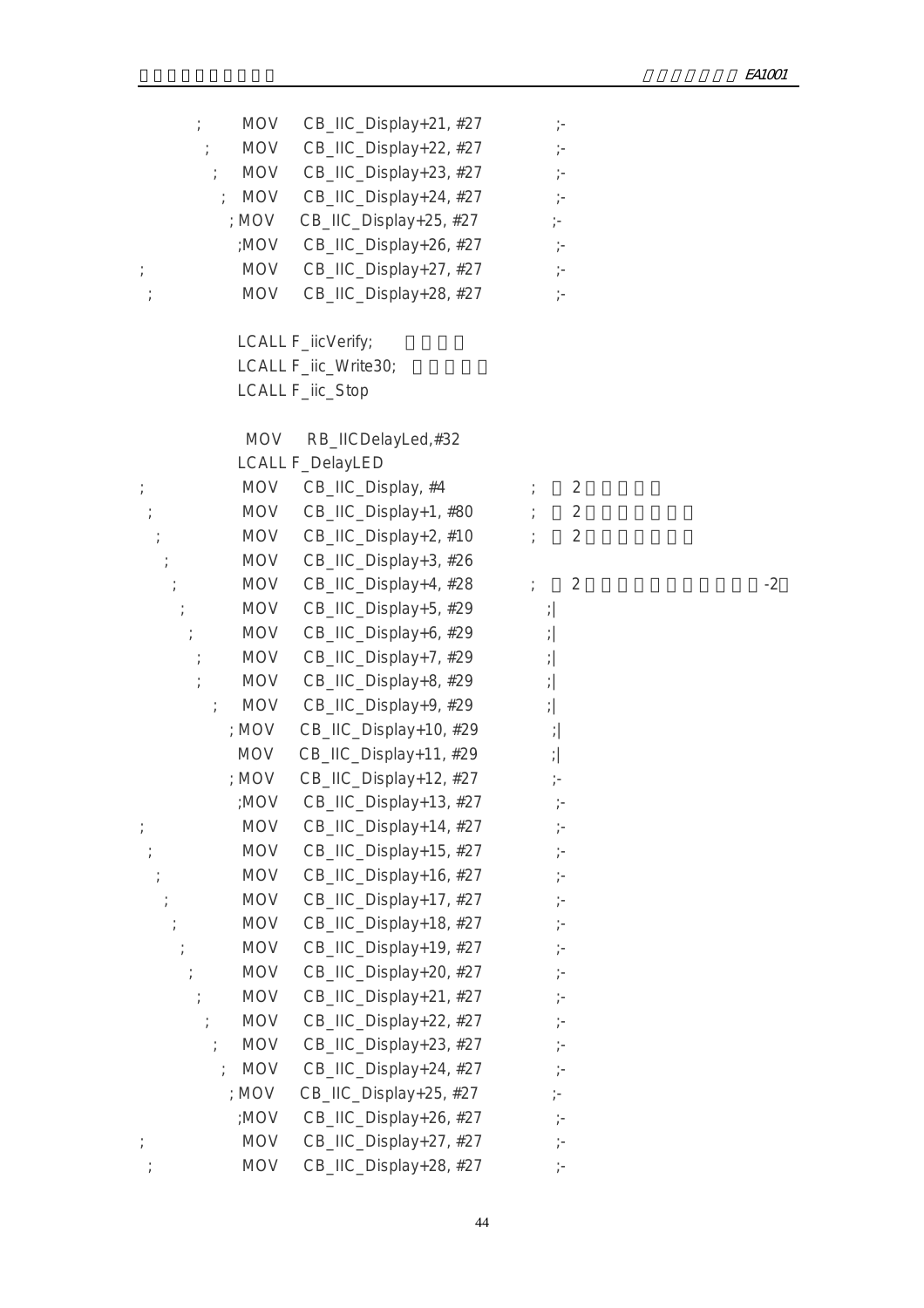LCALL F\_iicVerify; LCALL F\_iic\_Write30; LCALL F\_iic\_Stop

MOV RB\_IICDelayLed,#32

|               | <b>LCALL F_DelayLED</b>              |                        |      |
|---------------|--------------------------------------|------------------------|------|
| $\frac{1}{l}$ | CB_IIC_Display, #4<br><b>MOV</b>     | $\overline{2}$         |      |
| $\frac{1}{l}$ | <b>MOV</b><br>CB_IIC_Display+1, #80  | $\sqrt{2}$             |      |
|               | <b>MOV</b><br>CB_IIC_Display+2, #10  | $\overline{2}$         |      |
|               | <b>MOV</b><br>CB_IIC_Display+3, #26  |                        |      |
|               | CB_IIC_Display+4, #28<br><b>MOV</b>  | $\overline{2}$         | $-2$ |
|               | CB_IIC_Display+5, #29<br><b>MOV</b>  | $\left  \cdot \right $ |      |
|               | <b>MOV</b><br>CB_IIC_Display+6, #29  | $\left  \cdot \right $ |      |
|               | <b>MOV</b><br>CB_IIC_Display+7, #29  | $\left  \cdot \right $ |      |
|               | <b>MOV</b><br>CB_IIC_Display+8, #29  | $\left  \cdot \right $ |      |
|               | <b>MOV</b><br>CB_IIC_Display+9, #29  | $\left  \cdot \right $ |      |
|               | <b>MOV</b><br>CB_IIC_Display+10, #29 | $\left  \cdot \right $ |      |
|               | ; MOV<br>CB_IIC_Display+11, #29      | $\left  \cdot \right $ |      |
|               | MOV<br>CB_IIC_Display+12, #29        | $\left  \cdot \right $ |      |
|               | ;MOV<br>CB_IIC_Display+13, #27       | $\frac{1}{\ell}$ =     |      |
| $\frac{1}{l}$ | <b>MOV</b><br>CB_IIC_Display+14, #27 | $\frac{1}{\ell}$ –     |      |
|               | <b>MOV</b><br>CB_IIC_Display+15, #27 | $\frac{1}{l}$ =        |      |
|               | <b>MOV</b><br>CB_IIC_Display+16, #27 | $\frac{1}{\ell}$       |      |
|               | <b>MOV</b><br>CB_IIC_Display+17, #27 | $\frac{1}{l}$ =        |      |
|               | <b>MOV</b><br>CB_IIC_Display+18, #27 | $\frac{1}{\ell}$       |      |
|               | <b>MOV</b><br>CB_IIC_Display+19, #27 | $\frac{1}{l}$ =        |      |
|               | <b>MOV</b><br>CB_IIC_Display+20, #27 | $\frac{1}{l}$          |      |
|               | <b>MOV</b><br>CB_IIC_Display+21, #27 | $\frac{1}{\ell}$       |      |
|               | <b>MOV</b><br>CB_IIC_Display+22, #27 | $\frac{1}{\ell}$       |      |
|               | <b>MOV</b><br>CB_IIC_Display+23, #27 | $\frac{1}{l}$ =        |      |
| $\cdot$       | <b>MOV</b><br>CB_IIC_Display+24, #27 | $\frac{1}{l}$ =        |      |
|               | ; $MOV$<br>CB_IIC_Display+25, #27    | $\frac{1}{l}$ =        |      |
|               | ;MOV<br>CB_IIC_Display+26, #27       | $\frac{1}{\ell}$ –     |      |
| $\frac{1}{2}$ | <b>MOV</b><br>CB_IIC_Display+27, #27 | $\frac{1}{\ell}$ –     |      |
| $\frac{1}{2}$ | <b>MOV</b><br>CB_IIC_Display+28, #27 | $\frac{1}{2}$          |      |
|               |                                      |                        |      |
|               |                                      |                        |      |

LCALL F\_iicVerify; LCALL F\_iic\_Write30; LCALL F\_iic\_Stop

 MOV RB\_IICDelayLed,#32 LCALL F\_DelayLED ; MOV CB\_IIC\_Display, #4  $\qquad$  ; 2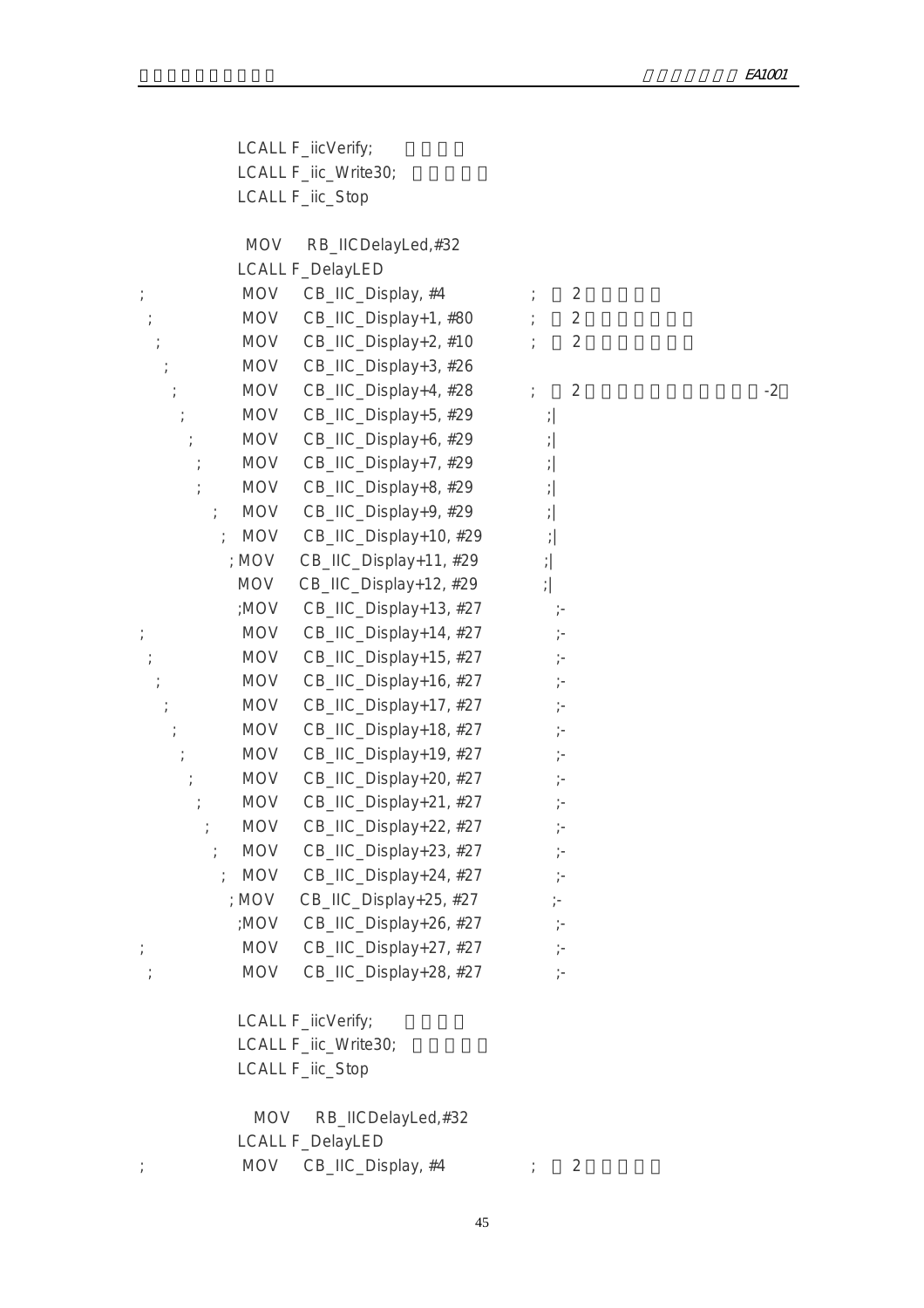| $\frac{1}{l}$ | <b>MOV</b>                  | CB_IIC_Display+1, #80   | $\overline{2}$                  |      |
|---------------|-----------------------------|-------------------------|---------------------------------|------|
|               | <b>MOV</b>                  | CB_IIC_Display+2, #10   | 2                               |      |
|               | <b>MOV</b>                  | CB_IIC_Display+3, #26   |                                 |      |
|               | <b>MOV</b>                  | CB_IIC_Display+4, #28   | $\overline{2}$<br>$\frac{1}{l}$ | $-2$ |
|               | <b>MOV</b>                  | CB_IIC_Display+5, #29   | $\left  \cdot \right $          |      |
|               | <b>MOV</b>                  | CB_IIC_Display+6, #29   | $\frac{1}{\ell}$                |      |
|               | <b>MOV</b>                  | CB_IIC_Display+7, #29   | $\left  \cdot \right $          |      |
|               | <b>MOV</b>                  | CB_IIC_Display+8, #29   | $\left  \cdot \right $          |      |
| $\frac{1}{l}$ | <b>MOV</b>                  | CB_IIC_Display+9, #29   | $\left  \cdot \right $          |      |
|               | <b>MOV</b>                  | CB_IIC_Display+10, #29  | $\frac{1}{l}$                   |      |
|               | <b>MOV</b><br>$\frac{1}{l}$ | CB_IIC_Display+11, #29  | $\frac{1}{\ell}$                |      |
|               | ;MOV                        | CB_IIC_Display+12, #29  | $\frac{1}{l}$                   |      |
|               | <b>MOV</b>                  | CB_IIC_Display+13, #29  | $\left  \cdot \right $          |      |
| $\frac{1}{l}$ | <b>MOV</b>                  | CB_IIC_Display+14, #27  | $\frac{1}{\ell}$                |      |
|               | <b>MOV</b>                  | CB_IIC_Display+15, #27  | $\frac{1}{\ell}$ –              |      |
|               | <b>MOV</b>                  | CB_IIC_Display+16, #27  | $\frac{1}{\ell}$ –              |      |
|               | <b>MOV</b>                  | CB_IIC_Display+17, #27  | $\frac{1}{\ell}$                |      |
|               | <b>MOV</b>                  | CB_IIC_Display+18, #27  | $\frac{1}{\ell}$ –              |      |
|               | <b>MOV</b>                  | CB_IIC_Display+19, #27  | $\frac{1}{\ell}$ –              |      |
|               | <b>MOV</b>                  | CB_IIC_Display+20, #27  | $\frac{1}{2}$                   |      |
|               | <b>MOV</b>                  | CB_IIC_Display+21, #27  | $\frac{1}{\ell}$ –              |      |
|               | <b>MOV</b>                  | CB_IIC_Display+22, #27  | $\frac{1}{\ell}$                |      |
| $\frac{1}{l}$ | <b>MOV</b>                  | CB_IIC_Display+23, #27  | $\frac{1}{\ell}$ –              |      |
|               | <b>MOV</b>                  | CB_IIC_Display+24, #27  | $\frac{1}{l}$ –                 |      |
|               | ; MOV                       | CB_IIC_Display+25, #27  | $\frac{1}{2}$                   |      |
|               | <b>VON;</b>                 | CB_IIC_Display+26, #27  | $\frac{1}{\ell}$ –              |      |
|               | MOV                         | CB_IIC_Display+27, #27  |                                 |      |
|               | <b>MOV</b>                  | CB_IIC_Display+28, #27  | $\frac{1}{\ell}$ –              |      |
|               |                             | LCALL F_iicVerify;      |                                 |      |
|               |                             | LCALL F_iic_Write30;    |                                 |      |
|               |                             | LCALL F_iic_Stop        |                                 |      |
|               | <b>MOV</b>                  | RB_IICDelayLed,#32      |                                 |      |
|               |                             | <b>LCALL F_DelayLED</b> |                                 |      |
|               |                             | MOV CB_IIC_Display, #4  | $\overline{2}$                  |      |
|               | <b>MOV</b>                  | CB_IIC_Display+1, #80   | $\overline{2}$                  |      |
|               | MOV                         | CB_IIC_Display+2, #10   | 2                               |      |
|               | <b>MOV</b>                  | CB_IIC_Display+3, #26   |                                 |      |
|               | <b>MOV</b>                  | CB_IIC_Display+4, #28   | $\overline{2}$                  | $-2$ |
|               | <b>MOV</b>                  | CB_IIC_Display+5, #29   | $\frac{1}{2}$                   |      |
|               | MOV                         | CB_IIC_Display+6, #29   | $\left  \cdot \right $          |      |
|               | MOV                         | CB_IIC_Display+7, #29   | $\left  \cdot \right $          |      |
|               | <b>MOV</b>                  | CB_IIC_Display+8, #29   | $\left  \cdot \right $          |      |
|               |                             |                         |                                 |      |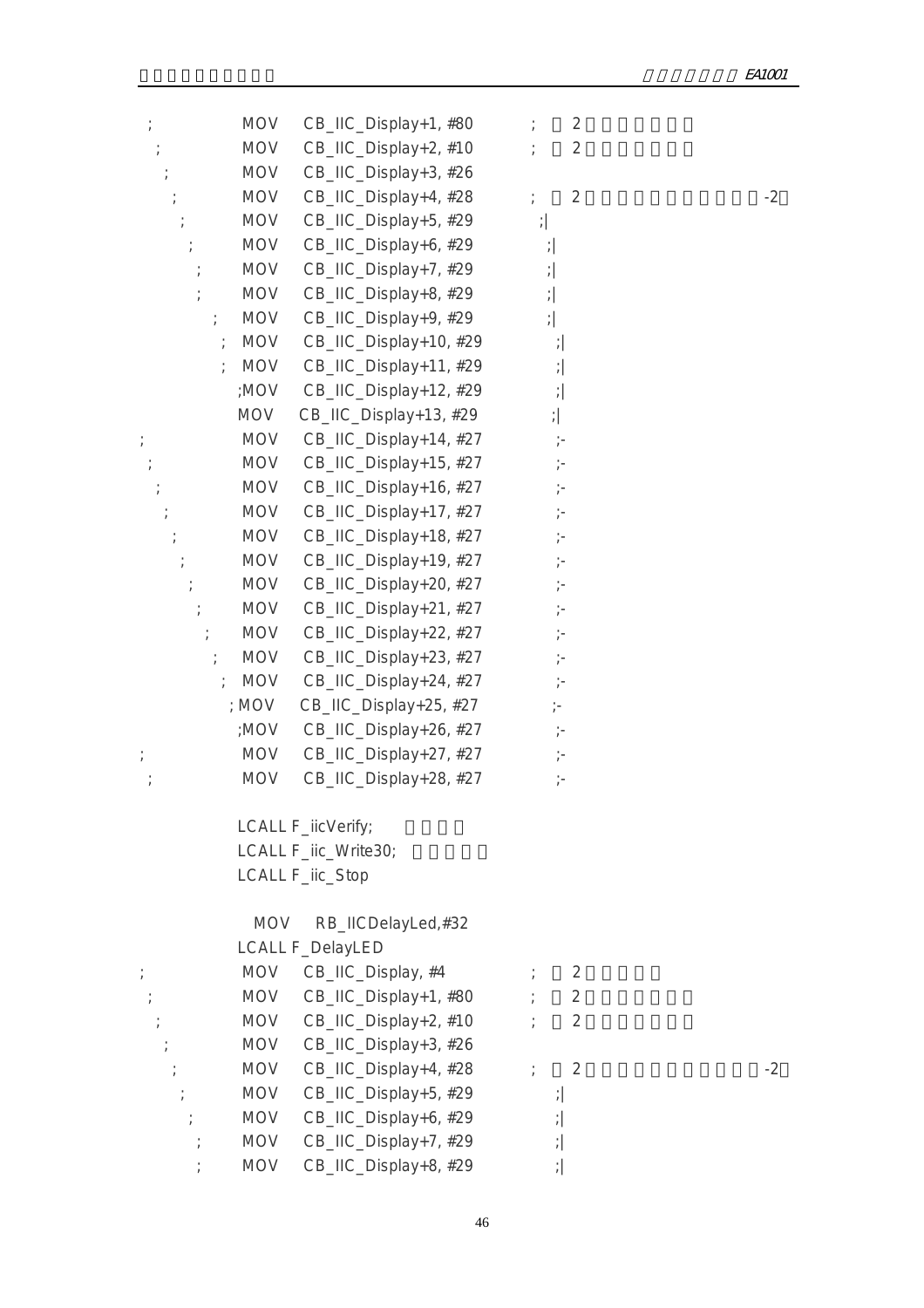| $\frac{1}{l}$ |            | MOV CB_IIC_Display+9, #29                                      | $\left  \cdot \right $ |      |
|---------------|------------|----------------------------------------------------------------|------------------------|------|
| $\cdot$       | <b>MOV</b> | CB_IIC_Display+10, #29                                         | $\left  \cdot \right $ |      |
|               |            | MOV CB_IIC_Display+11, #29                                     | $\left  \cdot \right $ |      |
|               |            | :MOV CB_IIC_Display+12, #29                                    | $\left  \cdot \right $ |      |
|               | ;MOV       | CB_IIC_Display+13, #29                                         | $\left  \cdot \right $ |      |
|               | MOV        | CB_IIC_Display+14, #29                                         | $\left  \cdot \right $ |      |
|               | <b>MOV</b> | CB_IIC_Display+15, #27                                         |                        |      |
|               |            | MOV CB_IIC_Display+16, #27                                     |                        |      |
|               | <b>MOV</b> | CB_IIC_Display+17, #27                                         |                        |      |
|               | MOV        | CB_IIC_Display+18, #27                                         |                        |      |
|               |            | MOV CB_IIC_Display+19, #27                                     |                        |      |
|               | <b>MOV</b> | CB_IIC_Display+20, #27                                         |                        |      |
| $\frac{1}{l}$ | MOV        | CB_IIC_Display+21, #27                                         | $\dot{\gamma}$ –       |      |
| $\frac{1}{l}$ |            | MOV CB_IIC_Display+22, #27                                     |                        |      |
| $\ddot{r}$    | MOV        | CB_IIC_Display+23, #27                                         | $\dot{\gamma}$ –       |      |
| $\cdot$ .     |            | MOV CB_IIC_Display+24, #27                                     | $\frac{1}{\ell}$ –     |      |
|               | ; MOV      | CB_IIC_Display+25, #27                                         | $\frac{1}{l}$          |      |
|               |            | :MOV CB_IIC_Display+26, #27                                    | $\mathbb{H}^+$         |      |
| $\frac{1}{l}$ | <b>MOV</b> | CB_IIC_Display+27, #27                                         | $\dot{\gamma}$ -       |      |
|               | MOV        | CB_IIC_Display+28, #27                                         | $\frac{1}{\ell}$       |      |
|               |            | LCALL F_iicVerify;<br>LCALL F_iic_Write30;<br>LCALL F_iic_Stop |                        |      |
|               | MOV        | RB_IICDelayLed,#32                                             |                        |      |
|               |            | LCALL F_DelayLED                                               |                        |      |
| $\frac{1}{l}$ |            | MOV CB_IIC_Display, #4                                         | $\overline{2}$         |      |
|               |            | MOV CB_IIC_Display+1, #80                                      | $\overline{2}$         |      |
|               | <b>MOV</b> | CB_IIC_Display+2, #10                                          | $\overline{2}$         |      |
|               | <b>MOV</b> | CB_IIC_Display+3, #26                                          |                        |      |
|               | <b>MOV</b> | CB_IIC_Display+4, #28                                          | $\overline{2}$         | $-2$ |
|               | <b>MOV</b> | CB_IIC_Display+5, #29                                          | $\left  \cdot \right $ |      |
|               | <b>MOV</b> | CB_IIC_Display+6, #29                                          | $\frac{1}{l}$          |      |
|               | <b>MOV</b> | CB_IIC_Display+7, #29                                          | $\frac{1}{l}$          |      |
|               | <b>MOV</b> | CB_IIC_Display+8, #29                                          | $\left  \cdot \right $ |      |
|               | <b>MOV</b> | CB_IIC_Display+9, #29                                          | $\left  \cdot \right $ |      |
|               | <b>MOV</b> | CB_IIC_Display+10, #29                                         | $\frac{1}{l}$          |      |
|               | <b>MOV</b> | CB_IIC_Display+11, #29                                         | $\frac{1}{\ell}$       |      |
|               | ;MOV       | CB_IIC_Display+12, #29                                         | $\frac{1}{l}$          |      |
|               | ;MOV       | CB_IIC_Display+13, #29                                         | $\frac{1}{l}$          |      |
|               | ;MOV       | CB_IIC_Display+14, #29                                         | $\frac{1}{\ell}$       |      |
|               | <b>MOV</b> | CB_IIC_Display+15, #29                                         | $\frac{1}{\ell}$       |      |
|               | <b>MOV</b> | CB_IIC_Display+16, #27                                         |                        |      |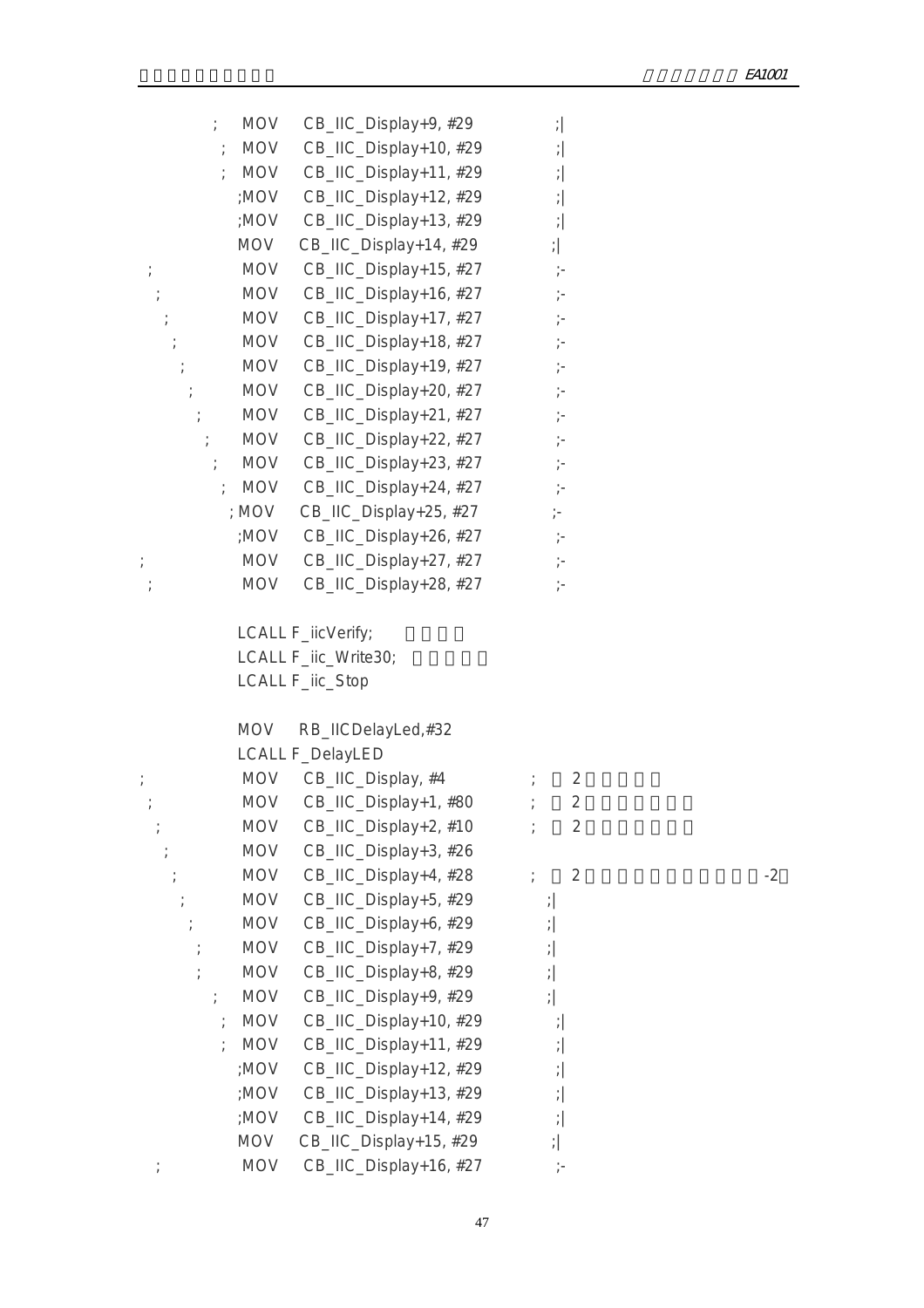|               | <b>MOV</b> | CB_IIC_Display+17, #27      | $\dot{\gamma}$ –   |      |
|---------------|------------|-----------------------------|--------------------|------|
|               | MOV        | CB_IIC_Display+18, #27      | $\dot{r}$          |      |
|               | MOV        | CB_IIC_Display+19, #27      | $\dot{\gamma}$ –   |      |
|               | MOV        | CB_IIC_Display+20, #27      |                    |      |
|               | MOV        | CB_IIC_Display+21, #27      | $\dot{\gamma}$ –   |      |
| $\frac{1}{l}$ | MOV        | CB_IIC_Display+22, #27      | $\frac{1}{\ell}$ – |      |
| $\frac{1}{l}$ | MOV        | CB_IIC_Display+23, #27      | $\dot{\gamma}$ –   |      |
|               | ; MOV      | CB_IIC_Display+24, #27      | $\frac{1}{\ell}$ – |      |
|               | ; MOV      | CB_IIC_Display+25, #27      | $\frac{1}{l}$ =    |      |
|               |            | ;MOV CB_IIC_Display+26, #27 | $\gamma-$          |      |
| $\frac{1}{2}$ | <b>MOV</b> | CB_IIC_Display+27, #27      | $\dot{\gamma}$ –   |      |
|               | <b>MOV</b> | CB_IIC_Display+28, #27      | $\frac{1}{\ell}$ = |      |
|               |            | LCALL F_iicVerify;          |                    |      |
|               |            | LCALL F_iic_Write30;        |                    |      |
|               |            | LCALL F_iic_Stop            |                    |      |
|               | MOV        | RB_IICDelayLed,#32          |                    |      |
|               |            | <b>LCALL F_DelayLED</b>     |                    |      |
|               |            | MOV CB_IIC_Display, #2      | $\mathbf{1}$       |      |
|               | <b>MOV</b> | CB_IIC_Display+1, #30       | $\mathbf{1}$       |      |
|               | MOV        | CB_IIC_Display+2, #10       | $\mathbf{1}$       |      |
|               | MOV        | CB_IIC_Display+3, #13       |                    |      |
|               | MOV        | CB_IIC_Display+4, #28       | $\overline{2}$     | $-2$ |
|               | MOV        | CB_IIC_Display+5, #108      |                    |      |
|               | MOV        | CB_IIC_Display+6, #109      |                    |      |
|               | MOV        | CB_IIC_Display+7, #78       |                    |      |
|               | <b>MOV</b> | CB_IIC_Display+8, #79       |                    |      |
|               | <b>MOV</b> | CB_IIC_Display+9, #110      |                    |      |
|               | <b>MOV</b> | CB_IIC_Display+10, #111     |                    |      |
|               | <b>MOV</b> | CB_IIC_Display+11, #112     |                    |      |
|               | <b>MOV</b> | CB_IIC_Display+12, #113     |                    |      |
|               | <b>MOV</b> | CB_IIC_Display+13, #114     |                    |      |
|               | <b>MOV</b> | CB_IIC_Display+14, #115     |                    |      |
|               | <b>MOV</b> | CB_IIC_Display+15, #116     |                    |      |
|               | <b>MOV</b> | CB_IIC_Display+16, #117     |                    |      |
|               | <b>MOV</b> | CB_IIC_Display+17, #28      |                    |      |
|               |            | LCALL F_iicVerify;          |                    |      |
|               |            | LCALL F_iic_Write30;        |                    |      |
|               |            | LCALL F_iic_Stop            |                    |      |
|               |            |                             |                    |      |

MOV RB\_IICDelayLed,#8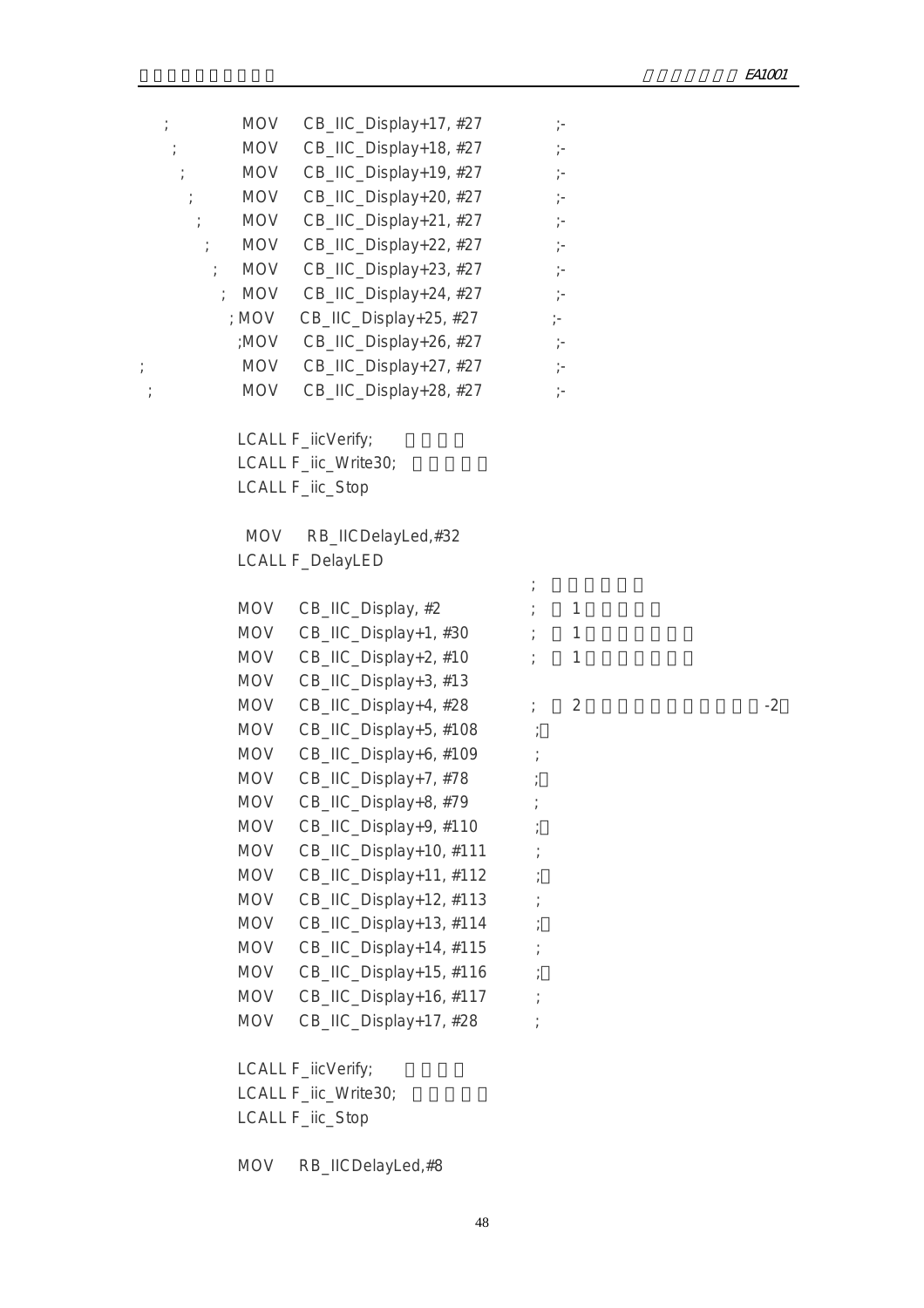LCALL F\_DelayLED

LCALL F\_iic\_Read10Sign ; 10 MOV RB\_IIC\_BUFF,CB\_IICReadData+7

 MOV R3,#9 MOV R0,#CB\_IICReadData MOV R1,#CB\_IICReadData+10

### L\_MAINB:

 MOV A,@R0 ANL A,#0FH MOV @R1,A MOV A,@R0 ANL A,#0F0H SWAP A MOV @R0,A INC R0 INC R1 DJNZ R3,L\_MAINB

 MOV RB\_IICDelayLed,#16 LCALL F\_DelayLED

 $MOV$  CB\_IIC\_Display, #4  $\qquad \qquad ;$  2 MOV  $CB$ \_IIC\_Display+1, #80  $\qquad$   $\qquad$   $\qquad$  2 MOV CB\_IIC\_Display+2, #10 ; 2 MOV CB\_IIC\_Display+3, #26 MOV  $CB\_HC\_Display+4, #28$  ; 2 MOV CB\_IIC\_Display+5, CB\_IICReadData MOV CB\_IIC\_Display+6, CB\_IICReadData+10 MOV CB\_IIC\_Display+7, CB\_IICReadData+1 MOV CB\_IIC\_Display+8, CB\_IICReadData+11 MOV CB\_IIC\_Display+9, CB\_IICReadData+2 MOV CB\_IIC\_Display+10, CB\_IICReadData+12 MOV CB\_IIC\_Display+11, CB\_IICReadData+3 MOV CB\_IIC\_Display+12, CB\_IICReadData+13 MOV CB\_IIC\_Display+13, CB\_IICReadData+4 MOV CB\_IIC\_Display+14, CB\_IICReadData+14 MOV CB\_IIC\_Display+15, CB\_IICReadData+5 MOV CB\_IIC\_Display+16, CB\_IICReadData+15 MOV CB\_IIC\_Display+17, CB\_IICReadData+6 MOV CB\_IIC\_Display+18, CB\_IICReadData+16 MOV CB\_IIC\_Display+19, CB\_IICReadData+7 MOV CB\_IIC\_Display+20, CB\_IICReadData+17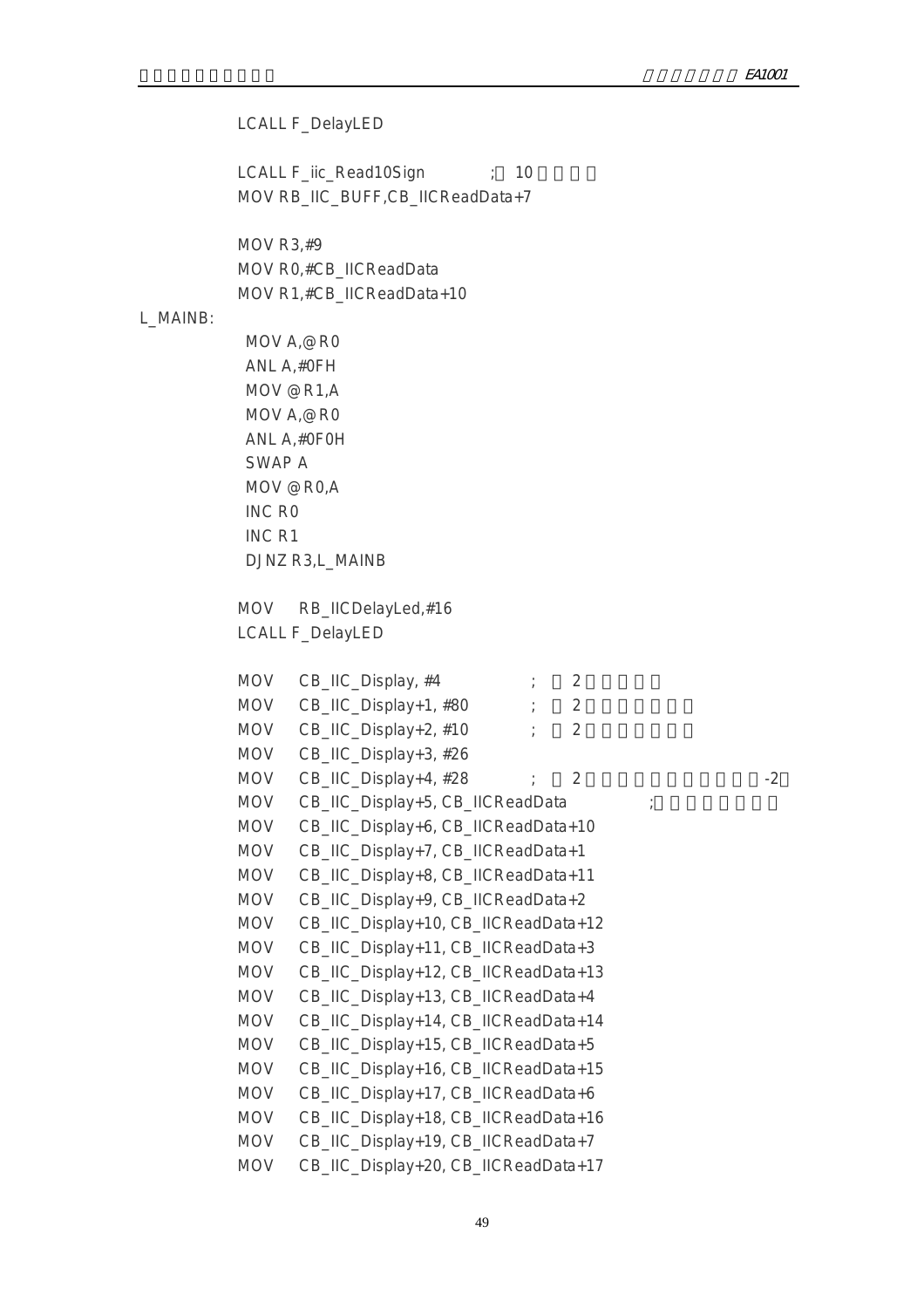MOV CB\_IIC\_Display+21, CB\_IICReadData+8 MOV CB\_IIC\_Display+22, CB\_IICReadData+18 MOV CB\_IIC\_Display+23, #22 MOV CB\_IIC\_Display+24, #C\_timerMinuH2 MOV CB\_IIC\_Display+25, #C\_timerMinuL2 MOV CB\_IIC\_Display+26, #22 MOV CB\_IIC\_Display+27, #C\_timerSecsH2 MOV CB\_IIC\_Display+28, #C\_timerSecsL2 LCALL F\_iicVerify; LCALL F\_iic\_Write30: LCALL F\_iic\_Stop MOV A,RB\_IIC\_BUFF CJNE A,#51H,MAIND AJMP MAINDsplayOK  $\mathcal{L}$ ;  $\mathcal{L}$  MOV RB\_IICDelayLed,#32 LCALL F\_DelayLED  $MOV$  CB\_IIC\_Display,  $#2$  ;  $MOV$  CB\_IIC\_Display+1, #30 ;  $MOV$  CB\_IIC\_Display+2, #10 ; MOV CB\_IIC\_Display+3, #13 MOV  $CB$ <sub>IIC</sub> Display+4, #28  $\qquad \qquad$  ; MOV CB\_IIC\_Display+5, #88 ; MOV CB\_IIC\_Display+6, #89 ; MOV CB\_IIC\_Display+7, #90 MOV CB\_IIC\_Display+8, #91 ; MOV CB\_IIC\_Display+9, #130 ; MOV CB\_IIC\_Display+10,#131 ; MOV CB\_IIC\_Display+11,#120 ; MOV CB\_IIC\_Display+12,#121 ; MOV CB\_IIC\_Display+13,#132 ; MOV CB\_IIC\_Display+14,#133 ; MOV CB\_IIC\_Display+15,#134 MOV CB\_IIC\_Display+16,#135 ; MOV CB\_IIC\_Display+17,#28 ;

MAIND:

LCALL F\_iicVerify;

LCALL F\_iic\_Write30;

LCALL F\_iic\_Stop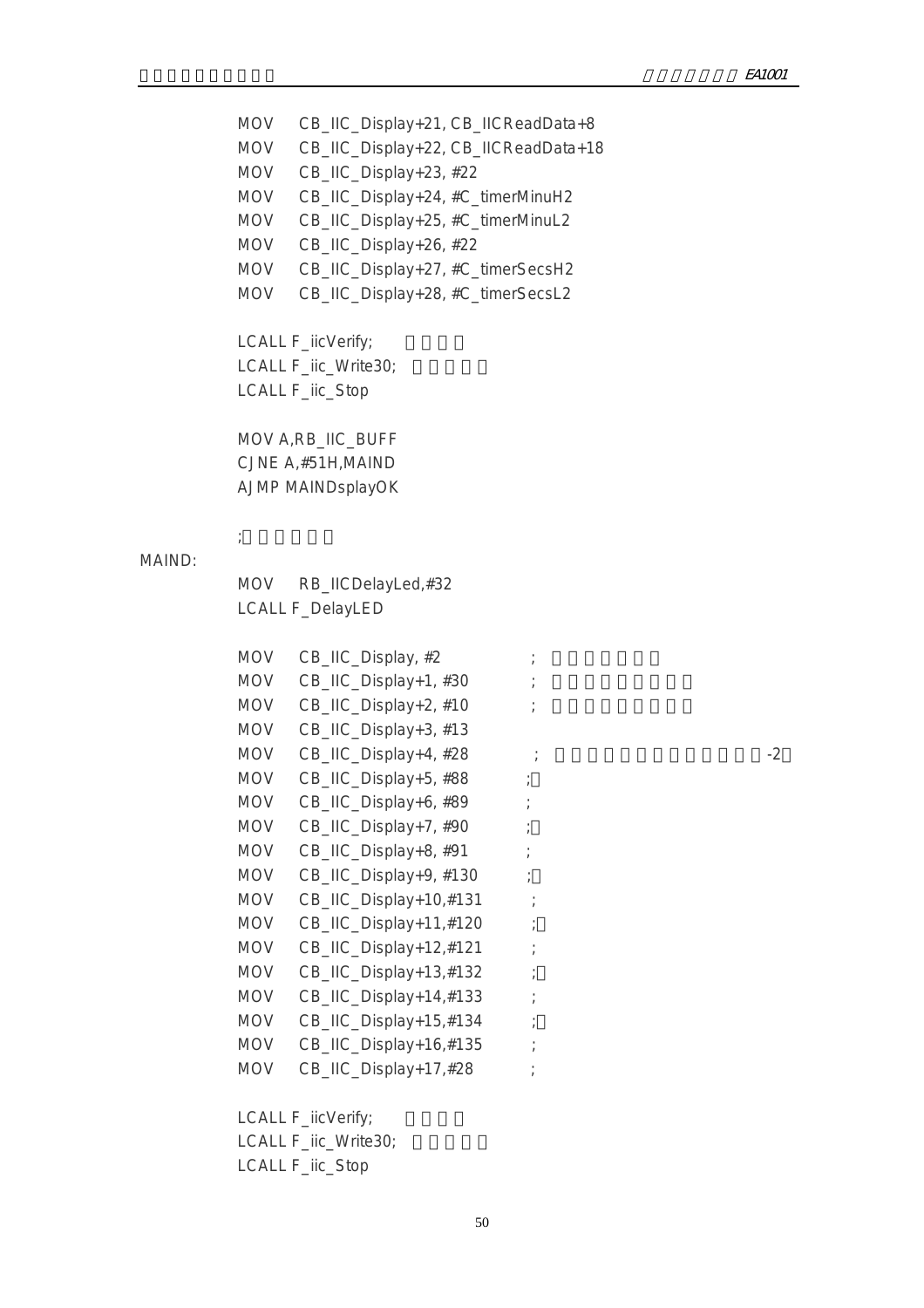MOV RB\_IICDelayLed,#32 LCALL F\_DelayLED MOV CB\_IIC\_Display, #6 ; MOV CB\_IIC\_Display+1, #0 ; MOV CB\_IIC\_Display+2, #0 ; MOV CB\_IIC\_Display+3, #0 ; MOV CB\_IIC\_Display+4, #0 ; MOV  $CB_$ IIC\_Display+5, #1 ;<--MOV CB\_IIC\_Display+6, #0 ; LCALL F\_iic\_Write6; LCALL F\_iic\_Stop MOV RB\_IICDelayLed,#64 LCALL F\_DelayLED LCALL F\_iic\_Read10Sign ; 10 MOV A,CB\_IICReadData+7 CJNE A,#05H,MAINMBegin1 LJMP MAINBeginOK  $\mathcal{L}(\mathcal{L}(\mathcal{L}(\mathcal{L}(\mathcal{L}(\mathcal{L}(\mathcal{L}(\mathcal{L}(\mathcal{L}(\mathcal{L}(\mathcal{L}(\mathcal{L}(\mathcal{L}(\mathcal{L}(\mathcal{L}(\mathcal{L}(\mathcal{L}(\mathcal{L}(\mathcal{L}(\mathcal{L}(\mathcal{L}(\mathcal{L}(\mathcal{L}(\mathcal{L}(\mathcal{L}(\mathcal{L}(\mathcal{L}(\mathcal{L}(\mathcal{L}(\mathcal{L}(\mathcal{L}(\mathcal{L}(\mathcal{L}(\mathcal{L}(\mathcal{L}(\mathcal{L}(\mathcal{$ MAINMBegin1: MOV CB\_IIC\_Display, #2 MOV  $CB$  IIC\_Display+1, #30 ;  $MOV$  CB\_IIC\_Display+2, #10 ; MOV CB\_IIC\_Display+3, #23 MOV CB\_IIC\_Display+4,  $#28$  ;  $22$ MOV CB\_IIC\_Display+5, #130 ; MOV CB\_IIC\_Display+6,#131 ; MOV CB\_IIC\_Display+7,#120 ; MOV CB\_IIC\_Display+8,#121 ; MOV CB\_IIC\_Display+9,#132 ; MOV CB\_IIC\_Display+10,#133 ; MOV CB\_IIC\_Display+11,#134 ; MOV CB\_IIC\_Display+12,#135 ; MOV CB\_IIC\_Display+13,#126 ; MOV CB\_IIC\_Display+14,#127 ; MOV CB\_IIC\_Display+15,#122 ; MOV CB\_IIC\_Display+16,#123 ; MOV CB\_IIC\_Display+17,#124 ; MOV CB\_IIC\_Display+18,#125 ;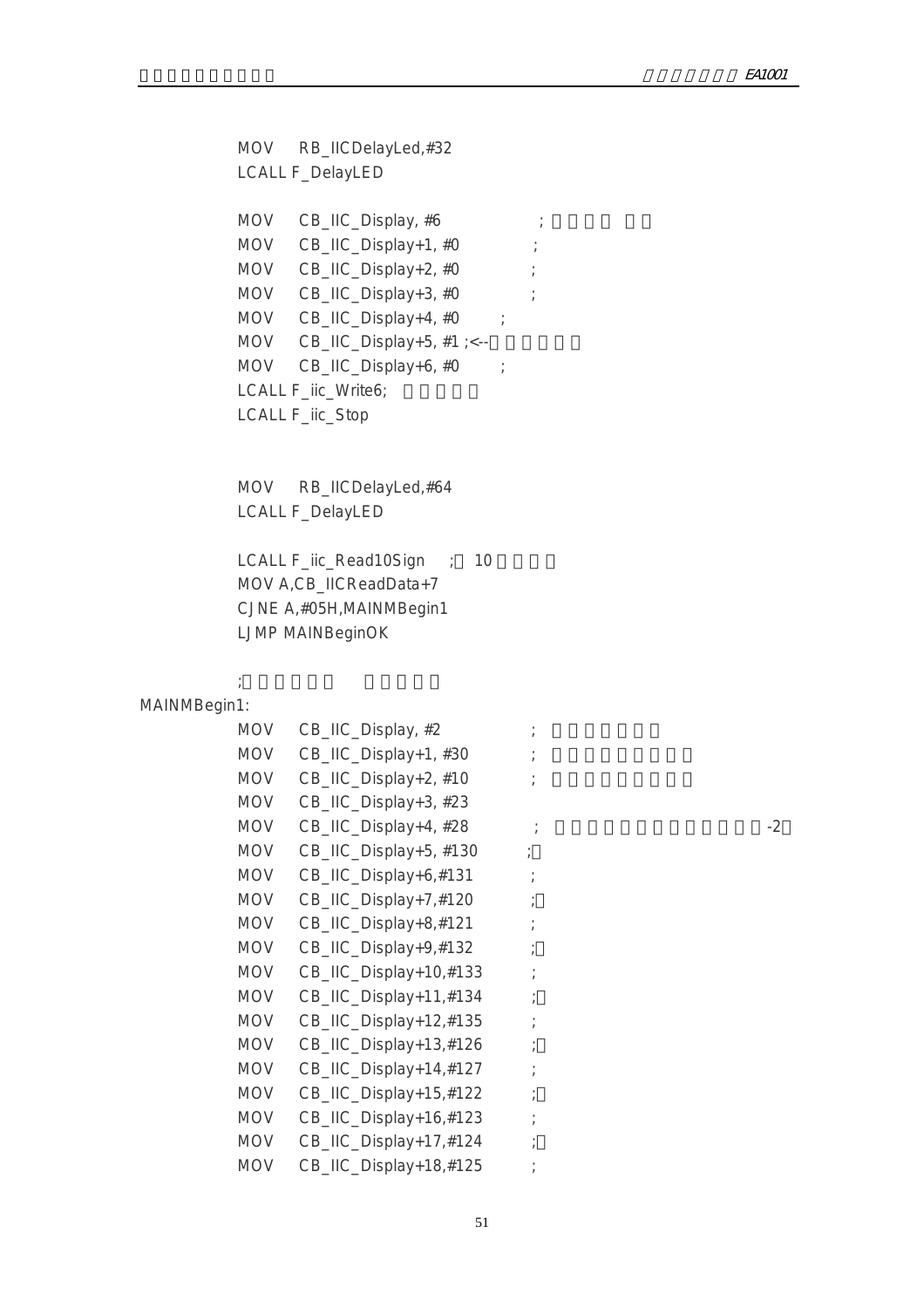MOV CB\_IIC\_Display+19,#28 ; MOV CB\_IIC\_Display+20,#28 ; MOV CB\_IIC\_Display+21,#136 ; MOV CB\_IIC\_Display+22,#137 ; MOV CB\_IIC\_Display+23,#132 ; MOV CB\_IIC\_Display+24,#133 ; MOV CB\_IIC\_Display+25,#134 ; MOV CB\_IIC\_Display+26,#135 ; MOV CB\_IIC\_Display+27,#28 ; LCALL F\_iicVerify; LCALL F\_iic\_Write30; LCALL F\_iic\_Stop MOV RB\_IICDelayLed,#32 LCALL F\_DelayLED MOV  $CB$ \_IIC\_Display, #6  $\qquad$  MOV CB\_IIC\_Display+1, #0 MOV CB\_IIC\_Display+2, #0 MOV CB\_IIC\_Display+3, #0 MOV CB\_IIC\_Display+4, #0 MOV CB\_IIC\_Display+5, #0 MOV CB\_IIC\_Display+6, #0 LCALL F\_iic\_Write6; LCALL F\_iic\_Stop MOV RB\_IICDelayLed,#128 LCALL F\_DelayLED LCALL F\_iic\_Read10Sign ; 10 MOV A,CB\_IICReadData+7 CJNE A,#05H,MAINMeun5 LJMP MAINBeginOK ;/\*\*\*\*\*\*\*\*\*\*\*\*\*\*\*\*\*\*\*\*\*\*\*\*\*\*\*\*\*\*\*\*\*\*\*\*\*\*\*\*\*\*\* ; and  $5$ ;<br>; ;\*\*\*\*\*\*\*\*\*\*\*\*\*\*\*\*\*\*\*\*\*\*\*\*\*\*\*\*\*\*\*\*\*\*\*\*\*\*\*\*\*\*\*\*/ MAINMeun5: MOV CB\_IIC\_Display, #6 MOV CB\_IIC\_Display+1, #0 ; MOV  $CB\_HC\_Display+2, #1$  ;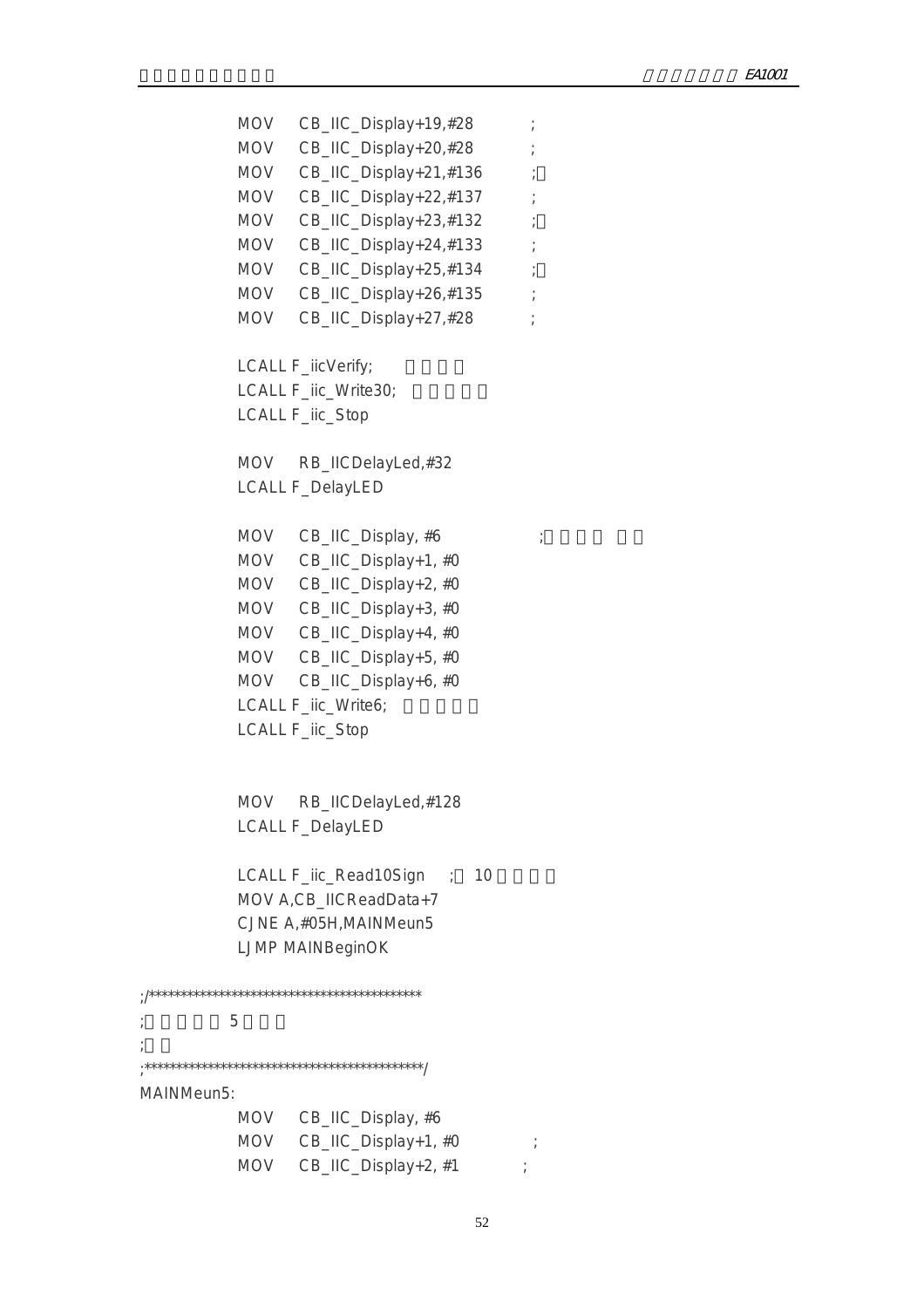MOV CB\_IIC\_Display+3,  $#5$  ; MOV CB\_IIC\_Display+4, #0 MOV CB\_IIC\_Display+5, #0 LCALL F\_iicVerify5; LCALL F\_iic\_Write6; LCALL F\_iic\_Stop LJMP MAIN1  $\mathbf{x}$ ;  $\mathbf{x}$ MAINBeginOK: MOV RB\_IICDelayLed,#4 LCALL F\_DelayLED  $MOV$   $CB$ <sub>-IIC</sub>-Display, #2 ;  $MOV$  CB\_IIC\_Display+1, #30 ;  $MOV$  CB\_IIC\_Display+2, #10 ; MOV CB\_IIC\_Display+3, #19  $MOV$   $CB$ \_IIC\_Display+4, #28  $\qquad$  ; MOV CB\_IIC\_Display+5,#132 ; MOV CB\_IIC\_Display+6,#133 MOV CB\_IIC\_Display+7,#134 MOV CB\_IIC\_Display+8,#135 MOV CB\_IIC\_Display+9,#122 MOV CB\_IIC\_Display+10,#123 MOV CB\_IIC\_Display+11,#124 MOV CB\_IIC\_Display+12,#125 MOV CB\_IIC\_Display+13,#28 MOV CB\_IIC\_Display+14,#114 MOV CB\_IIC\_Display+15,#115 MOV CB\_IIC\_Display+16,#116 MOV CB\_IIC\_Display+17,#117 MOV CB\_IIC\_Display+18,#40 MOV CB\_IIC\_Display+19,#41 MOV CB\_IIC\_Display+20,#22 ;: MOV CB\_IIC\_Display+21,CB\_IICReadData+7; MOV CB\_IIC\_Display+22,CB\_IICReadData+17; MOV CB\_IIC\_Display+23,#28;: LCALL F\_iicVerify; LCALL F\_iic\_Write30; LCALL F\_iic\_Stop LCALL F\_iic\_Read10Sign  $\,$  ; 10

MOV A,CB\_IICReadData+7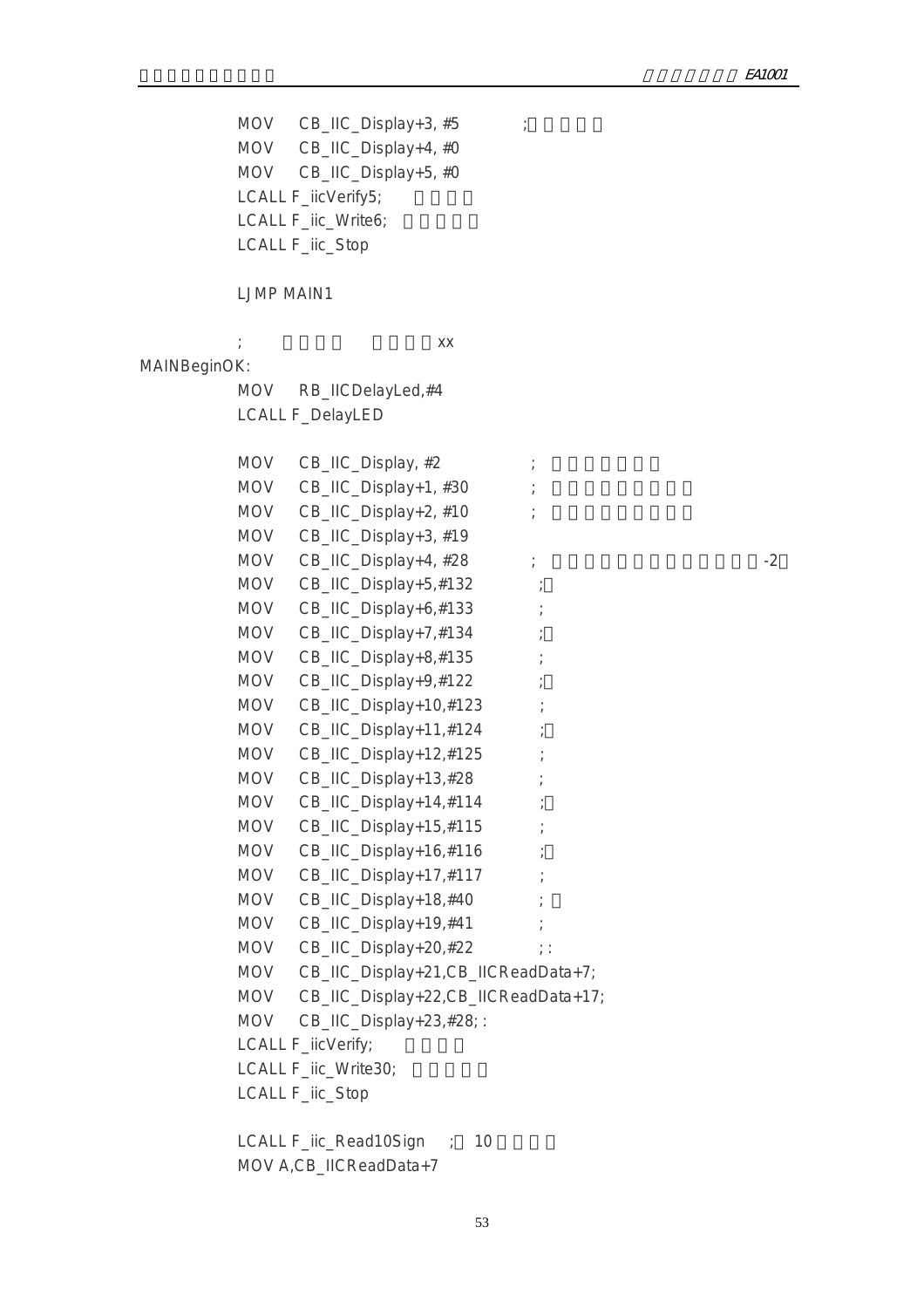## CJNE A,#51H,MAINBeginOK MOV RB\_IICDelayLed,#64 LCALL F\_DelayLED LJMP MAINMeun5 MAINDsplayOK: MOV RB\_IICDelayLed,#2 LCALL F\_DelayLED MOV CB\_IIC\_Display,  $#2$  ;  $MOV$  CB\_IIC\_Display+1, #30 ; MOV CB\_IIC\_Display+2, #10 ; MOV CB\_IIC\_Display+3, #24  $MOV$   $CB$ <sub>-IIC</sub>  $Display+4$ ,  $#28$  ;  $22$ MOV CB\_IIC\_Display+5, #118 ; MOV CB\_IIC\_Display+6, #119 ; MOV CB\_IIC\_Display+7, #120 ; MOV CB\_IIC\_Display+8, #121 ; MOV CB\_IIC\_Display+9, #108 ; MOV CB\_IIC\_Display+10,#109 ; MOV CB\_IIC\_Display+11,#78 MOV CB\_IIC\_Display+12,#79 MOV CB\_IIC\_Display+13,#102 MOV CB\_IIC\_Display+14,#103 MOV CB\_IIC\_Display+15,#122 MOV CB\_IIC\_Display+16,#123 MOV CB\_IIC\_Display+17,#124 MOV CB\_IIC\_Display+18,#125 MOV CB\_IIC\_Display+19,#28 MOV CB\_IIC\_Display+20,#114 MOV CB\_IIC\_Display+21,#115 MOV CB\_IIC\_Display+22,#116 MOV CB\_IIC\_Display+23,#117 MOV CB\_IIC\_Display+24,#40 MOV CB\_IIC\_Display+25,#41 ; MOV CB\_IIC\_Display+26,#22 ;: MOV CB\_IIC\_Display+27,CB\_IICReadData+7; MOV CB\_IIC\_Display+28,CB\_IICReadData+17;

LCALL F\_iicVerify;

LCALL F\_iic\_Write30;

LCALL F\_iic\_Stop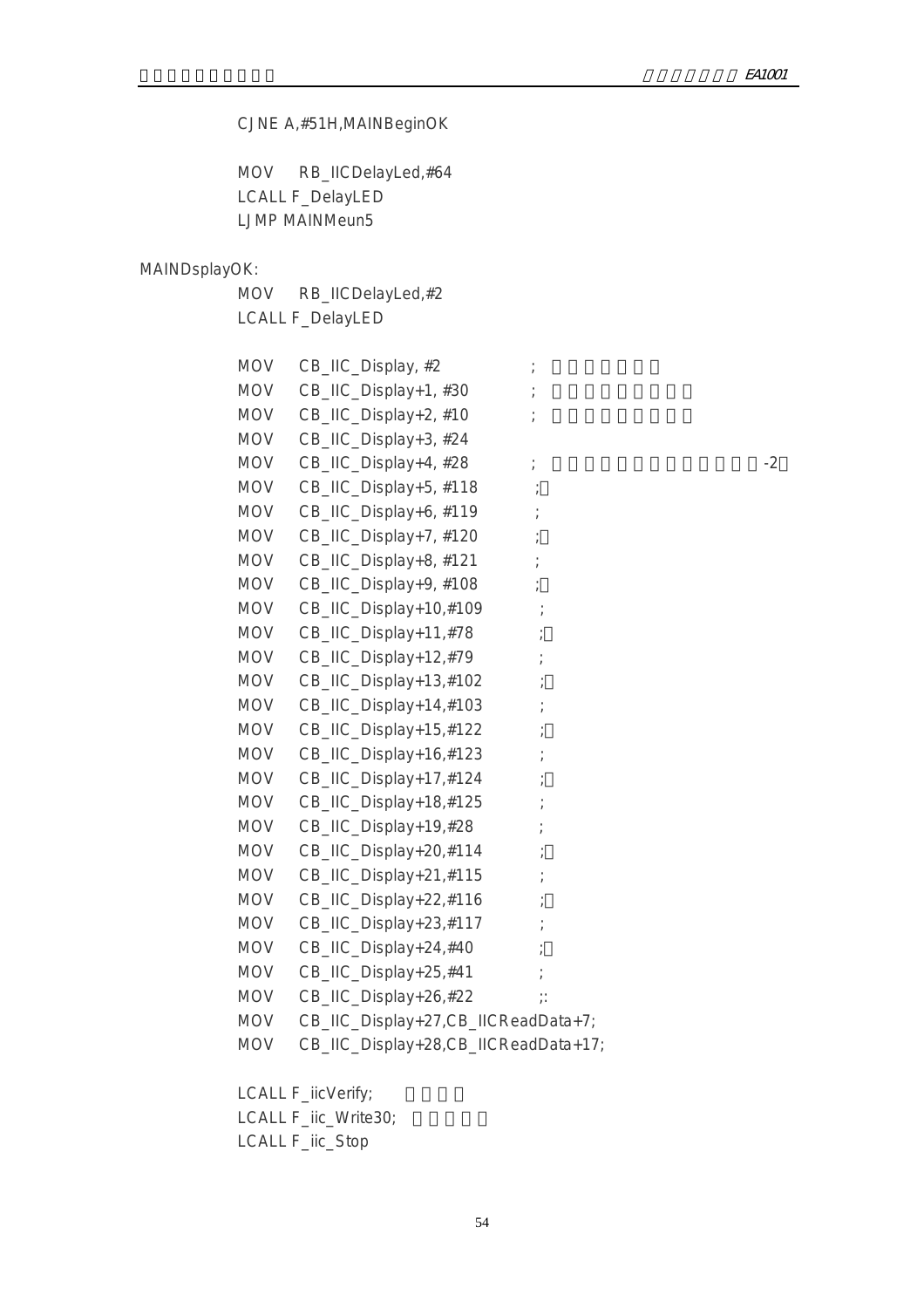LCALL F\_iic\_Read10Sign ; 10 MOV A,CB\_IICReadData+7 CJNE A,#51H,MAINDsplayOK

LJMP MAIND